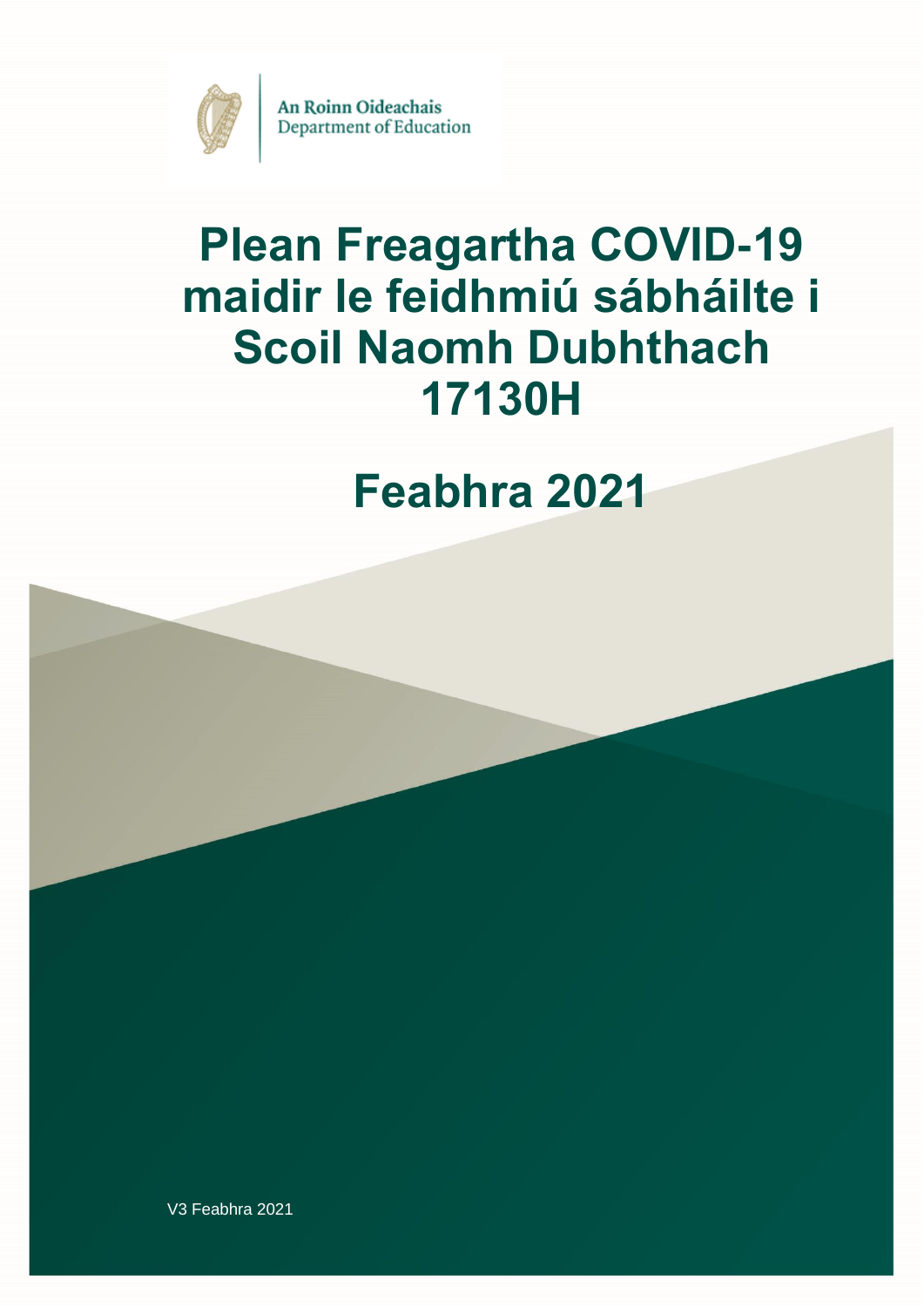### **Clár**

- 1) Réamhrá
- 2) Cad é Plean Freagartha Scoile COVID-19?
- 3) Polasaí na Scoile maidir le COVID-19
- 4) Pleanáil agus ag Ullmhúchán chun Filleadh ar Scoil
	- 4.1) Oiliúint Ionduchtaithe
	- 4.2) Nós Imeachta chun Filleadh ar Obair (NIFO)
	- 4.3) Príomhionadaí Oibrithe (PO)
	- 4.4) Comharthaíocht
	- 4.5) Leagan amach na scoile a athrú
	- 4.6) Sábháilteacht agus Measúnú Riosca a nuashonrú
	- 4.7) Rochtain ar Loga na Scoile agus Rochtana
- 5) Bearta Rialaithe Chun Tabhairt Isteach agus Leathadh Covid-19 i Scoileanna a chosc
	- 5.1) Siomptóim Covid-19 a aithint
	- 5.2) Sláinteachas Anála
	- 5.3) Sláinteachas Láimhe
	- 5.4) Scaradh Sóisialta
	- 5.5) Úsáid PPE i Scoileanna
- 6) Tionchar COVID-19 ar imeachtaí áirithe i scoileanna
- 7) Sláinteachtas agus Glantachán i Scoileanna
- 8) Ag Déileáil le Cás Amhrasta
- 9) Riachtanais Speisialta Oideachais
- 10) Dualgais Foirne
- 11) Bainistiú Neamhláithreachta
- 12) Clár um Chúnamh agus Fholláine Fostaithe

Is doiciméad beo é seo agus d'fhéadfaí athbhreithniú a dhéanamh air agus é a leasú chun treoir nua ó [www.Gov.ie,](http://www.gov.ie/) [www.dbei.ie](http://www.dbei.ie/) , [www.hse.ie,](http://www.hse.ie/) [www.hpsc.ie,](http://www.hpsc.ie/) [www.hsa.ie;](http://www.hsa.ie/) [www.education.ie](http://www.education.ie/) nó comhaontuithe le comhpháirtithe oideachais mar is cuí le haghaidh bunscoileanna agus scoileanna speisialtaa chur san áireamh.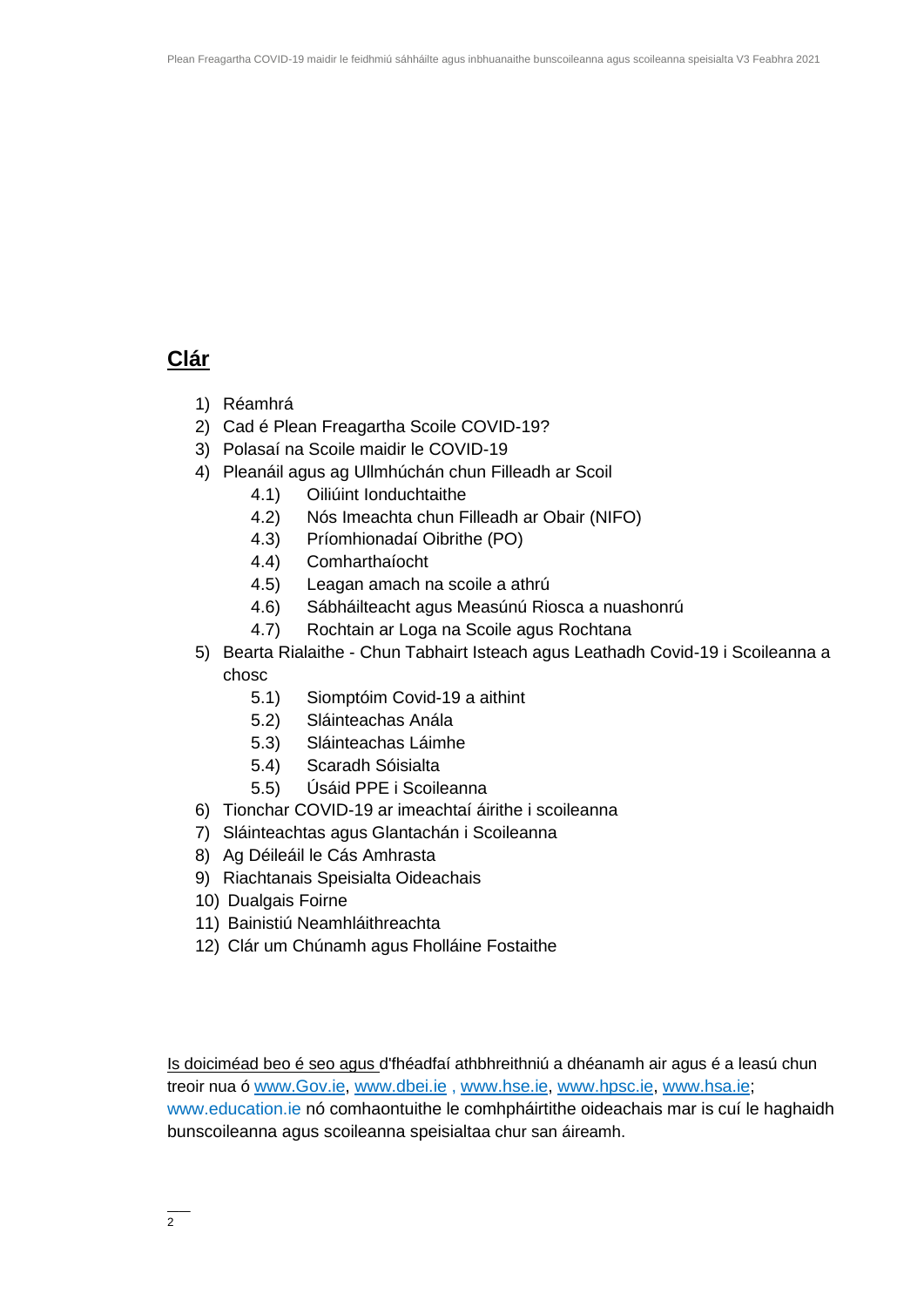### **Aguisíní**

- **Aguisí 1** Teimpléad Ráitis um Pholasaí Scoile maidir le COVID-19
- **Aguisín 2** Foirm um Fhilleadh ar Obair (FO)
- **Aguisín 3** Príomhionadaí Oibrithe
- **Aguisín 4** Measúnú Riosca
- **Aguisín 5** Loga Rianaithe Teagmhála Scoile
- **Aguisín 6** Seicliosta le haghaidh Bainisteoirí Scoileanna
- **Aguisín 7** Seicliosta chun Déileáil le Cás Amhrasta do COVID-19
- **Aguisín 8** Seicliosta le haghaidh Príomhionadaí Oibrithe
- **Aguisín 9** Seicliosta Glantacháin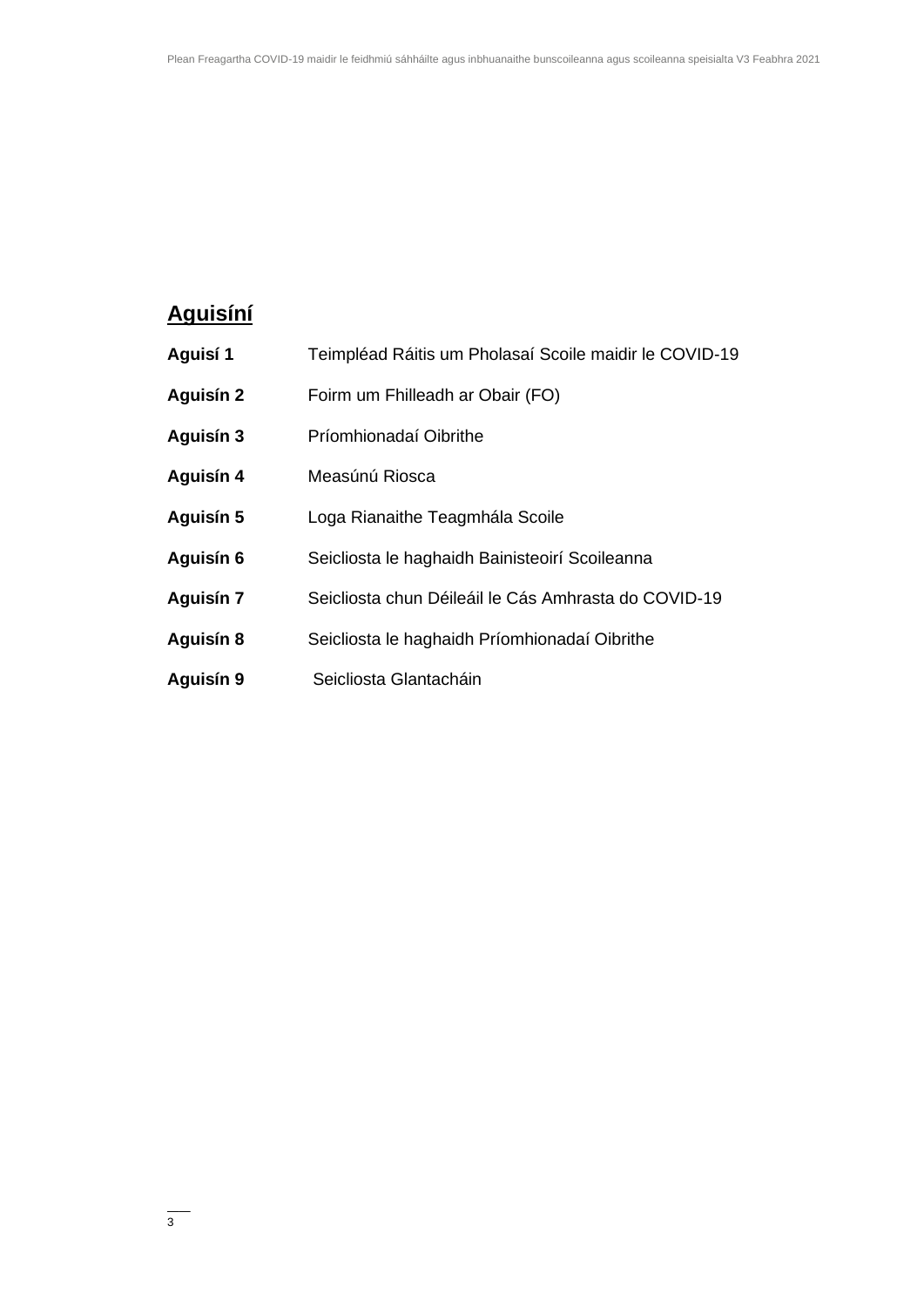### **1) Réamhrá**

Is gá athbhreithniú a dhéanamh ar Phlean Freagartha COVID-19 maidir le feidhmiú sábháilte agus inbhuanaithe Bunscoileanna agus Scoileanna Speisialta lena chinntiú go gcomhlíonann sé Athléimneacht agus Athshlánú an Rialtais 2020-2021: Plean Maireachtála le COVID-19 i gcomhréir leis an 'Prótacal um Obriú go Sábháilte'arna bhforbairt ag an Roinn Gnó, Fiontar agus Nuálaíochta agus ag an Roinn Sláinte le doiciméid treorach arna soláthar ag an Údarás Sláinte agus Sábháilteachta (USS). Is leagan athbhreithne é an 'Prótacal um Oibriú go Sábháilte' den Prótacal um Fhilleadh ar an Obair go Sábháilte' agus cuimsíonn sé go leor eioimintí agus gnéithe den treoir bhunaidh ach déantar é a nuashonrú chun an chomhairle is déanaí a d'eisigh an Rialtas agus an Fhoireann Éigeandála Sláinte Náisiúnta (NPHET) a léiriú chun scaipeadh COVID-19 san ionad oibre a laghdú.

Ní mór Plean Freagartha COVID-19 a bheith ag gach ionad oibre. Ionaid foghlama agus oibre araon is ea scoileanna. Leagtar amach sa doiciméad seo an t-eolas a theastaíonn ó bhunscoileanna chun athbhreithniú a dhéanamh ar a bPLean Freagartha Scoile COVID-19, lena n-áirítear beartas COVID-19, príomhionadaí oibrithe agus próiseas chun déileáil le cás COVID-19 a mheastar a bheith ann.

Is é is cúis leis an doiciméid seo treoir shoiléir chuidiúil a sholáthar maidir le hoibriú sábháilte trí COVID-19 a chosc, a bhrath go luath agus a smachtú i mbunscoileanna agus i scoileanna speisialta. Tugtar príomhtheachtaireachtaí ann chun riosca COVID-19 a íoslaghdú don fhoireann, do dhaltaí, do theaghlaigh agus don phobal go ginearálta agus ag an am céanna aithnítear ann an tábhacht a bhaineann leis an oideachais do shláinte agus folláine na ndaltaí agus na sochaí ina hiomláine.

Dírítear sa doiciméad seo ar na céimeanna praiticiúla is féidir a chur i bhfeidhm i mbunscoileanna agus i scoileanna speisialta chun an riosca a íoslaghdú go dtabharfaí ionfhabhtú isteach i scoileanna agus ag an am céanna a aithint nach bhfuil aon ghníomhaíocht idirphearsanta ann gan riosca go ndéanfar an t-ionfhabhtú a tharchur ag am ar bith. Tacaítear leis an gcáipéisíocht agus na teimpléid sa leabhrán seo tríd an gcomhairle sláinte poiblí a thagann ón Ionad Faireachais um Chosaint Sláinte (HPSC) maidir le hathoscailte scoileanna agus áiseanna oideachais go sábháilte. Tá an tuairisc sin ar fáil [anseo.](file:///C:/Users/caroline_curran/AppData/Local/Microsoft/Windows/INetCache/Content.Outlook/8PSJ2137/anseo)

Fuarthas tuilleadh comhairle ón HPSC maidir le húsáid clúdaigh aghaidhe sa suíomh oideachais ar an 6ú Lúnasa 2020. Tá an chomhairle sin ar fáil [anseo.](file:///C:/Users/caroline_curran/AppData/Local/Microsoft/Windows/INetCache/Content.Outlook/8PSJ2137/anseo)

Príomhdhúshlán atá ann an riachtanas chun leibhéal praiticiúil agus airdill a bhaint amach agus timpeallacht thacúil teagaisc agus foghlama a sholáthar ag an am céanna. Aithnítear sa doiciméad seo na céimeanna is féidir le scoileanna a ghlacadh chun gach rud praiticiúil a dhéanamh gan COVID-19 a thabhairt isteach sa scoil agus na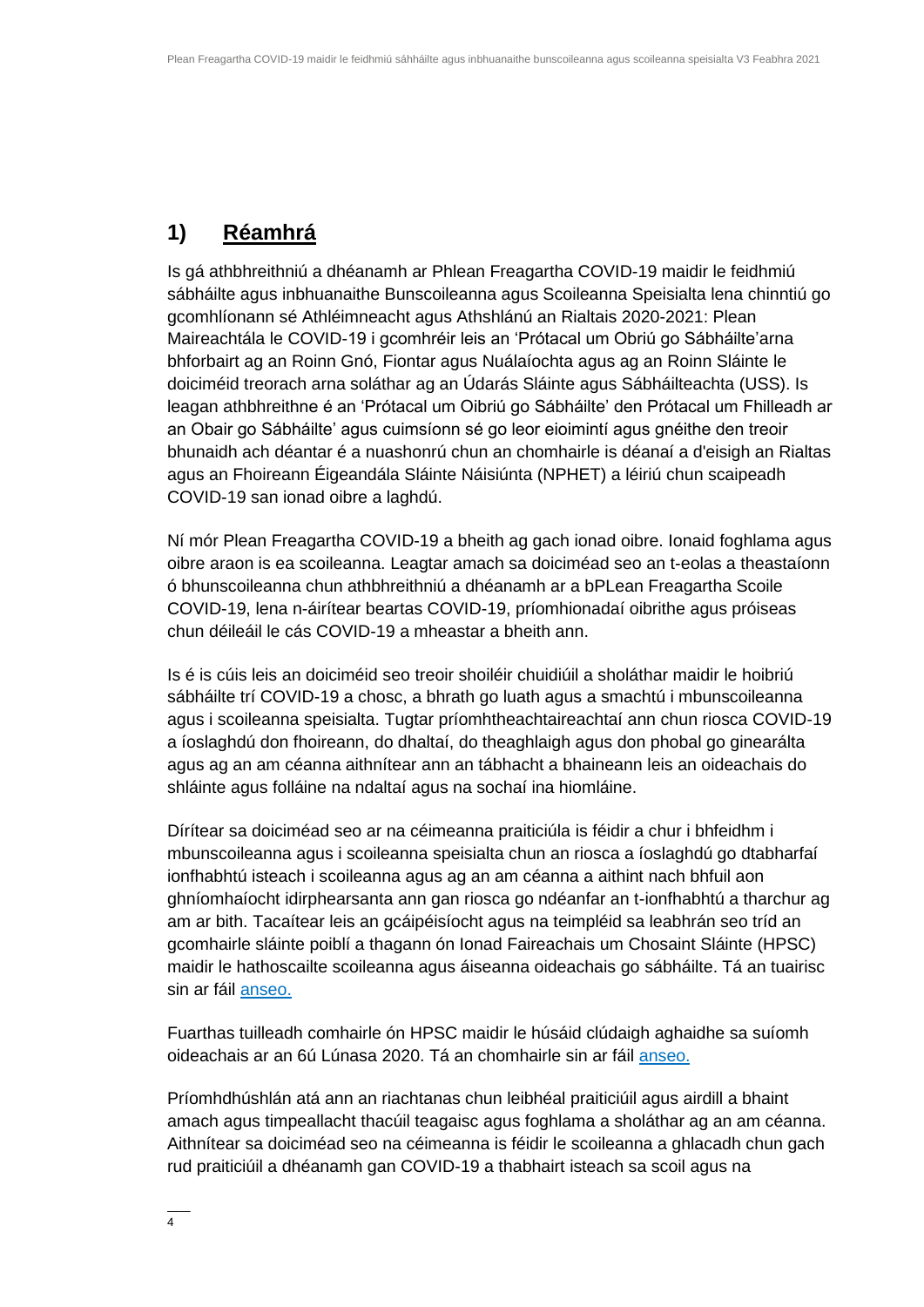céimeanna is féidir a ghlacadh chun an dóchúlacht go scaipfear laistigh den scoil féin a laghdú.

D'oibrigh an Roinn go dícheallach leis na comhpháirtithe oideachais chun pleananna, comhairle, prótacail agus treoir chomhsheasmhach a fhorbairt do scoileanna, lena náirítear plean Freagartha Scoile COVID-19. Tá sraith caipéisíochta ar fáil chun tacaíocht a thabhairt do scoileanna leanúint ar aghaidh ag oibriú go sábháilte agus go hiomlán, lena n-áirítear treoir faoin bhfoghlaim, cláir scoile agus folláine don scoilbhliain 2020/21. Tá eolas ann freisin faoi mhaoiniú, chúrsaí foirne agus acmhainní i scoileanna chun tacú le bearta COVID-19. Cuirtear comhairle ar scoileanna eolas a chur ar na doiciméid seo. Beidh na doiciméid uile ar fáil ag **[gov.ie/backtoschool](http://www.gov.ie/backtoschool)**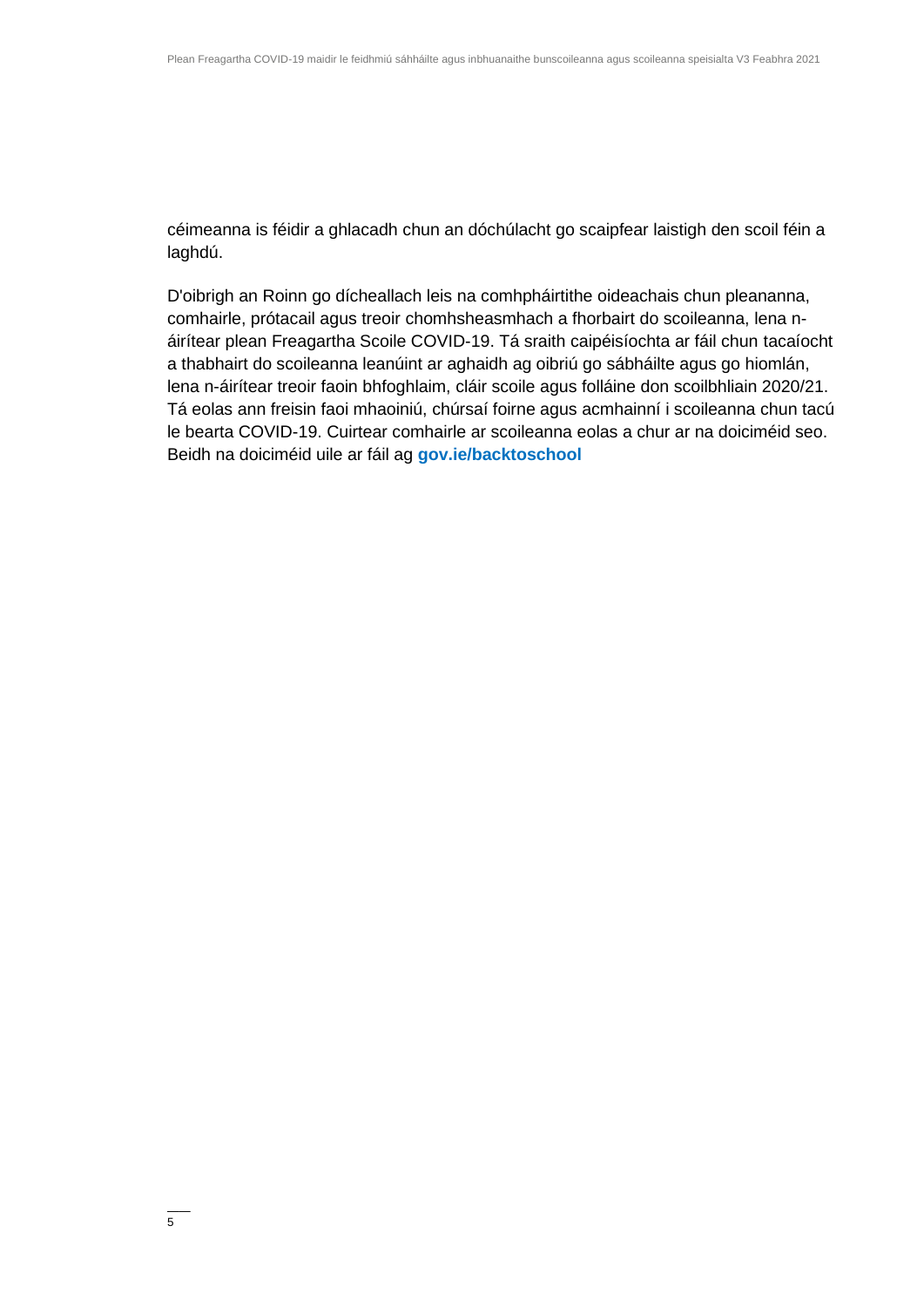### **2) Cad é Plean Freagartha Scoile COVID-19?**

Ceapadh Plean Freagartha Covid-19 chun tacú leis an bhfoireann agus leis an mBord Bainistíochta (BOM) / Bord Oiliúna Oideachais (ETB) bearta a chur i bhfeidhm a bhfuil sé i gceist acu leathadh Covid-19 a chosc i dtimpeallacht na scoile.

Soláthraíonn an Plean Freagartha Covid-19 mionsonraí faoi na beartais agus na cleachtais atá riachtanach chun go gcomhlíonfaidh scoil *'Prótacal um Oibriú go Sábháilte*' an Rialtais, chun cosc a chur ar thabhairt isteach agus leathadh Covid-19 i dtimpeallacht na scoile.

Is den tábhacht go gcomhlíonfaidh teagasc agus foghlaim scoilbhunaithe agus oibriú áiseanna na scoile na doiciméid chomhairle agus treorach sláinte phoiblí atá ullmhaithe ag an Roinn. Má dhéantar é seo is amhlaidh gur lú an riosca do dhaltaí, don fhoireann agus do dhaoine eile. Tacaíonn an plean freagartha le hathoscailt inbhuanaithe na scoile agus tá sé mar phríomhchuspóir sláinte na foirne agus na ndaltaí a chosaint agus riachtanais oideachais agus forbartha na ndaltaí sa scoil a chur chun cinn ag an am céanna. Doiciméad beo atá sa phlean freagartha COVID-19 déanfar é a nuashonrú de réir na comhairle sláinte poiblí do bhunscoileanna agus do scoileanna speisialta de réir mar is cuí.

Ag teacht leis an bPrótacal um Oibriú go Sábháilte, tá cumarsáid láidir agus cur chuige comhoibritheach idir an B/BOO, an fhoireann, na daltaí agus na tuismitheoirí ríthábhachtach chun scoil shábháilte a chaomhnú.

Tá géarghá le cuidiú agus le comhoibriú ó gach ball foirne, gach dalta, gach tuismitheoir, conraitheoirí agus cuairteoirí le go n-éireoidh leis an bplean amach anseo.

*Tá gach iarracht á déanamh lena chinntiú go bhfuil an t-eolas sa doiciméad seo cruinn. Má thugtar faoi deara earráidí nó easnaimh, áfach, cuirtear sin in iúl dúinn ionas gur féidir linn sin a leasú.*

### **3) Polasaí Scoile maidir le COVID-19**

Tugann beartas COVID-19 achoimre ar thiomantas leanúnach na scoile an plean a chur i bhfeidhm agus cuidiú le cosc a chur le tabhairt isteach agus leathadh an víris. Síneoidh agus dátóidh cathaoirleach agus príomhoide an BB/BOO an polasaí agus cuirfear faoi bhráid na foirne, na ndaltaí, na dtuismitheoirí agus eile é. Is féidir teacht ar theimpléad polasaí scoile maidir le COVID-19 in *Aguisín 1.*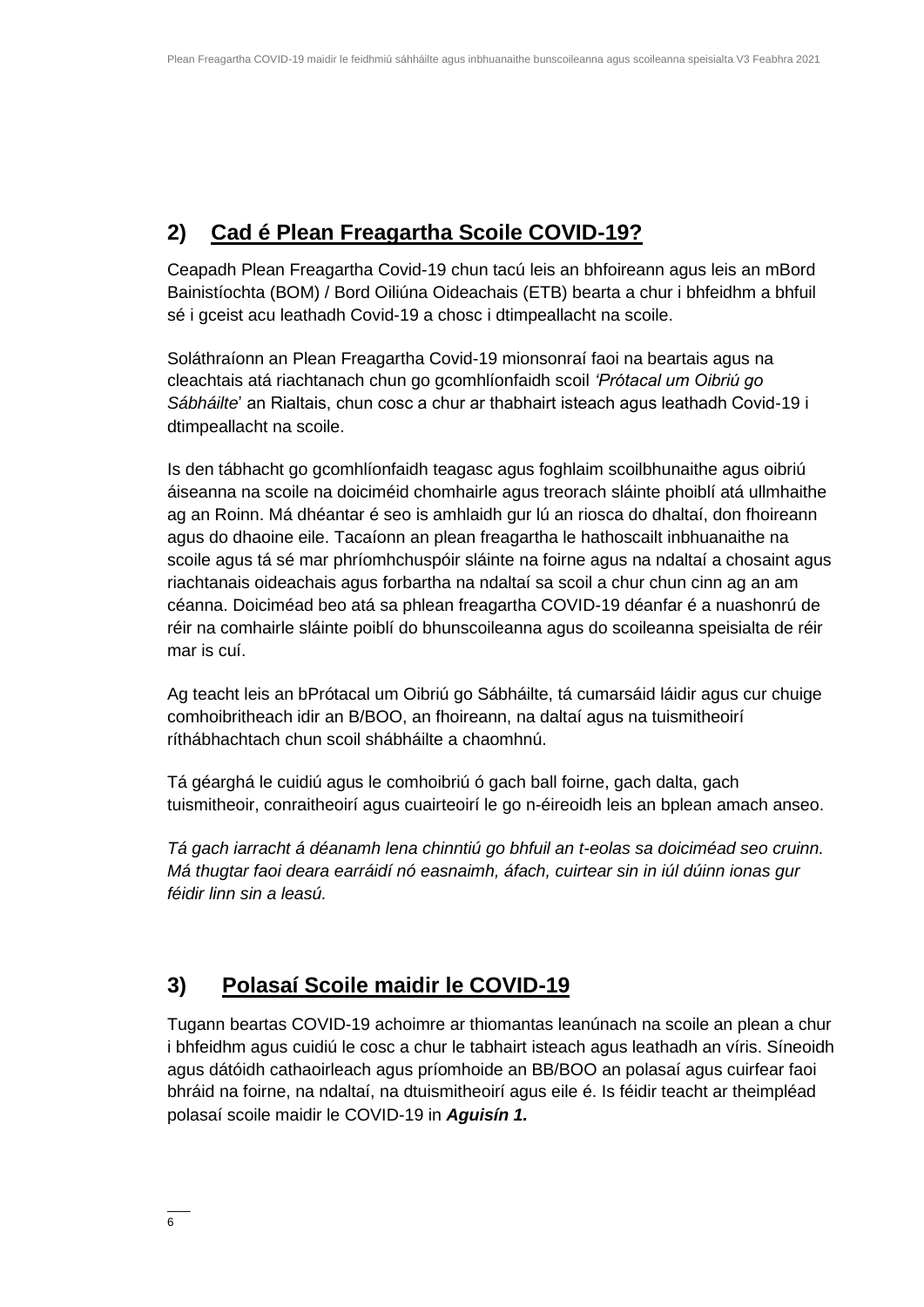### **4) Athbhreithniú a dhéanamh ar oibriú sábháilte scoileanna**

Tá sé i gceist ag an BB/BOO atosú an teagaisc agus na foghlama scoilbhunaithe agus filleadh na foirne ar an ionad oibre sábháilte a éascú. Ní mór oibriú scoileanna a dhéanamh go sábháilte agus ní mór cloí go dochta leis an gcomhairle maidir le sláinte phoiblí agus le treoir ar bith eistithe ag an Roinn Oideachais.

Tá mionsonraí maidir le hoibriú sábháilte na háise scoile agus na rialuithe is infheidhme leagtha amach sa doiciméad seo. Beidh ar gach scoil athbhreithniú a dhéanamh ar a gcuid próisis reatha lena chinntiú go gcuimsíonn siad na nithe seo a leanas:

- Socruithe le bheih cothrom le dáta maidir le comhairle sláinte poiblí, athruithe ar aon phleananna Rialtais maidir le maireachtáil le COVID-19 agus nuashonruithe ón Roinn Oideachais;
- Socruithe chun an fhoireann, daltaí, tuismitheoirí agus eile a chur ar an eolas in am cuí agus de réir mar is gá;
- Cinntiú go bhfuil athbhreithniú déanta ag an bhfoireann ar an ábhar oiliúna atá curtha ar fáil ag an Roinn Oideachais *(sonraí i gCuid 4.1);*
- Teacht a bheith ag an bhfoireann ar an bhfoirm um Fhilleadh ar Obair (FO) **(***sonraí i gCuid 4.2);*
- Príomhionadaí Oibrithe a bheith aitheanta **(***sonraí i gCuid 4.3);*
- Póstaeir ar taispeáint agus comharthaíocht eile chun tabhairt isteach agus leathadh Covid-19 i scoileanna a chosc **(***sonraí i gCuid 4.4);*
- Na hathruithe cuí ar leagan amach na scoile nó an tseomra ranga curtha i bhfeidhm más gá chun tacú le hathdhearadh seomraí rangaí chun cuidiú le scaradh sóisialta **(***sonraí i gCuid 4.5);*
- Baineadh bearradh neamhriachtanach as chun glanadh leanúnach na scoile a éascú agus aire ar an tábhacht a bhaineann le hábhair oideachasúla a bheith ann chun timpeallacht foghlama spreagúil a chruthú;
- Nuashonrú a bheith déanta ar an measúnú sláinte agus riosca **(***sonraí i gCuid 4.6);*
- Na socruithe is gá a bheith déanta chun srian a choinneáil ar an rochtain ar an scoil ag cuairteoirí riachtanacha agus taifid a choinneáil ar theagmhálaithe leis an scoil **(***sonraí i gCuid 4.7);*
- Athbhreithniú déanta ar fhoirgnimh na scoile chun seiceáil a dhéanamh ar na nithe seo a leanas after any period of closure:
	- An gcaithfidh an córas uisce a shruthlú ag asraonta i ndiaidh úsáid íseal chun galar Legionella a chosc;
	- Ar seiceáladh trealamh scoile agus aeráil mheicniúil le haghaidh comharthaí meathlúcháin nó damáiste sula mbaintear úsáid arís astu;
	- Ar cuireadh tús le bruscar a bhailiú agus seirbhísí riachtanacha eile.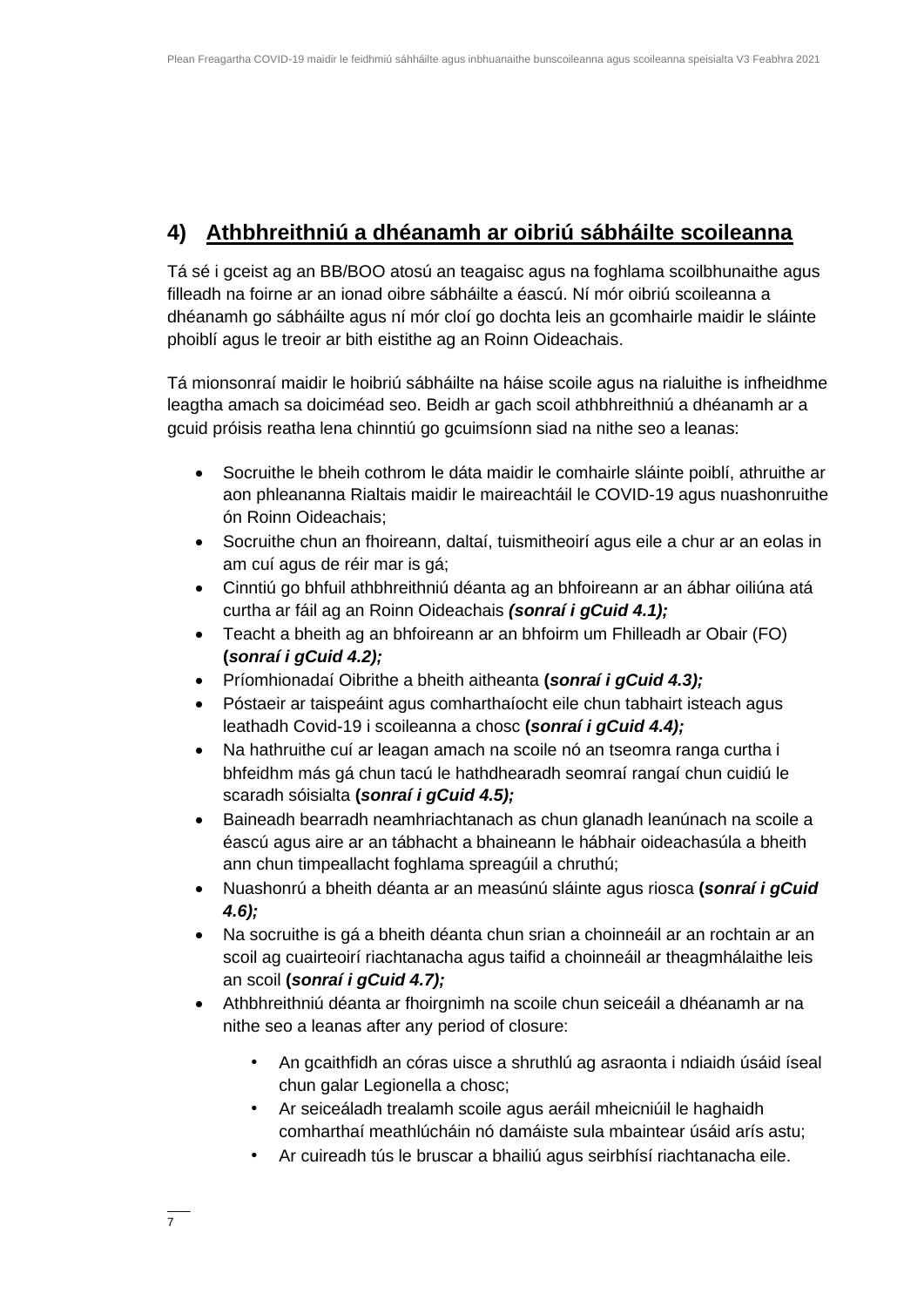In Aguisíní an phlean seo tá seicliostaí ann chun cuidiú le scoileanna maidir le nithe áirithe atá riachtanach chun na socruithe seo a chur i bhfeidhm.

### **4.1) Oiliúint Ionduchtaithe**

Tabharfaidh gach ball foirne faoi Oiliúint Ionduchtaithe Covid-19 agus cuirfidh siad i gcrích é sula bhfillfidh siad ar fhoirgneamh na scoile. Is é is cúis leis an oiliúint sin a chinntiú go bhfuil eolas agus tuiscint iomlán ag na baill foirne ar na nithe seo a leanas:

- An chomhairle agus an treoir is nuashonraithe maidir le sláinte phoiblí;
- Siomptóim Covid-19;
- Cad é ba chóir a dhéanamh má thagann siomptóim Covid-19 ar bhall foirne nó ar dhalta agus iad ar scoil;
- Achoimre ar phlean freagartha Covid-19.

Coinneofar an fhoireann ar an eolas go hiomlán faoi na bearta rialaithe atá i bhfeidhm sa scoil agus a ndualgais agus a bhfreagrachtaí maidir le leathadh Covid-19 a chosc agus tabharfar cothrom le dáta iad le haon athruithe ar na bearta rialaithe nó an treoir atá ar fáil ó na húdaráis sláinte poiblí.

Má tá ball foirne ar bith ann nach bhfuil cinnte faoi aon chuid de Phlean Freagartha Covid-19, na bearta rialaithe a bhaineann leis, nó a chuid nó a cuid dualgas, ba cheart dó / di treoir a lorg ón bPríomhoide láithreach, príomhoide a dtacaíonn an BOM / ETB leis sa ról seo.

### **4.2) Nós Imeachta chun Filleadh ar Obair (NIFO)**

Sula bhfilleann siad ar an ionad oibre, ní mór don fhoireann foirm **Filleadh ar Obair (FO)** a chomhlánú, foirm atá ar fáil ar líne nó ón bpríomhoide. Tá cóip ar fáil ceangailte fosta ag *Aguisín 2.*

Ba chóir foirm FO a chomhlánú agus a chur ar ais chuig an scoil roimh filleadh ar an ionad oibre. Ba choir do scoileanna a iarraidh ar bhaill foirne a dhearbhú nach bhfuil aon athrú ar na sonraí san fhoirm un fhilleadh ar obair tar éis tréimhsí dúnta ina dhiaidh sin, amhail laethanta saoire scoile.

Cuirfidh an príomhoide mionsonraí ar fáil freisin faoin **Oiliúint Ionduchtaithe** atá le comhlánú ag an bhfoireann agus mionsonraí faoi aon bhearta sláinte agus sábháilteachta breise atá i bhfeidhm sa scoil chun filleadh an bhaill foirne ar an áis scoile a éascú.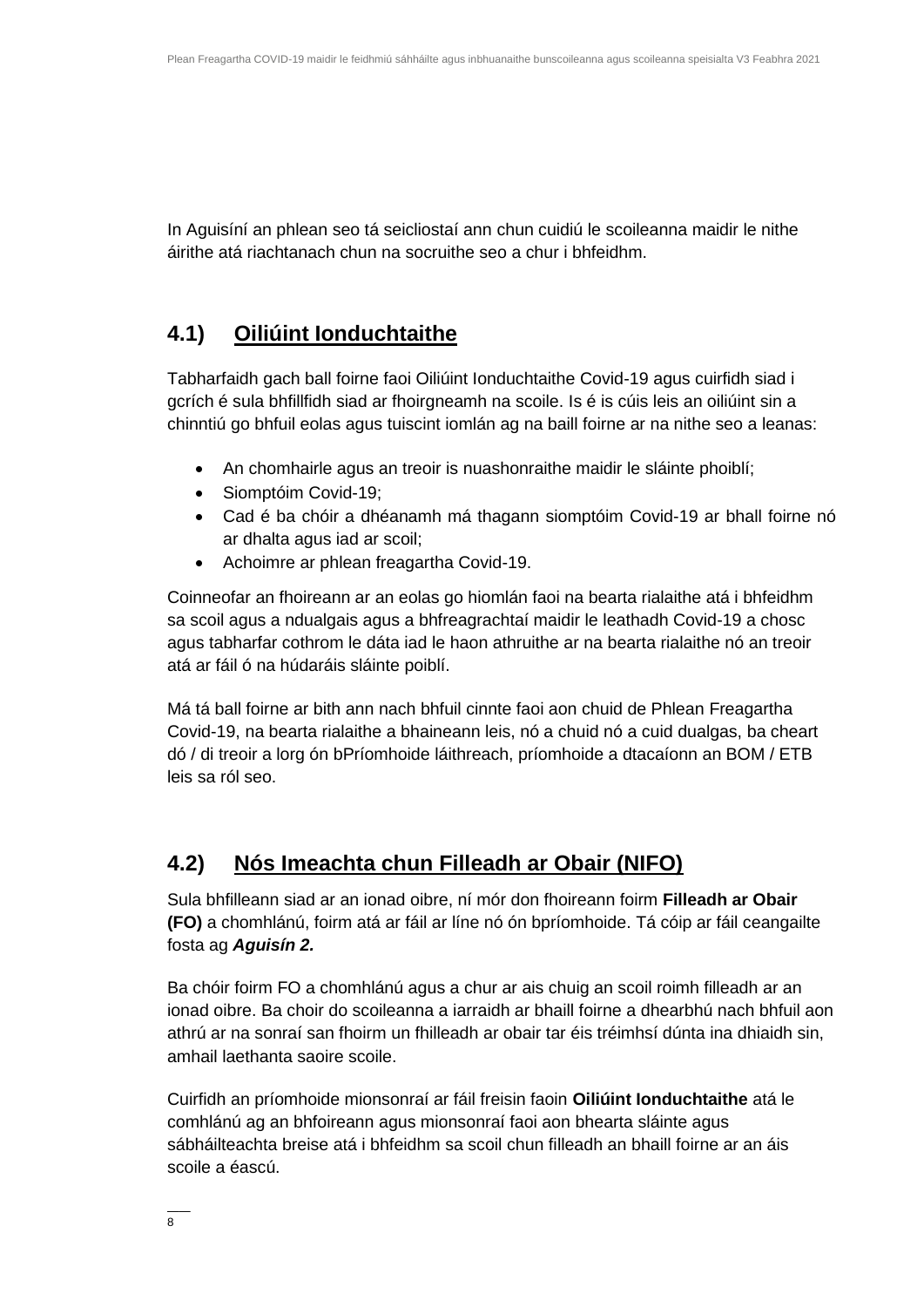Tá roinnt ball foirne scoile nach mbeidh in ann filleadh ar scoil. Aithnítear de réir na dtreoirlínte sláinte poiblí atá ann faoi láthair na daoine seo a bheith i ngrúpaí a shainítear a bhfuil **riosca an-ard** ag baint leo. Déanfar é seo a nuashonrú de réir na comhairle sláinte poiblí.

### **[Daoine a bhfuil riosca an-ard ag baint leo \(i mbaol mór\):](https://www2.hse.ie/gaeilge/coroinvireas/daoine-ata-i-mbaol-nios-mo-on-gcoroinvireas.html)**

Áirítear le daoine atá sna grúpaí a bhfuil riosca an-ard ag baint leo:

- daoine atá thar 70 bliain d'aois fiú má bhíonn siad i mbarr na sláinte
- daoine ar aistríodh orgán dá gcuid
- daoine a bhfuil ceimiteiripe á cur orthu le haghaidh [ailse](https://www2.hse.ie/gaeilge/coroinvireas/comharthai-an-choroinviris.html)
- daoine a bhfuil radaiteiripe á cur orthu le haghaidh ailse scamhóg
- daoine a bhfuil ailse fola nó na ailse smeara orthu mar leoicéime, linfóma nó mialóma is cuma cén cóireáil atá á déanamh orthu
- daoine atá ag fáil imdhíteiripe nó cóireálacha leanúnacha antashubstaintí eile le haghaidh ailse
- daoine atá ag fáil cóireálacha ailse spriocdhírithe eile a d'fhéadfadh dul i bhfeidhm ar an gcóras imdhíonachta, mar choscóirí próitéine cionáise nó coscairí PARP
- daoine a fuair trasphlandú smeara nó gaschealla le 6 mhí anuas, nó atá fós ag glacadh drugaí frith-imdhíonachta
- daoine a bhfuil riochtaí riospráide troma orthu lena n-áirítear fiobróis chisteach, [drochphlúchadh,](https://www2.hse.ie/conditions/coronavirus/asthma.html) fiobróis scamhógach, fiobróis scamhóg, galar scamhóg interstitial agus [COPD dian](https://www2.hse.ie/conditions/coronavirus/copd.html)
- daoine a bhfuil riocht orthu a chiallaíonn go bhfuil riosca an-ard acu ionfhabhtuithe a fháil (mar shampla SCID, corráncheall homaisigeach)
- daoine atá ag [ag glacadh cógais a fhágann go bhfuil seans níos mó ann go](https://www2.hse.ie/conditions/coronavirus/weak-immune-system.html)  [dtiocfaidh ionfhabhtuithe orthu\(](https://www2.hse.ie/conditions/coronavirus/weak-immune-system.html)mar shampla dáileoga arda stéaróidigh nó teiripí imdhíon-imdhíonachta)
- daoine a bhfuil riocht croí tromchúiseach orthu agus atá ag iompar clainne

Tá comhairle le haghaidh an ghrúpa seo ar fáil ón FSS. Tá mionsonraí faoin na socruithe oibre a bhaineann le baill foirne ardriosca, i gcomhréir leo siúd a bhaineann leis an tseirbhís phoiblí i gcoitinne, agus tá mionsonraí fúthu ar fáil i gciorcláin ábhartha na Roinne Oideachais ar shuíomh Gréasáin na Roinne.

### **4.3) Príomhionadaí Oibrithe**

Tá foráil sa Phrótacal le haghaidh Príomhionadaí Oibrithe (PO) a cheapadh i ngach ionad oibre. Beidh an PO ag obair leis an bhfostóir chun cuidiú le bearta a chur i bhfeidhm chun leathadh COVID -19 a chosc agus monatóireacht a dhéanamh ar an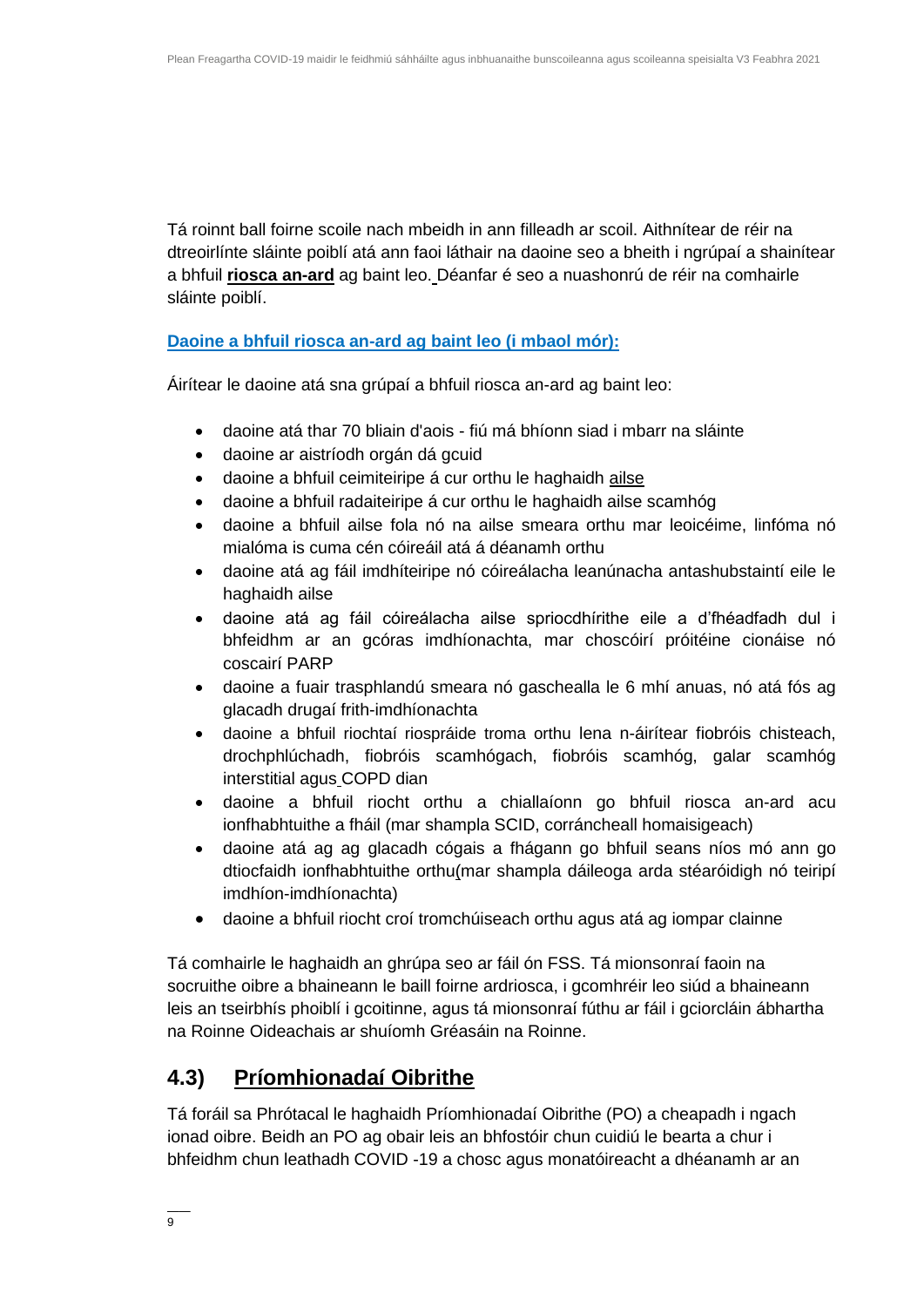méid atáthar ag cloí leis na bearta sin agus beidh ról aige maidir le comhairle sláinte maidir le COVID-19 a chur in iúl san ionad oibre.

Leagtar amach sa chuid seo an dóigh a gcuirfear na forálacha i bhfeidhm sna scoileanna. Thángthas ar chomhaontú go lárnach idir an Roinn Oideachais agus na páirtithe oideachais faoin bpróiseas chun príomhionadaí oibrithe i scoileanna.

Is ar an mBord Bainistíochta/Oideachais agus Oiliúna agus bainistíocht na scoile go príomha atá an fhreagracht as Plean Freagartha Covid-19 a fhorbairt, a nuashonrú agus a chur i bhfeidhm.

Tá tábhacht ollmhór ag baint le cumarsáid láidir agus cur chuige comhoibritheach chun scaip COVID-19 i scoileanna a chosc, agus chun aire a thabhairt do shláinte, sábháilteacht agus folláine na foirne agus na ndaltaí. Ní bhainfear cloí leis an bPrótacal um Obriú go Shábháilte amach ach amháin má dhéanann gach duine an fhreagracht a chomhroinnt agus na bearta atá sa Phrótacal a chur i bhfeidhm san áit oibre.

Má tá aon imní nó barúlacha ag ball foirne maidir le Plean Freagartha Covid-19, bearta rialaithe nó an dóigh le cloí leis na bearta sin ag baill foirne, daltaí nó daoine eile ba chóir dó / di teagmháil a dhéanamh leis an bpríomhoibrí / na hoibrithe a rachaidh i dteagmháil leis an bpríomhoide / BOM.

### **Ról an Phríomhionadaí Oibrithe (PO)**

Go hachomair, is é ról an PO ná:

- Ionadaíocht a dhéanamh ar son an fhoireann ar fad san ionad oibre, beag beann ar an ról atá acu, agus a bheith ar an eolas ar na saincheisteanna a d'fhéadfadh teacht chun cinn maidir le cohóirt áirithe foirne;
- A bheith ag comhoibriú le bainistíocht na scoile chun sábháilteacht, sláinte agus leas na bhfostaithe maidir le COVID-19 a chinntiú, a oiread agus is féidir;
- A bheith ar an eolas maidir leis an gcomhairle is déanaí ón Rialtas maidir le COVID-19;
- I gcomhpháirt le bainistíocht na scoile, dea-chleachtais sláinteachais a chur chun cinn ar nós lámha a ní go rialta agus dea-bhéasa anála a chothú chomh maith le scaradh sóisialta a choinneáil de réir chomhairle sláinte poiblí;
- Cabhrú le bainistíocht na scoile bearta rialaithe um chosc ar ionfhabhtú a chur i bhfeidhm chun COVID-19 a chur faoi chois san ionad oibre de réir an Phrótacail um Obriú go Sábháilte agus an chomhairle reatha maidir le sláinte phoiblí;
- I gcomhpháirt le bainistíocht na scoile, monatóireacht a dhéanamh ar an méid atáthar ag cloí le bearta chun leathadh COVID-19 a chosc;
- Athbhreithnithe a dhéanamh go rialta ar bhearta sábháilteachta;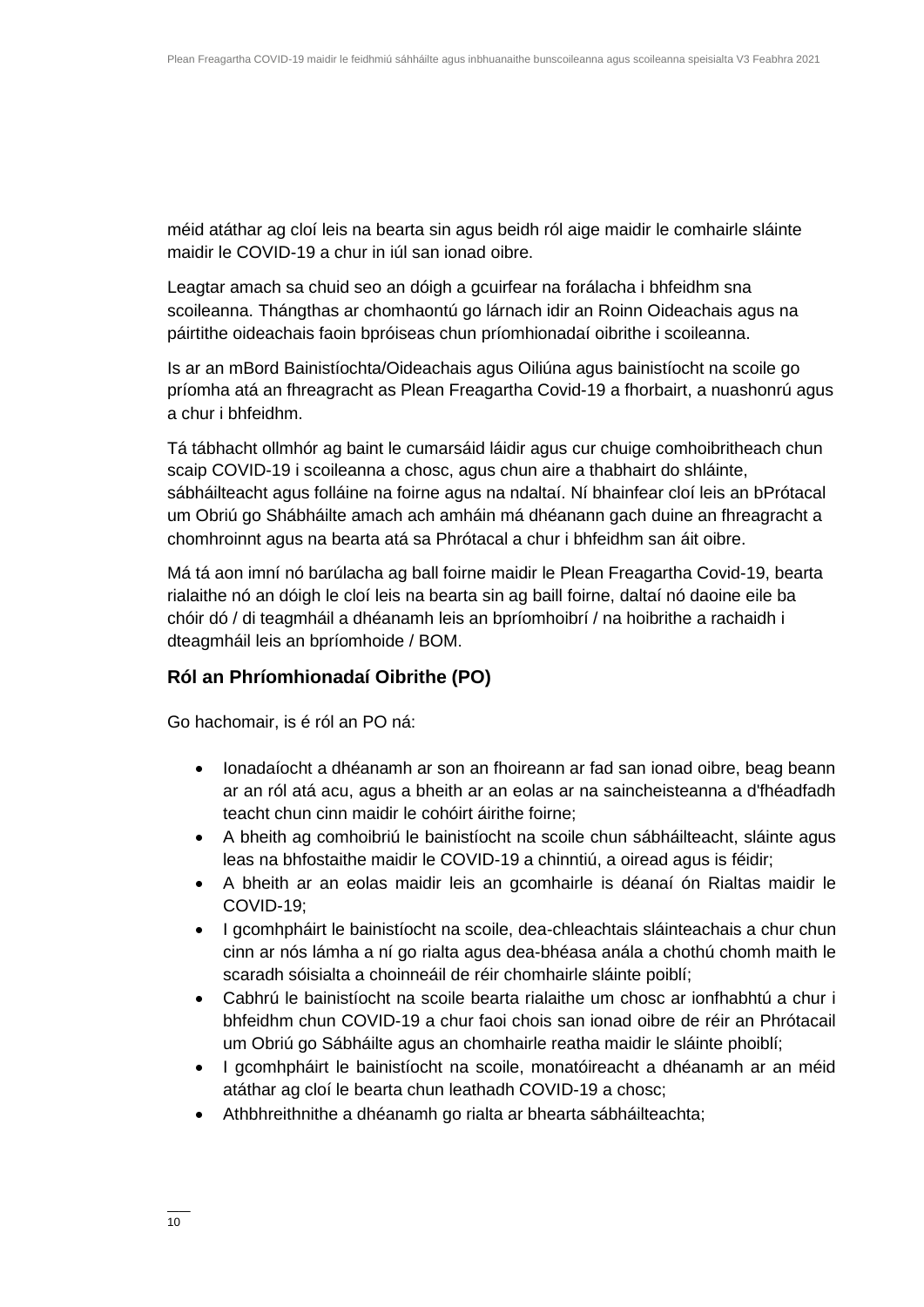- Ábhar imní ar bith a thuairisciú láithreach do bhainistíocht na scoile agus taifid ar na ceisteanna sin agus na gníomhartha a glacadh chun dul i ngleic leo a choinneáil;
- Dul i gcomhairle le bainistíocht na scoile ar Phlean Freagartha COVID-19 sa chás ina dtagann COVID-19 ar dhuine agus iad ar scoil lena n-áirítear suíomh ionaid leithlise agus bealach sábháilteacht chuig an ionad sin;
- Tar éis aon eachtra, déan measúnú le bainistíocht na scoile ar aon ghníomh iarchúraim a theastaíonn;
- Dul i gcomhairle le comhghleacaithe ar cheisteanna maidir le COVID-19 san ionad oibre;
- Ionadaíocht a dhéanamh do bhainistíocht na scoile ar son a gcomhghleacaithe ar cheisteanna maidir le COVID-19 san ionad oibre.

Ceapfiadh gach scoil Príomhionadaí Oibrithe amháin

Beidh Leas-Ionadaí Oibrithe chomh maith le PO á cheapadh ag scoileanna ina bhfuil níos liú ná 30 bhaill foirne. Is é ról an Leas-Ionadaí Oibrithe ná chun feidhmiú mar an PO nuair a bhfuil an PO as láthair.

Beidh Ionadaí Oibrithe Cúnta chomh maith le PO á cheapadh ag scoileanna ina bhfuil níos mó ná 30 bhaill foirne agus ag gach scoil speisialta. Is é ról an Ionadaí Oibrithe Cúnta ná:

- chun cabhair a thabhairt don PO agus iad i mbun na dualgais thuasluaite; agus
- chun feidhmiú mar an PO nuair atá an PO as láthair.

| Ainm (neacha) Príomhionadaí Oibrithe; | Sonraí Teagmhála: |  |  |  |
|---------------------------------------|-------------------|--|--|--|
| Fearghal Mac Grianna                  | 0857623435        |  |  |  |

Tá freagracht ar gach ball foirne, ar dhaltaí, ar thuismitheoirí, ar chonraitheoirí agus ar chuairteoirí mar dhaoine aonair agus i dteannta a chéile aird chuí a thabhairt ar a sláinte agus a sábháilteacht féin agus ar shláinte dhaoine eile agus cuidiú le cur i bhfeidhm an Phlean Freagartha Covid-19 agus an rialú gaolmhar ar bhearta maidir le cosc ionfhabhtaithe.

Tá iomlán na sonraí maidir leis na socruithe a chuirfear i bhfeidhm maidir leis an PO i mbunscoileanna agus i scoileanna speisialta leagtha amach ag *Aguisín 3.*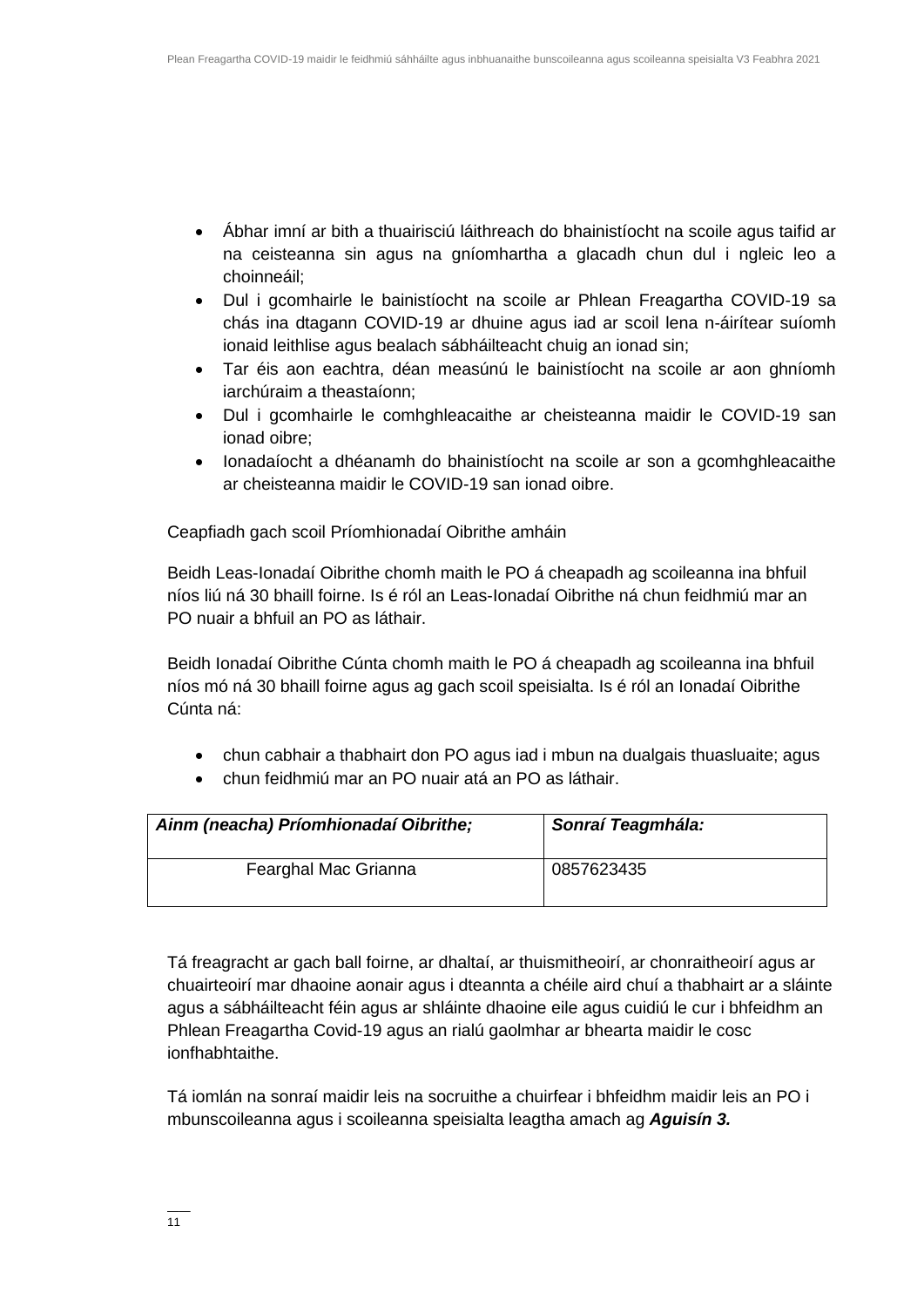## **4.4) Comharthaíocht**

Beidh ar scoileanna comharthaíocht a thaispeáint ar a léireofar comharthaí agus siomptóim COVID-19 agus tacú le sláinteachas maith láimhe agus riospráide.

Tá póstaeir clóite curtha ar fáil ag an Roinn do scoileanna, le príomhtheachtaireachtaí sláinte atá fóirsteanach do leanaí - béasa níocháin láimhe, sraotha agus casachta srl.

Féach an nasc thíos do na póstaeir seo a ligfidh do scoileanna ar mian leo é soláthar breise póstaer a chur ar fáil. Is féidir soláthar ar bith den chineál seo a lorg ar bhonn áitiúil.

Féadfaidh scoileanna socruithe a dhéanamh chun na póstaeir a thaispeáint in áiteanna tábhachtacha ar nós oifigí, pasáistí, seomraí foirne agus i leithris.

[https://www.education.ie/ga/An-Roinn/Fograí/comhairle-o-fss-maidir-le](https://www.education.ie/ga/An-Roinn/Fograí/comhairle-o-fss-maidir-le-coronavirus.html#1)[coronavirus.html#1](https://www.education.ie/ga/An-Roinn/Fograí/comhairle-o-fss-maidir-le-coronavirus.html#1)

### **4.5) Leagan amach na scoile a athrú**

Moltar scaradh fisiceach a choinneáil i bhfeidhm i dtimpeallacht na scoile mar cheann de na príomh bhearta um chosc ar ionfhabhtú an riosca COVID-19 a thabhairt isteach agus leathadh a íoslaghdú. Tá tuilleadh faisnéise faoin dóigh ar féidir scaradh sóisialta a úsáid i dtimpeallacht na scoile le fáil ag *Cuid 5.4* thíos lena n-áirítear nasc chuig samplaí agus íomhánnna áirithe de leaganacha amac seomraí ranga (ranganna speisialta san áireamh)*.* 

Ba chóir do scoileanna seomraí ranga agus áiteanna eile sa scoil a athchumrú de réir mar is gá chun tacú le scaradh fisiceach de réir na dtreoirlínte sula n-athosclaítear na scoileanna.

### **4.6) Measúnú Riosca Sláinte agus Sábháilteachta**

Baol i dtimpeallacht na scoile atá in COVID-19 i gcomhthéacs na sláinte agus na sábháilteachta. Tá teimpléad maidir le measúnú riosca chun na bearta rialaithe atá ag teastáil chun riosca COVID-19 a mhaolú i suíomhanna scoile ceangailte ag *Aguisín 4.*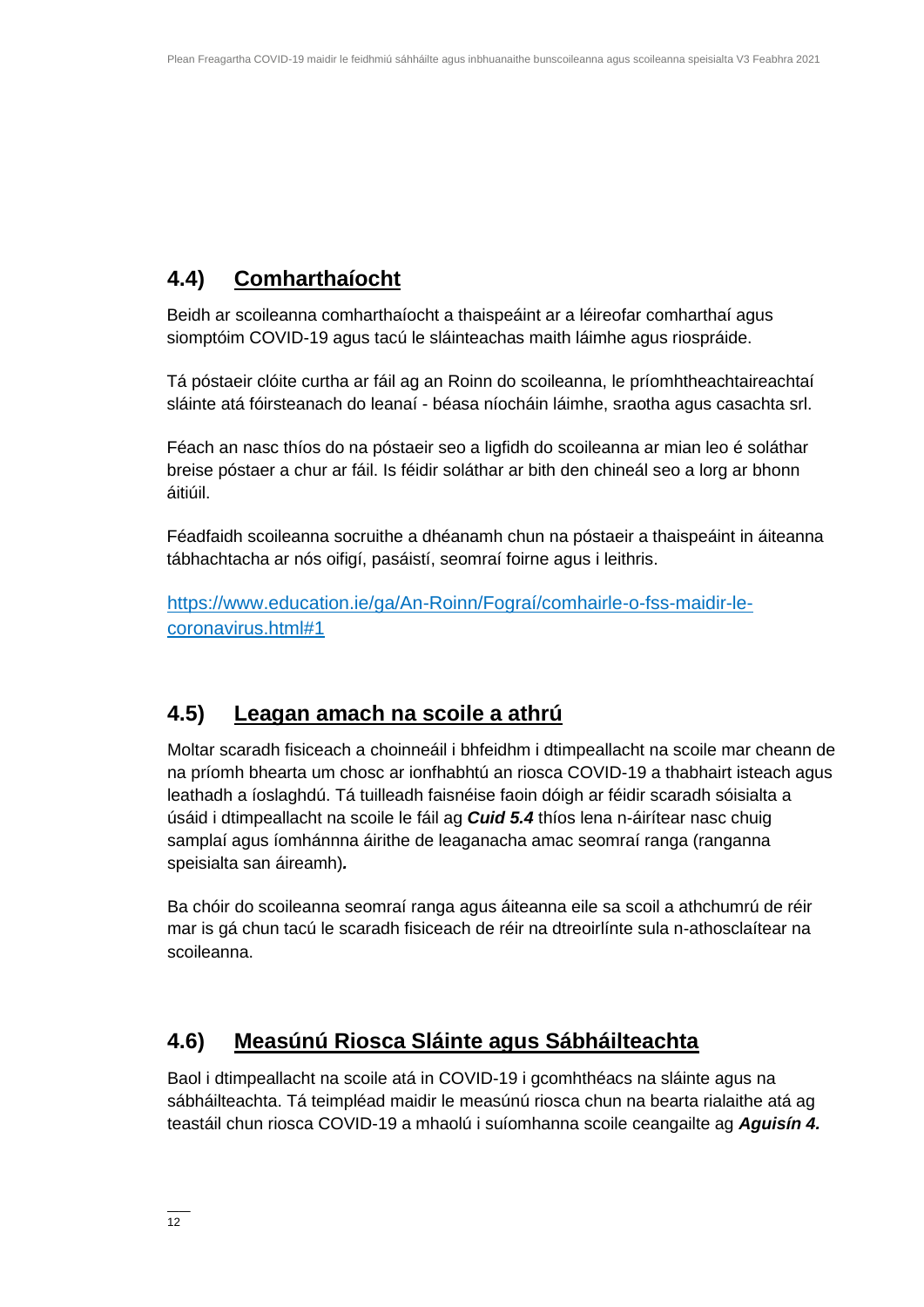Is tábhachtach go ndéanann scoileanna athbhreithniú ar a nósanna imeachta éigeandála maidir le sábháilteacht ó dhóiteán, garchabhair, timpistí agus tarluithe contúirteacha chun aon rioscaí nua bhíonn ann mar gheall ar Phlean Freagartha COVID-19 na scoile a mheas. Ba cheart athrú ar bith maidir le nósanna imeachta éigeandála na scoile atá ann cheana a dhoiciméadú agus a thabhairt isteach mar chuid de ráiteas sábháilteachta na scoile.

Ba cheart do scoileanna athbhreithniú a dhéanamh ar na measúnuithe riosca atá acu cheana féin chun aon rioscaí nua a bhíonn ann mar gheall ar Phlean Freagartha COVID-19 na scoile a mheas. Ba cheart athrú ar bith ar mheasúnuithe riosca reatha na scoile a dhoiciméadú agus a thabhairt isteach mar chuid de ráiteas sábháilteachta na scoile.

#### **Nós Imeachta Éigeandála/Garchabhrach**

Beidh an Nós Imeachta Éigeandála/Garchabhrach i bhfeidhm i scoileanna go fóill. I gcás éigeandála nó mar tharlaíonn eachtra thromchúiseach, ba cheart do scoileanna scairt a chur ar otharcharr nó ar an mbriogáid dóiteáin ar 112/999 ag tabhairt sonraí faoi shuíomh agus faoin chineál eachtra leighis a thit amach.

### **4.7) Rochtain ar Loga na Scoile agus Rochtana**

Beidh rochtain ar fhoirgneamh na scoile de réir na nósanna imeachta comhaontaithe ag scoileanna.

Beidh socruithe do chuairteoirí riachtanacha ar nós conraitheoirí agus tuismitheoirí teoranta do chuspóirí riachtanacha agus teoranta dóibh siúd a gheobhaidh cead roimh ré ón bpríomhoide. D'fhéadfadh go mbeadh ar Chigireacht na Roinne Oideachais cuairt a thabhairt ar scoileanna agus ar ionaid oideachais chun tacú leo de réir mar is cuí maidir le cur i bhfeidhm comhairle sláinte poiblí a bhaineann le timpeallacht shábháilte foghlama agus oibre a chruthú do chách.

Is ríthábhachtach go n-aithnítear daoine aonair a d'fhéadfadh a bheith tógálach agus iad a aonrú ionas gur féidir srian a chur le leathadh an víris chun a sláinte agus sábháilteacht agus sláinte agus sábháilteacht bhaill foirne agus cuaiteoirí eile agus conraitheoirí ar an ionad oibre a chosaint. Ba cheart loga síneadh isteach/amach dóibh siúd a théann isteach in áiseanna scoile a choinneáil. Ba cheart don scoil loga do lucht teagmhálaithe na foirne agus na ndaltaí a choinneáil. Tá loga samplach ar fáil in *Aguisín 5.*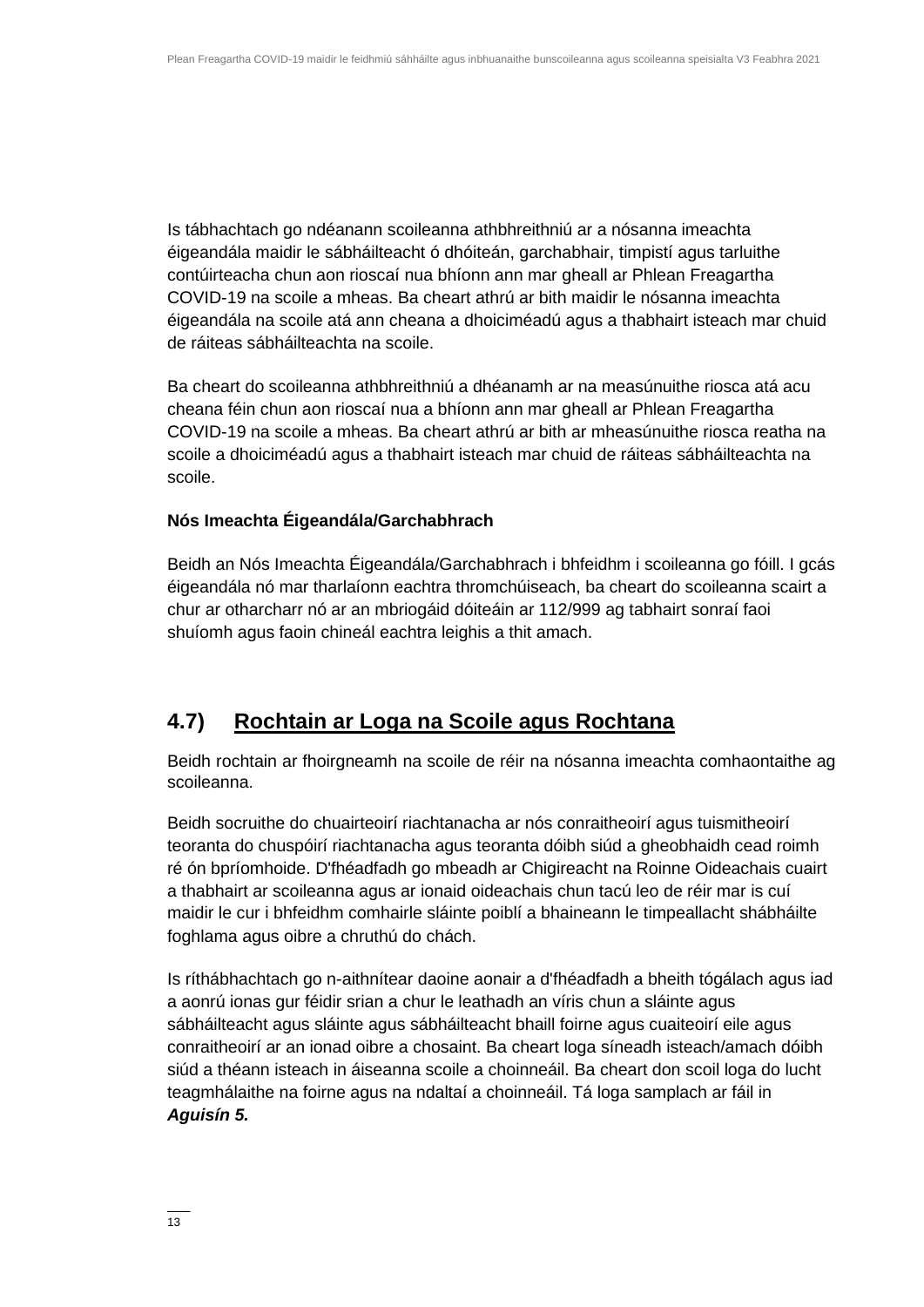Tá treoir curtha ar fáil ag an gCoimisiún um Chosaint Sonraí maidir le himpleachtaí cosanta sonraí a bhaineann leis na prótacail maidir le filleadh ar obair. Is féidir teacht ar an gcomhairle anseo:

[https://www.dataprotection.ie/en/news-media/data-protection-implications-return-work](https://www.dataprotection.ie/en/news-media/data-protection-implications-return-work-safely-protocol)[safely-protocol](https://www.dataprotection.ie/en/news-media/data-protection-implications-return-work-safely-protocol)

Cuirtear i gcuimhne do scoileanna go gcaithfear gach taifead agus sonraí scoile a choinneáil agus a phróiseáil de réir RGCS agus na nAchtanna um Chosaint Sonraí. Titeann sé ar gach scoil (nó BOO) cloí leis an reachtaíocht agus iad ag feidhmiú mar aonad rialaithe sonraí.

### **5) Bearta Rialaithe um Chosc ar Ionfhabhtaithe - Chun Tabhairt Isteach agus Leathadh Covid-19 i Scoileanna a Chosc**

Is é ceann de phríomhtheachtaireachtaí chun rioscaí COVID-19 a bhainistiú ná gach rud praiticiúil a dhéanamh chun tabhairt isteach COVID-19 sa scoil a sheachaint. Mura dtagann ionfhabhtú isteach ní féidir leis leathadh. Tá an baol ann go scaipfear an tionfhabhtú nuair a thabharfar isteach é i ngach idirghníomhaíocht idirphearsanta; dalta le dalta, múinteoir le múinteoir agus múinteoir le dalta agus caithfear é sin a bhainistiú i ngach suíomh.

Cuireadh réimse de bhearta rialaithe riachtanacha i bhfeidhm chun an riosca go leathfar an víreas Covid-19 a laghdú agus chun sábháilteacht, sláinte agus leas foirne, daltaí, tuismitheoirí agus cuairteoirí a chosaint a oiread agus is féidir sa scoil. Leanfar de athbhreithniú agus nuashonrú a dhéanamh ar bhonn leanúnach ar na bearta rialaithe de réir mar is gá.

Is ríthábhachtach go mbeadh baill foirne, daltaí, tuismitheoirí agus cuairteoirí ar an eolas faoi na bearta rialaithe atá leagtha amach agus ní mór dóibh a bheith ag comhoibriú go hiomlán leis na riachtanais sláinte agus sábháilteachta go léir agus cloí leo dá réir.

*Ní mór do bhaill foirne ciuimhneamh go bhfuil oibleagáid dhlíthiúil orthu faoi Alt 13 den Acht um Shábháilteacht, Sláinte agus Leas ag an Obair 2005 cloí le riachtanais sláinte agus sábháilteachta agus cúram réasúnach a ghlacadh maidir lena sláinte féin agus a sábháilteacht féin, agus sláinte a gcomhghleacaithe agus daoine san ionad oibre.* 

**An dóigh leis an riosca a bhaineann le COVID-19 a thabhairt isteach i Scoileanna a Íoslaghdú:**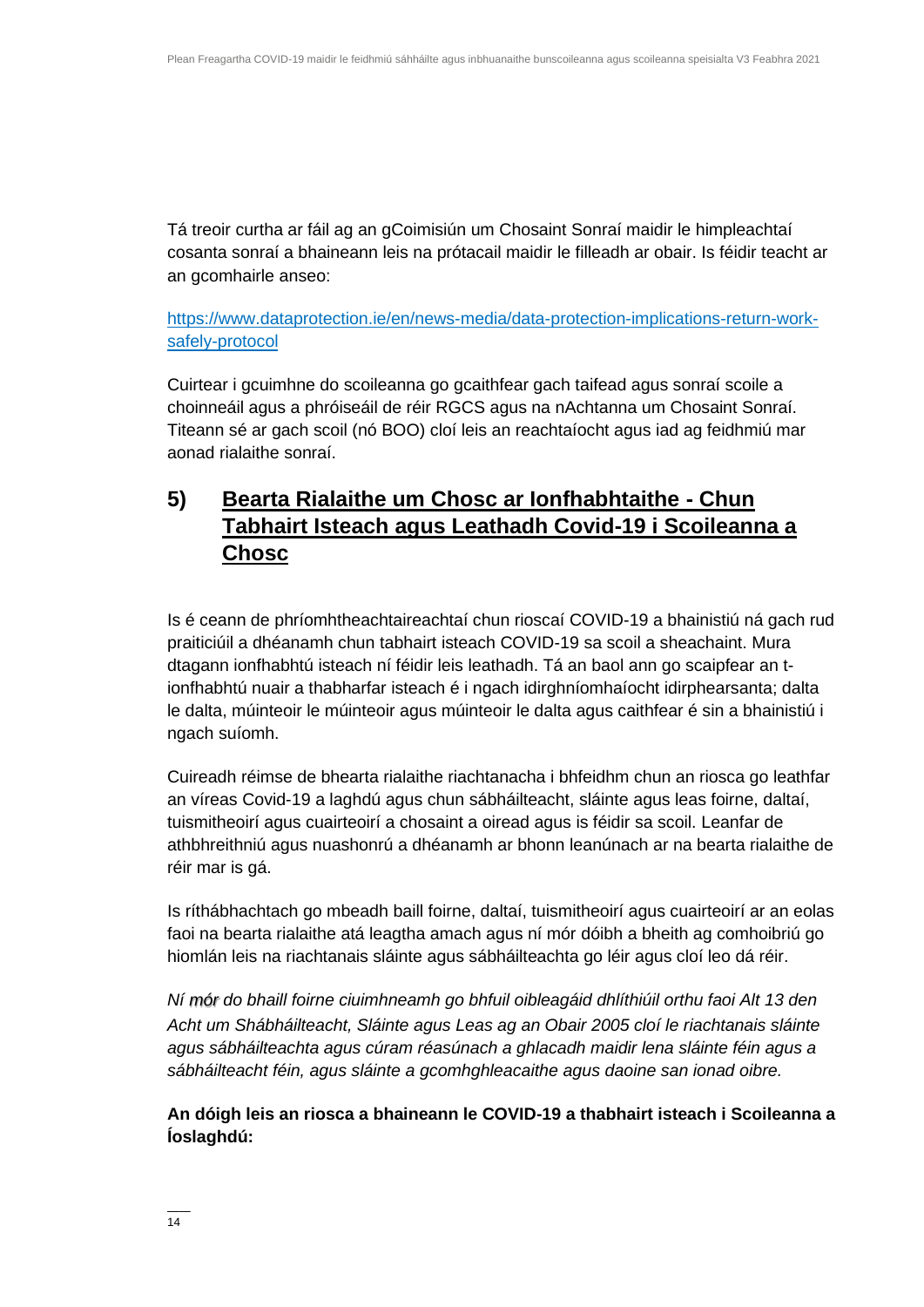Feasacht ar shiomptóim COVID-19 a chur chun cinn (*sonraí i gCuid 5.1);*

- Cuir comhairle ar bhaill foirne agus ar dhaltaí a bhfuil siomptóim orthu gan freastal ar scoil, glaoch a chur ar a ndochtúir agus cloí le treoir FSS maidir le féin-aonrú;
- Cuir comhairle ar bhaill foirne agus ar dhaltaí féin-aonrú nó a gcuid imeachtaí sa bhaile a shrianadh má thaispeánann siad aon chomharthaí nó siomptóm de COVID-19 agus dul i dteagmháil lena ndochtúir teaghlaigh chun tástáil a shocrú
- Cuir comhairle ar bhaill foirne gan filleadh nó freastal ar an scoil i gcás aon cheann de na nithe seo a leanas:
	- ➢ má cinneann an FSS gur dhlúth-theagmháil iad le cás dearbhaithe de COVID-19
	- ➢ má chónaíonn siad le duine a bhfuil siomptóim dhearfacha an viris orthu
	- ➢ Má tá taisteal déanta acu taobh amuigh d'Éirinn; i gcásanna mar sin moltar do bhaill foirne féachaint ar an gcomhairle is déanaí ón Rialtas maidir le taisteal ar an gcoigríoch.
- Cuir comhairle ar bhaill foirne agus ar dhaltaía dtagann siomptóim orthu ar scoil chun é seo a chur in iúl don Phríomhoide láithreach;
- Cinntigh go bhfuil a fhios ag baill foirne agus ag na daltaí an prótacal chun cás amhrasta de COVID-19 a bhainistiú ar scoil *(sonraí i gCuid 8);*
- Comhairle a thabhairt don fhoireann agus do dhaltaí comhoibriú le haon oifigigh sláinte poiblí agus leis an scoil chun críocha rianaithe teagmhála agus le haon chomhairle sláinte phoiblí a ghlacadh maidir le cás nó ráige sa scoil;
- Ní mór do gach duine a théann isteach i bhfoirgneamh na scoile sláinteachas láimhe a dhéanamh le sláintitheoir láimhe:
- Ba cheart cuairteanna ar an scoil i rith an lae scoile a dhéanamh le socrú roimh ré agus ba cheart bualadh leo ag pointe teagmhála faoi leith;
- Ba cheart scaradh fisiceach (2m) a choinneáil idir na baill foirne agus na cuairteoirí nuair is féidir.

### **5.1) Siomptóim Covid-19 a aithint**

Chun leathadh COVID-19 a chosc is tábhachtach eolas a bheith agat faoi na siomptóim agus iad a aithint. Is iad sin: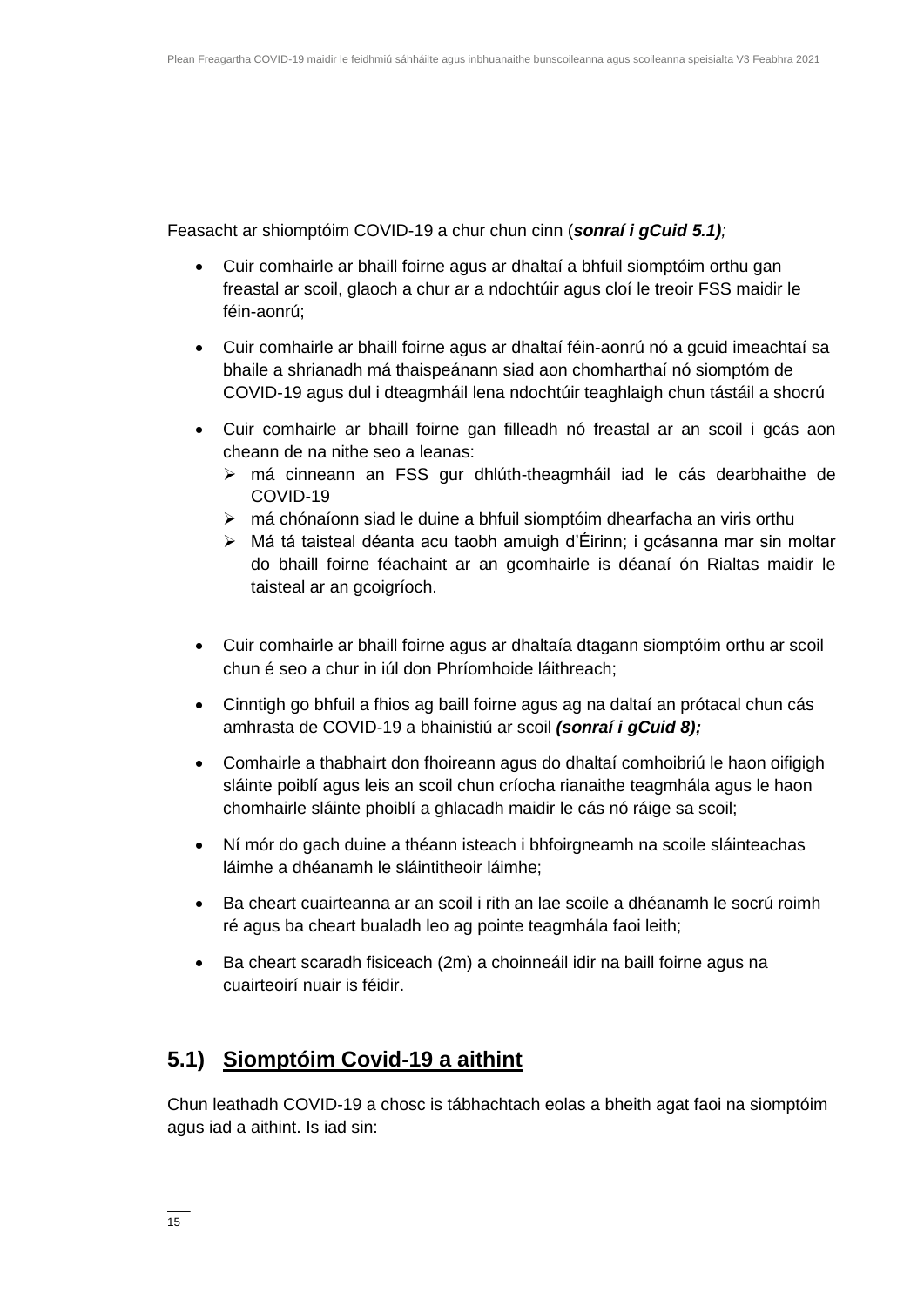- ✓ Teocht ard
- ✓ Casacht
- ✓ Gearranáil
- ✓ Boladh nó blas a bheith caillte nó blas as riocht

Is féidir le breoiteacht, ó éadrom go trom agus, i gcásanna áirithe, a d'fhéadfadh sé a bheith marfach, teacht ón ionfhabhtú a bhaineann leis an víreas is cúis le COVID-19. D'fhéadfadh go dtógfadh sé suas le 14 lá sula mbíonn na siomptóim le feiceáil. D'fhéadfadh na siomptóim a bheith ar aon dul le [slaghdán](https://www2.hse.ie/conditions/common-cold.html) agus [fliú.](https://www2.hse.ie/conditions/flu/flu-symptoms-and-diagnosis.html)

Áirítear i measc na siomptóm coitianta don choróinvíreas:

- fiabhras (teocht ard 38 céim Celsius nó os a chionn)
- casacht nua casacht de chineál ar bith, seachas casacht thirim amháin
- gearranáil nó deacrachtaí anála
- boladh nó blaiseadh caillte nó athraithe ciallaíonn sé seo gur thug tú faoi deara nach féidir leat aon rud a bholadh nó a bhlaiseadh, nó nach bhfuil boladh nó blaiseadh rudaí mar a bhíonn de ghnáth.

Má tá aon cheann de ghnáthshiomptóim COVID-19 (coróinvíreas) agat, déan [féin](https://www2.hse.ie/conditions/coronavirus/self-isolation/how-to-self-isolate.html)[aonrú](https://www2.hse.ie/conditions/coronavirus/self-isolation/how-to-self-isolate.html) (fan i do sheomra) agus glaoigh ar an dochtúir teaghlaigh ar an bpointe le fáil amach an bhfuil gá agat le [tástáil COVID-19.](https://www2.hse.ie/conditions/coronavirus/testing/how-to-get-tested.html) Beidh ar dhaoine eile i do theaghlach [srian](https://www2.hse.ie/conditions/coronavirus/managing-coronavirus-at-home/if-you-live-with-someone-who-has-coronavirus.html)  [a chur lena ngluaiseachtaí](https://www2.hse.ie/conditions/coronavirus/managing-coronavirus-at-home/if-you-live-with-someone-who-has-coronavirus.html) (fanacht sa bhaile).

Nuair a fhaightear diagnóis go luath, is féidir leat an cúnamh a bhíonn de dhíth ort a fháil agus céimeanna a ghlacadh chun cosc a chur le scaipeadh an víris, má bhíonn sé agat.

Chun breathnú ar liosta iomlán na siomptóm, féach [láithreán](https://www2.hse.ie/conditions/coronavirus/symptoms.html) gréasáin FSS.

### **Aip rianúcháin COVID-19**

Is aip don fhón póca atá saor in aisce agus éasca a úsáid í aip rianúcháin COVID-19 a dhéanfaidh na nithe seo a leanas:

- tú a chur ar d'airdeall má bhí tú i ndlúth-theagmháil le duine ar a ndearnadh tástáil dhearfach maidir le COVID-19 (coróinvíreas)
- úsáideoirí eile na haipe a choinneáil sábháilte trí iad a chur ar a n-airdeall má dhéantar tástáil dhearfach ort féin maidir le COVID-19
- comhairle a chur ort ar cad ba cheart duit a dhéanamh má tá siomptóim ort

Is féidir leat an aip a íoslódáil saor in aisce ó [Apple's AppStore](https://apps.apple.com/ie/app/covid-tracker-ireland/id1505596721) nó ó [GooglePlay store](https://play.google.com/store/apps/details?id=com.covidtracker.hse)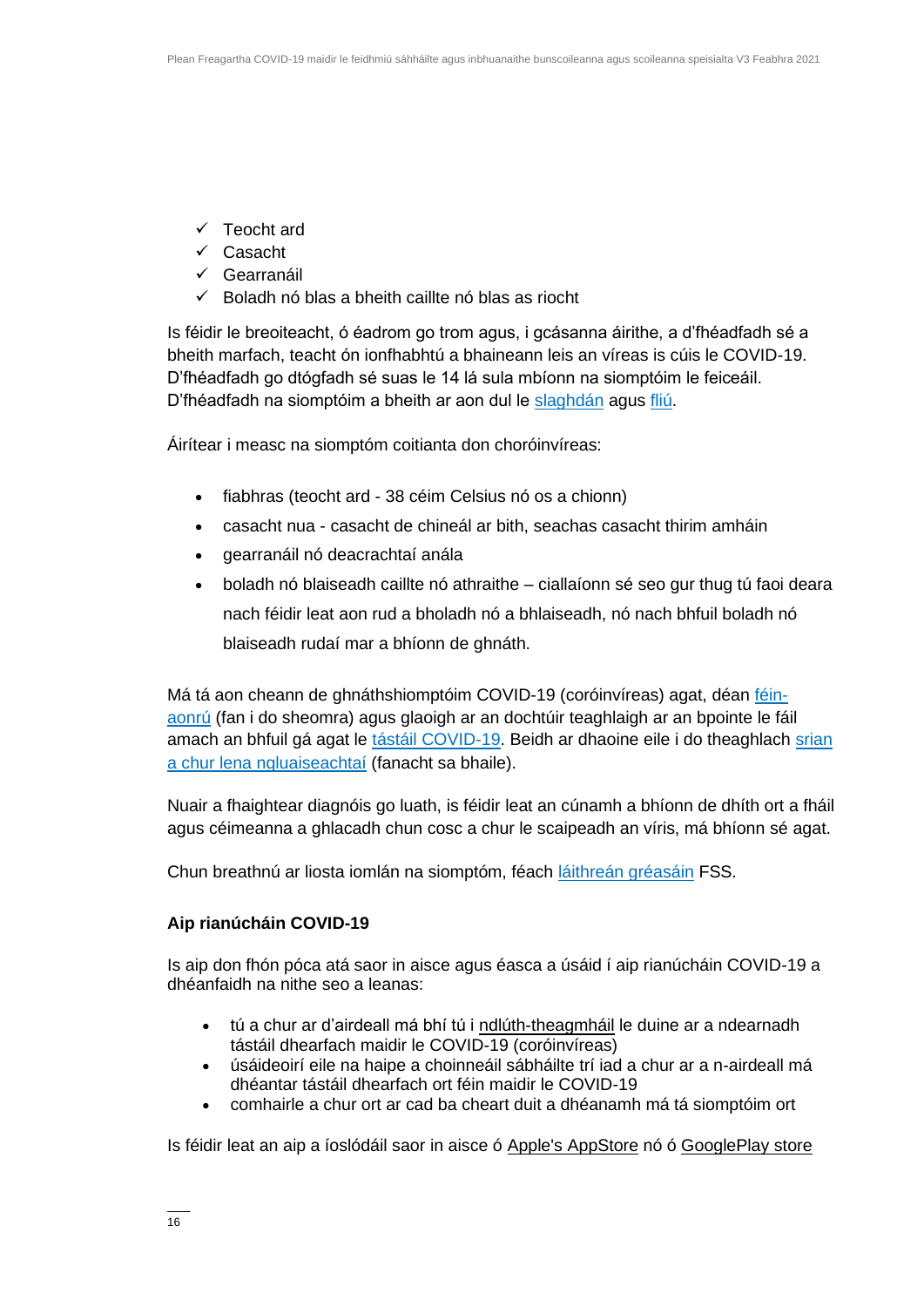### **5.2) Sláinteachas Anála**

Déan cinnte de go leanann tú, agus na daoine atá thart ort, sláinteachas anála maith. Ciallaíonn sé seo do bhéal agus do shrón a chlúdach le ciarsúr nó casacht agus sraoth a ligean ar d'uilinn agus í crochta. Ansin faigh réidh leis an gciarsúr úsáidte láithreach agus go sábháilte i mbocsa bruscair in aice láimhe.

Má leanann tú sláinteachas anála maith, cosnóidh tú na daoine atá thart ort ó víris ar nós slaghdáin, fliú agus Covid-19.

### **5.3) Sláinteachas Láimhe**

Ba cheart go dtuigfeadh baill foirne agus daltaí an fáth a bhfuil sláinteachas láimhe tábhachtach agus an uair agus an dóigh lena lámha a ní.

Ba cheart go gcuirfeadh scoileanna sláinteachas maith chun tosaigh agus póstaeir a thaispeáint ar fud na scoileanna faoin dóigh le lámha a ní. Lean treoracha FSS ar lámha a ní:

#### <https://www2.hse.ie/wellbeing/how-to-wash-your-hands.html>

Is féidir sláinteachas láimhe a dhéanamh trí lámha a ní nó díghalrán láimhe a úsáid (nuair a bhíonn cuma ghlas ar na lámha).

Caithfear bainistíocht a dhéanamh ar úsáid áiseanna sláinteachais láimhe lena n-áirítear báisíní níocháin chun go seachnófar scuainí daltaí agus foirne atá ag fanacht le báisíní níocháin láimhe agus díghalráin láimhe a úsáid.

Ní mór rochtain a bheith againn ar shaoráidí níocháin láimhe i ndiaidh gníomhaíochtaí ar dóigh dóibh lámha a shalú, ar nós imirt lasmuigh nó gníomhaíochtaí spóirt áirithe mar nach n-oibríonn sláintitheoir láimhe ar lámha salacha.

Is féidir úsáid níos éasca a bhaint as dáileoirí sláintíochta láimhe ag pointí imeachta agus iontrála scoileanna agus seomraí ranga agus ba chóir a bheith cúramach aon doirteadh sláintíochta láimhe a ghlanadh chun rioscaí go dtitfeadh daoine a laghdú.

Is fearr uisce te ná uisce fuar agus lámha á ní ach mura dtagann as an gcóras pluiméireachta as uisce fuar, ba chóir gallúnach a eiblíonn gan stró in uisce fuar a úsáid.

Ba chóir báisíní níocháin láimhe, uisce reatha, gallúnach leachtach agus áiseanna triomú láimhe a chur ar fáil i ngach leithreas, cistin agus aon áit ina ndéantar bia a ullmhú.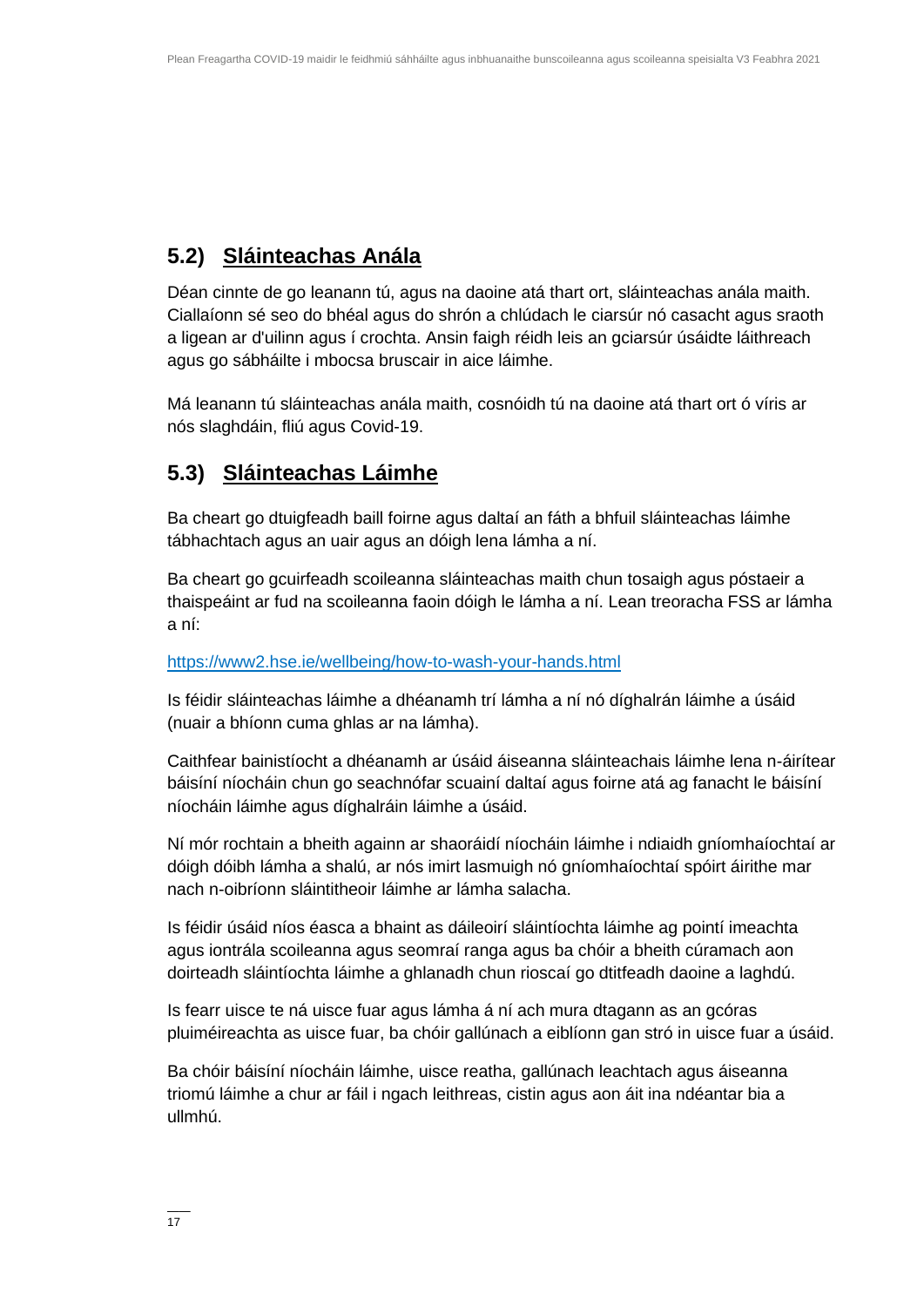Ba cheart áiseanna níocháin láimhe a choinneáil go maith agus ba cheart an méid gallúnach agus tuáillí atá ar fáil a líonadh suas go rialta chun gach duine a spreagadh chun iad a úsáid.

Is rogha eile inghlactha iad triomadóirí aer te le haghaidh triomú láimhe ach caithfear iad a chothabháil go rialta. Ní léir go bhfuil baint ag triomadóirí láimhe le riosca méadaithe tarchuir COVID-19.

Ba chóir póstaeir ar a dtaispeántar teicnící chun lámha a ní agus a chuireann níocháin láimhe chun cinn a chrochadh ar bhallaí in aice le háiseanna níocháin agus is féidir iad a lannú nó a chur i muinchille plaisteach.

Tá sláintitheoir láimhe oiriúnach le húsáid le haghaidh sláinteachas láimhe nuair nach bhfuil na lámha salacha le feiceáil (cuma ghlan orthu).

Is fearr fianaise ar éifeachtúlacht a thabhairt do shláintitheoir láimhe atá bunaithe ar alcól ach is féidir ungthaí úsáid a bhaint as ungthaí láimhe nach bhfuil bunaithe ar alcól freisin.

Nuair a bhíonn umgthaí láimhe / glóthacha á n-úsáid i gcúram scoile ba chóir cúram a ghlacadh chun a chinntiú nach ndéanann na daltaí iad a shlogadh toisc go bhfuil siad inadhainte agus tocsaineach. Níor chóir díghalráin alcóil-bhunaithe a stóráil nó a úsáid gar do theas nó do lasair gan chosaint.

Níor cheart go mbainfeadh leanaí óga úsáid as coimeádáin de fhoirmiú alcóil go neamhspleách.

### **Minicíocht Sláinteachais Láimhe**

Ba cheart do dhaltaí agus do bhaill foirne agus do dhaltaí sláinteachas a dhéanamh ar na lámha:

- Ar theacht ar scoil dóibh;
- Sula n-itheann siad nó sula n-ólann siad;
- I ndiaidh dóibh dul chuig an leithreas;
- I ndiaidh dóibh a bheith ag súgradh lasmuigh;
- Nuair a bhíonn a lámha salach;
- Nuair a dhéanann siad castacht nó sraoth.

Tá socrú déanta ag an Roinn go mbunófar creat íostarraingthe le cur ar chumas scoileanna díghalráin láimhe agus aon soláthairtí TCP riachtanacha eile a cheannach le húsáid sa scoil. Cuirfidh an Roinn maoiniú ar fáil do na costais a bhaineann le sláintíocht láimhe agus riachtanais TCP i scoileanna.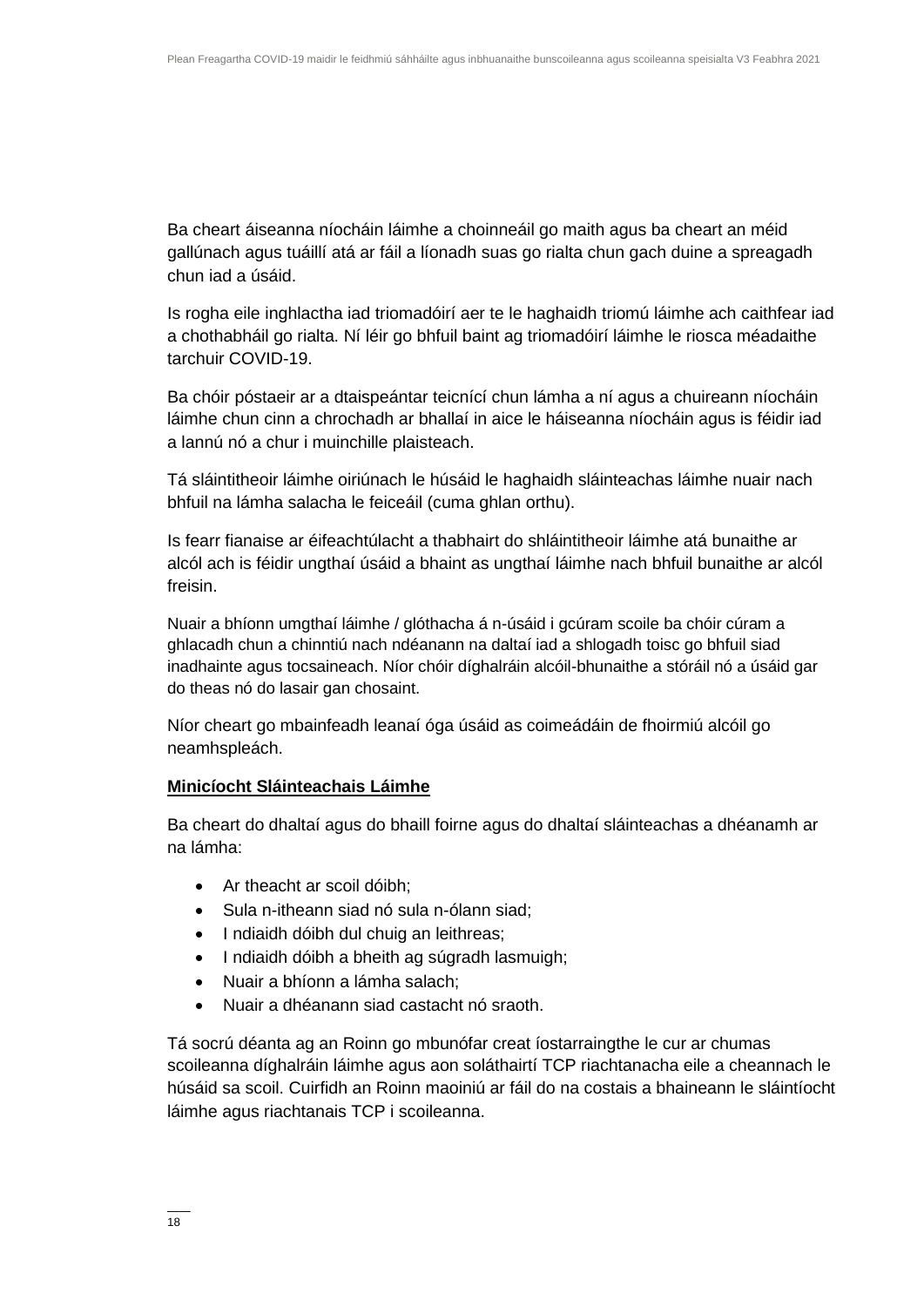### **5.4) Scaradh Fisiceach**

Féadtar an scaradh fisiceach a chur i bhfeidhm go húsáideach i mbunscoileanna agus is scoileanna speisialta, rud a fhágann go mbeidh roinnt solúbthachta ann nuair is gá. Ní mór é a chur i bhfeidhm ar bhealach praiticiúil chun a aithint nach féidir fócas a d'fhéadfadh níos mó dochair ná sochar a dhéanamh ar an timpeallacht foghlama. Beidh cuma dhifriúil ar scaradh fisiceach ar fud na n-aoisghrúpaí áirithe agus na gcéimeanna éagsúla foghlama. Ba cheart a bheith cúramach chun teannas nó coinbhleacht a d'fhéadfadh a bheith ann a sheachaint agus b'fhéidir go mbeadh solúbthacht ag teastáil ó am go céile chun na bearta a chur i bhfeidhm.

Aithnítear freisin nach féidir i gcónaí an fhoireann scaradh fisiceach a choinneáil ó dhaltaí agus níl sé oiriúnach go mbeifí ag súil leo i gcónaí nuair a d'fhéadfadh sé seo drochthionchar a imirt ar an dalta ie má bhaineann gortú de leanbh agus garchabhair ag teastáil dá bharr.

**Mar sin féin, nuair is féidir ba chóir don fhoireann achar 1m ar a laghad a choinneáil agus 2m más féidir. Ba cheart dóibh bearta a dhéanamh freisin chun dlúth-theagmháil a sheachaint ag leibhéal aghaidh ar aghaidh cosúil le fanacht ina seasamh seachas suí in aice leis / ag cromadh síos.**

Titeann an scaradh fisiceach isteach i ndá chatagóir:

- Scaradh a mhéadú
- Teagmháil a laghdú

#### *Scaradh a mhéadú*

Ba cheart do scoileanna na doiciméid treorach a chuireann an Roinn Oideachais ar fáil maidir leis an leagan amach scoile is fearr agus a luaitear i g*Cuid 4.5* thuas a úsáid chun scaradh a mhéadú chomh mór agus is féidir.

Chun fadú fisiceadh a choinneáil sa seomra ranga, ba cheart do bhunscoileanna agus scoileanna speisialta:

- 1. Seomraí ranga a leagan amach in athuair chun fadú fisiceach a uasmhéadú
- 2. An spás uile atá ar fáil sa scoil a úsáíd agus a leagan amach in athuair chun fadú fisiceach a uasmhéadú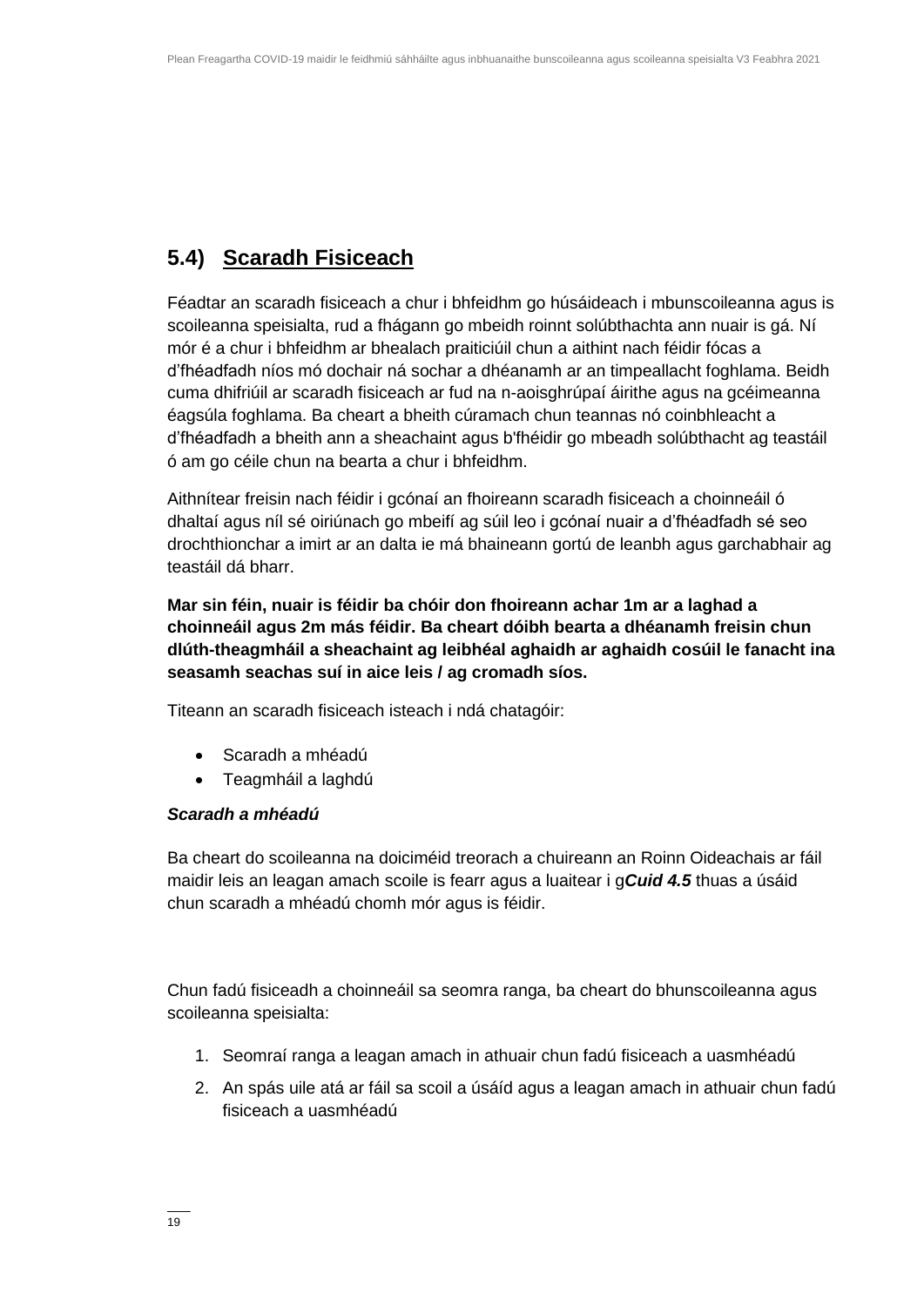Chun tacú le bunscoileanna agus le scoileanna speisialta maidir le fadú fisiceach a chur i bhfeidhm sa seomra ranga, d'fhorbair an Roinn sraith leagan amach léiritheach seomra ranga de roghanna a d'fhéadfadh a bheith ann (socruithe do ranganna speisialta ina measc) atá de réir na comhairle sláinte poiblí, agus ina nglactar leis...

- ➢ Troscán, seilfeanna, srl ar na ballaí a thabhairt amach as seomraí
- ➢ Éagsúlacht de mhéideanna na seomraí.

#### [Tá nasc chuig an sraith leagan amach léiritheach seomra ranga le fáil anseo.](file:///C:/Users/caroline_curran/AppData/Local/Microsoft/Windows/INetCache/Content.Outlook/8PSJ2137/Tánascchuigansraithleaganamachléiritheachseomrarangalefáilanseo)

#### [Tá nasc chuig leagan amach léiritheach ranganna speisialta le fáil anseo.](file:///C:/Users/caroline_curran/AppData/Local/Microsoft/Windows/INetCache/Content.Outlook/8PSJ2137/Tánascchuigleaganamachléiritheachrangannaspeisialtalefáilanseo)

Cuireadh maoiniú ar fáil faoin deontas feabhsaithe mionoibreacha chun na hoibreacha athchumraíochta seomra ranga seo a éascú.

#### **Ba chóir go mbeadh deasc an mhúinteora 1m ar a laghad agus 2m ar shiúl ó deasca na ndaltaí más féidir.**

#### *Teagmháil a laghdú*

Beidh an méid agus a d'fhéadfaí idirghníomhaíocht a laghdú i mbunscoil nó i scoil speisialta ab brath ar shuíomh na scoile agus beidh cur chuige ciallmhar ag teastáil ina n-aithnítear teorainneacha ar féidir é seo a bhaint amach idir daltaí.

I mbunscoileanna agus i scoileanna speisialta ba chóir achar 1m a choinneáil idir deascaí nó idir daltaí aonair. Aithnítear nach dócha go gcoinneoidh leanaí níos óige fadú fisiceach agus iad i bhfoirgneamh na scoile. Mar sin de, ní réamhriachtanas é an moladh seo a bhaint amach sa chéad cheithre bliana de bhunscoileanna nó de scoileanna speisialta chun bunscoil nó scoil speisialta a athoscailt do gach dalta.

Nuair is féidir ba chóir stáisiúin oibre a thabhairt ar bhonn comhsheasmhach do na baill foirne agus leanaí céanna in áit spásanna a bheith ann atá comhroinnte.

D'fhéadfaí an riosca ionfhabhtaithe a laghdú trí dhaltaí agus a múinteoirí a struchtúrú i mBoilgeoga Ranga (ie grúpáil ranga a fhanann scartha ó ranganna eile a oiread agus is féidir) agus grúpaí faoi nó "Meithleacha" laistigh de na boilgeoga ranga sin, nuair a bhíonn sé seo praiticiúil.

Má dhéantar an rang a roinnt ina Meithleacha, ba chóir go mbeadh (achar 1m) ar a laghad idir Podanna aonair laistigh den Bhoilgeog Ranga agus idir dhaoine aonair sa mheitheal, nuair is féidir.

Tá sé i gceist go ginearálta teagmháil agus comhroinnt áiseanna comónta a theorannú idir daoine i mBoilgeoga Ranga áirithe (agus Meithleacha laistigh de na Boilgeoga Ranga sin) a oiread agus is féidir, seachas gach teagmháil idir Meithleacha a sheachaint, mar ní bheifear in ann an dara ceann a dhéanamh i dtólamh.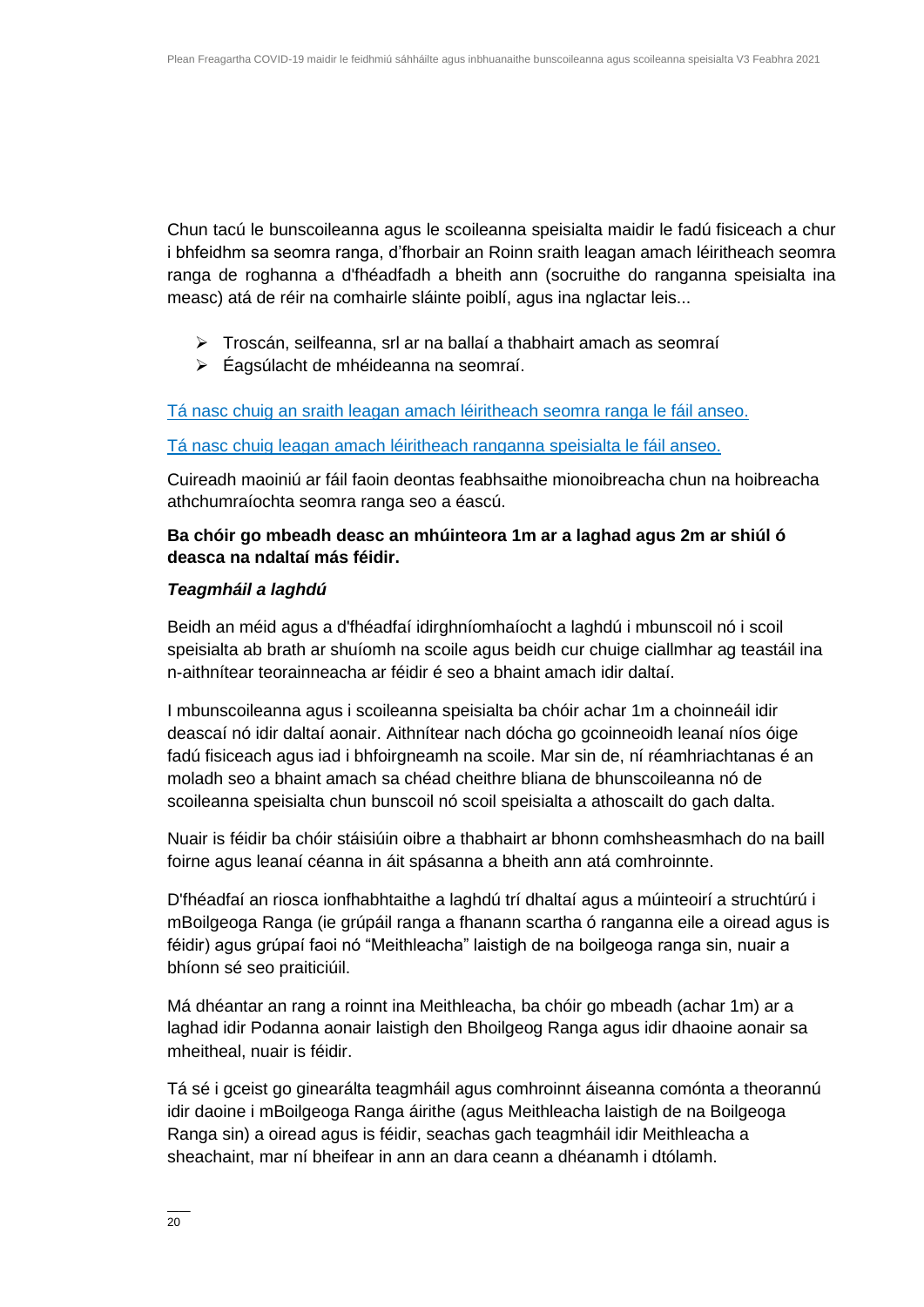Is é is cuspóir leis an gcóras laistigh den scoil nach meascann grúpáil ranga ach lena rang féin ó thús an lae scoile go deireadh an lae scoile. Bearta sa bhreis is ea na Meithleacha sna Boilgeoga Ranga sin chun méid na dlúth-theagmhála laistigh den Bhoilgeoig Ranga a theorannú.

Ba chóir méideanna meithle a choinneáil chomh beag agus is dóigh a bheidh réasúnta praiticiúil i gcomhthéacs sonrach an tseomra ranga.

A mhéid is féidir, ba chóir go mbeadh na daltaí agus an fhoireann teagaisc sna Boilgeoga Ranga céanna go comhsheasmhach cé nach mbeifear in ann é sin a dhéanamh i gcónaí.

Ba cheart go mbeadh sosanna agus amanna béile nó áiteanna faoi leith ag Boilgeoga Ranga éagsúla ag am sosa nó béile (nó d'fhéadfadh sé seo a bheith ina mblianta difriúla ranga ie Dara Rang, Tríú Rang, srl.)

Ba cheart roinnt ábhar oideachasúil idir Meithleacha a sheachaint / a íoslaghdú nuair is féidir.

Ba chóir go mbeadh teorainn leis na baill foirne a aistríonn ó bhoilgeog ranga go boilgeog ranga eile a oiread agus is féidir.

#### *Áirítear leis na bearta breise chun idirghníomhaíocht a laghdú:*

Teorainn a chur le hidirghníomhaíocht ar theacht agus imeacht agus i hallaí agus i limistéir chomhroinnte eile.

Ba cheart cur in aghaidh teagmháil fhisiceach shóisialta (beannachtaí ó lámh go lámh, croíthe isteach).

Nuair a chaithfidh daltaí bogadh timpeall sa seomra ranga chun gníomhaíochtaí a dhéanamh (rochtain a fháil acmhainn chomhroinnte) ba chóir é a eagrú a mhéid is féidir ionas nach dtagann barraíocht le chéile ag an acmhainn chomhroinnte.

Níor chóir don fhoireann agus do dhaltaí míreanna pearsanta a roinnt.

Cuir in iúl do na daltaí chun iompraíochtaí a mbíonn teagmháil láimhe go béal leo a sheachaint (pinn / pinn luaidhe a chur sa bhéal).

Sa chás ina mbíonn méarchláir nó táibléid i gceist le haghaidh teagaisc agus foghlama, ba chóir dromchla teagmhála na feiste a ghlanadh go rialta agus sláinteachas láimhe a chur in iúl.

#### **Fad Fisiceach lasmuigh den seomra ranga agus sa scoil**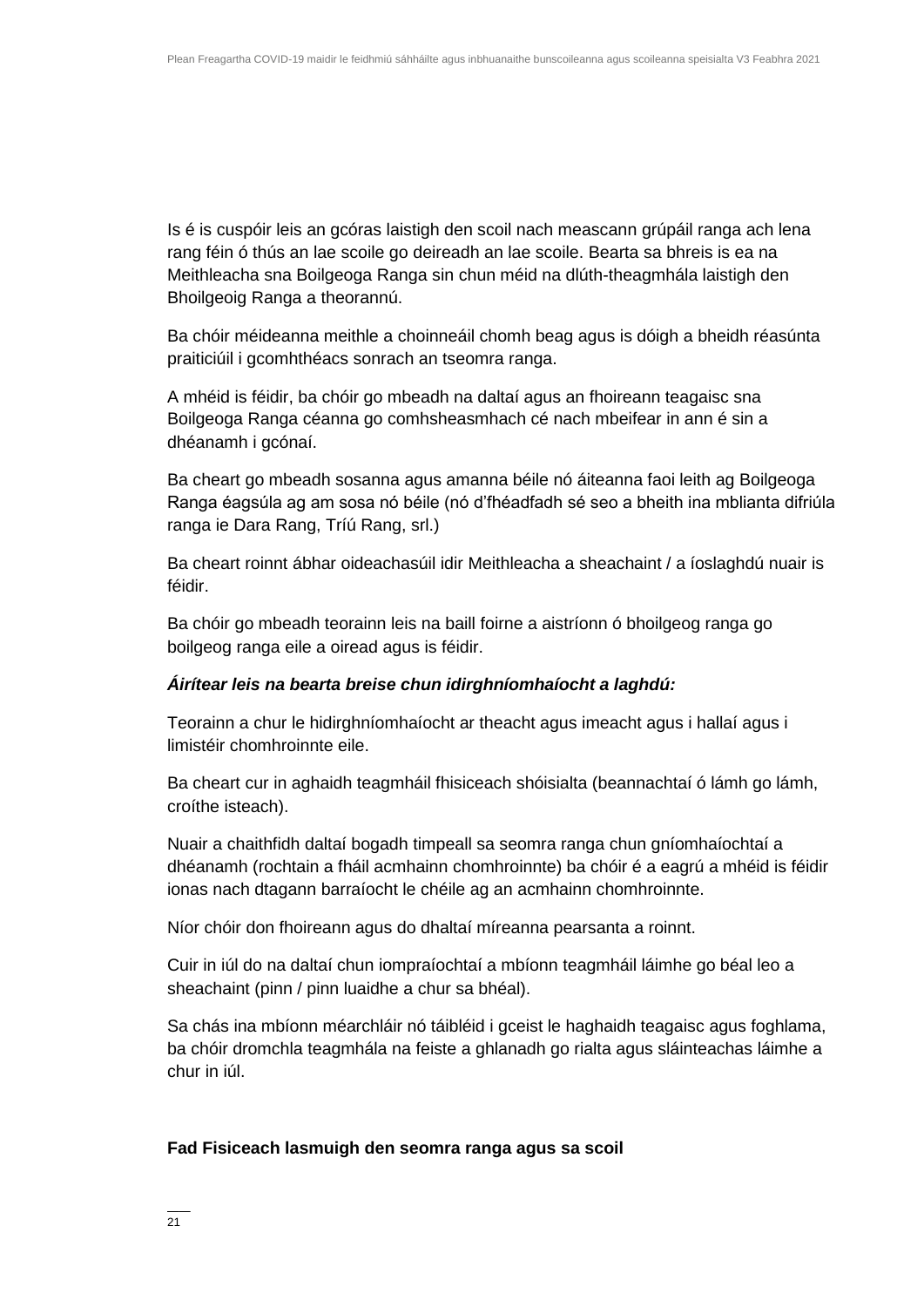#### *Daltaí a fhágáil ón scoil/ a bhailiú ón scoil*

Ba chóir socruithe a dhéanamh chun daltaí a ligean amach / a bhailiú chun fadú fisiceach 2m a spreagadh nuair is féidir.

Ba chóir siúl / rothaíocht chun na scoile a spreagadh a oiread agus is féidir.

Ba chóir socruithe a dhéanamh chun achar 2m a choinneáil idir tuismitheoirí agus caomhnóirí agus idir tuismitheoirí agus caomhnóirí agus foireann na scoile.

Is é aidhm aon socruithe ná teacht le chéile daoine ag geataí na scoile a sheachaint i gcás nuair a bheidh sé doiligh orthu fadú fisiceach a dhéanamh

Ba cheart amanna fágála / bailithe agaithe a mheas nuair is praiticiúil agus indéanta.

Má tá pointí rochtana breise ag scoileanna, féadfar machnamh a dhéanamh an féidir iad a úsáid chun róphlódú a laghdú.

Ba cheart machnamh a dhéanamh ar an áit a dtagann daltaí le chéile nuair a bhaineann siad an scoil amach. D'fhéadfadh siad dul go díreach chuig an spás foghlama/ seomra ranga a cuireadh ar fáil dá ngrúpa beag féin.

#### *Foireann*

Moltar don fhoireann achar 2m a choinneáil eatarthu féin le haghaidh scaradh fisiceach. Tá sé seo ábhartha go háirithe maidir le fadú idir daoine fásta nuair nach mbíonn siad ag teagasc agus in áiteanna ar nós an tseomra foirne agus iad ag teacht ar obair.

Murar féidir 2m a choinneáil i ngrúpaí foirne, ba cheart an fad agus is féidir agus treoir nuashonraithe ar chlúdach aghaidhe a chomhlíonadh.

Ba cheart cloí le fadú fisiceach idir baill foirne sa seomra foirne trí shosanna agaithe srl a úsáid.

Ba chóir cruinnithe foirne a reáchtáil ó chian nó i ngrúpaí beaga nó i spásanna móra chun fadú fisiceach a éascú.

Polasaí gan croitheadh láimhe a chur i bhfeidhm.

Íoslaghdaigh bailiú le chéile baill foirne ag tús nó ag deireadh an lae scoile.

Is féidir leis an bhfoireann sealaíocht a dhéanamh idir réimsí / ranganna ach ba cheart é seo a íoslaghdú nuair is féidir.

#### *Bialann*

Déan cinnte de go mbíonn fadú fisiceach i bhfeidhm in áiseanna bialanna.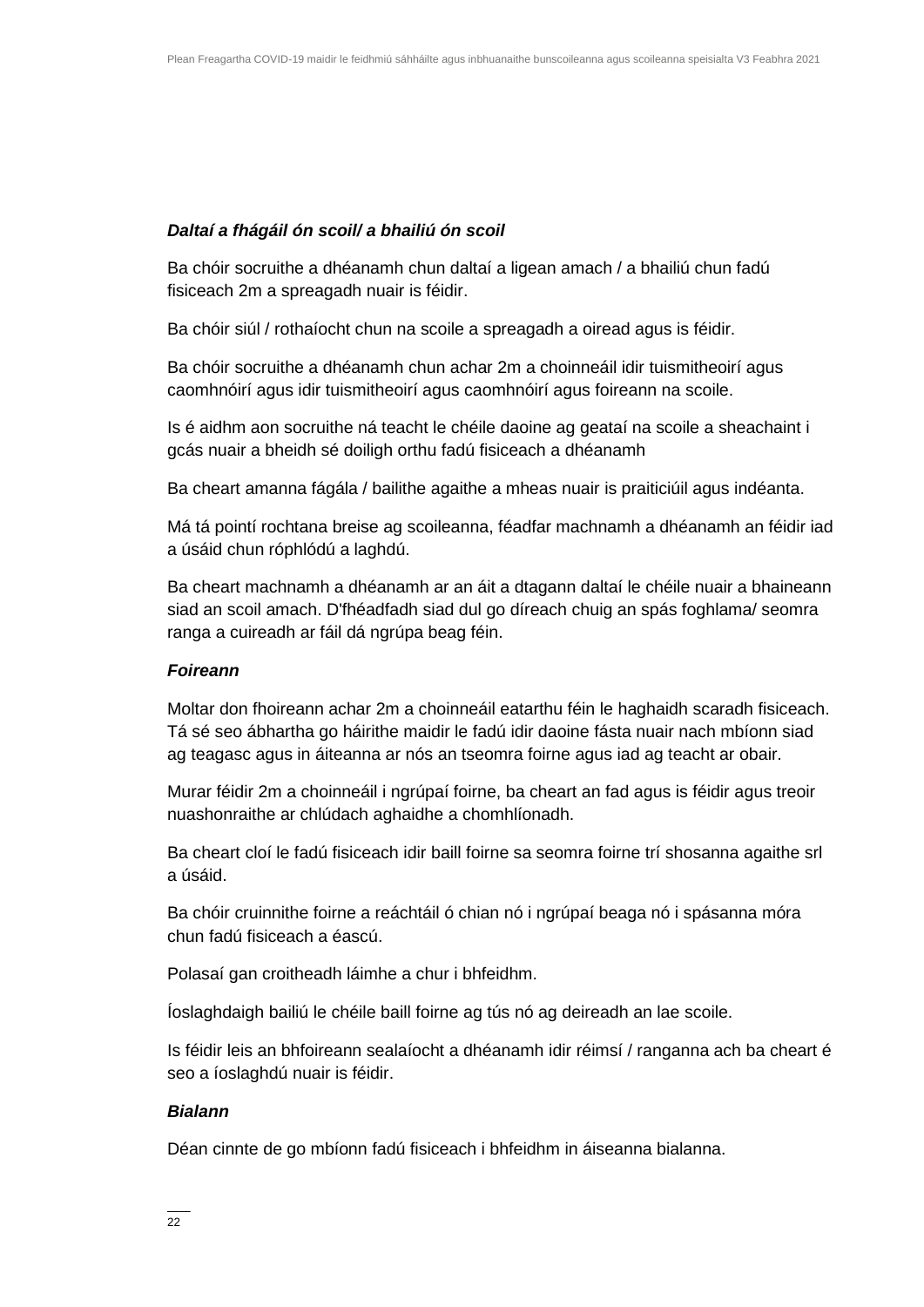Déan úsáid na bialainne a agú agus leathnaigh uaireanta freastail le teacht le grúpáil ranganna.

Cuir i bhfeidhm córas bainistithe scuainí.

Déan cinnte de go níonn daltaí a lámha sula dtéann isteach sa bhialann agus i ndiaidh dóibh an bhialann a fhágáil.

#### *Pasáistí agus Staighre*

Is dócha nach gcuirfidh teagmháil ghairid le duine i halla go mór le leathadh an ionfhabhtaithe mura mbíonn teagmháil fhisiceach idir daoine agus plé neamhfhoirmiúla grúpa a sheachaint.

#### *Clós/ Maoirseacht*

Tá go leathfar an galar mar gheall ar theagmháil le dromchlaí seachtracha nó áiteanna súgartha íseal.

Athraigh am súgartha / gníomhaíochtaí lasmuigh chun an slua ag an mbealach isteach agus na bealaí amach a íoslaghdú.

Ní féidir scaradh fisiceach a choinneáil nuair a bhíonn daltaí i mbunscoileanna nó i scoileanna speisialta ag súgradh le chéile lasmuigh, ach tá sé ina chuidiú cloí leis na grúpaí céanna a oiread agus is féidir.

Déan amanna sosa agus rochtain ar an taobh amuigh a agú.

Ba chóir leanaí a spreagadh chun sláinteachas láimhe a dhéanamh roimh agus tar éis gníomhaíochtaí lasmuigh.

Íoslaghdaigh comhroinnt trealaimh agus ní trealamh comhroinnte idir daoine áirithe iad a úsáid.

### *Aeráil*

Tá treoir foilsithe ag an Roinn a leagann amach na céimeanna praiticiúla maidir le haeráil mhaith i gcomhréir le sláinte poiblí ' *Céimeanna Praiticiúla chun Dea-Chleachtais Aerála a Úsáid i Scoileanna'* Leagann an treoir amach cur chuige foriomlán do scoileanna gur chóir go mbeadh fuinneoga ar oscailt chomh hiomlán agus is féidir nuair nach bhfuil seomraí ranga in úsáid (m.sh. le linn am sosa nó ag am lóin (ag glacadh leis nach bhfuil siad in úsáid) agus ag deireadh gach lae scoile freisin) agus oscailte go páirteach nuair atá seomraí ranga in úsáid. Tá foráil sa treoir gur féidir aeráil mhaith a bhaint amach i seomraí ranga gan míchompord a chruthú, go háirithe le linn aimsir fhuar.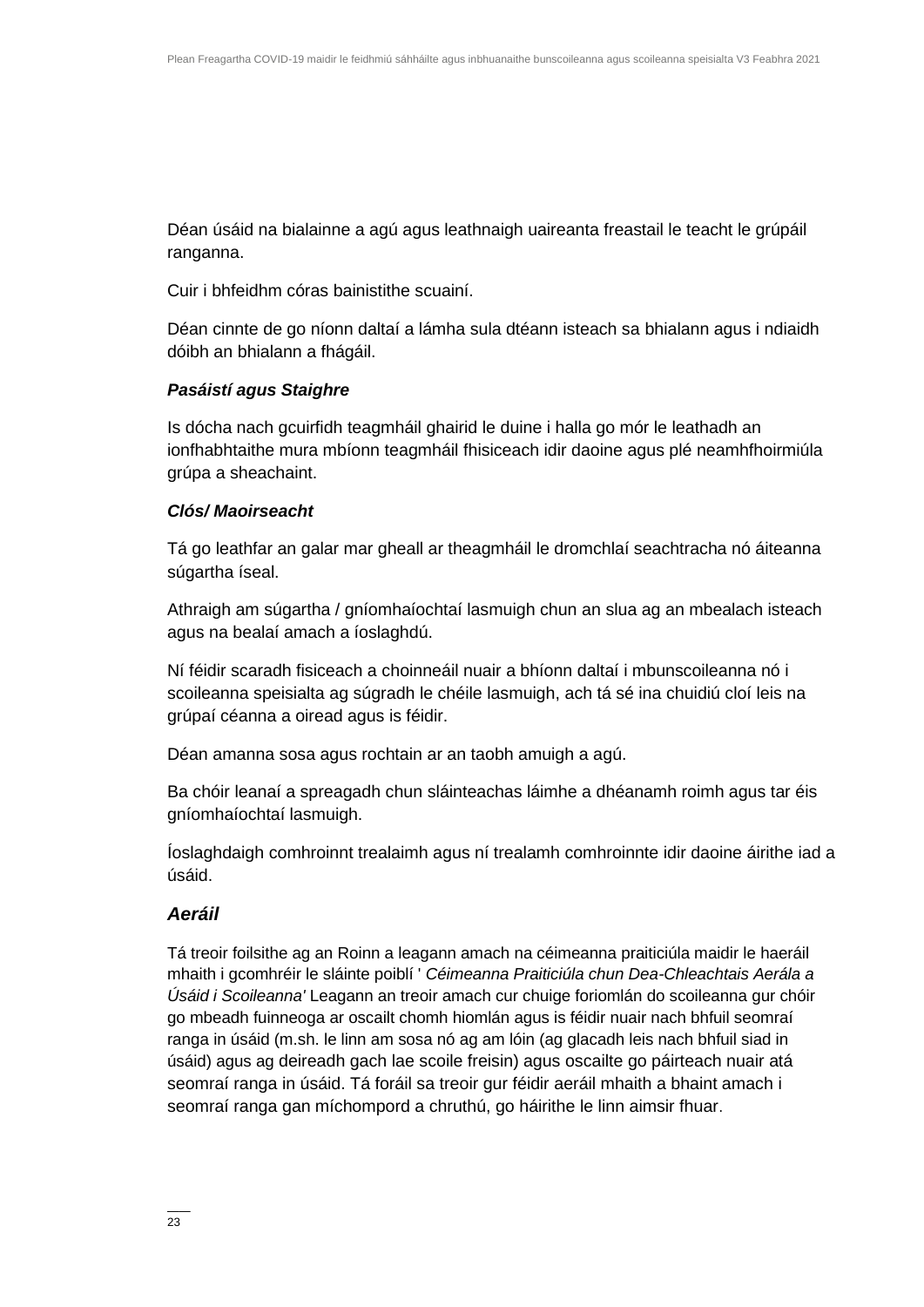### **5.5) Úsáid PPE i Scoileanna**

D'fhoilsigh an Roinn ["Treoir do Bhunscoileanna agus do Scoileanna Speisialta maidir le](file:///C:/Users/caroline_curran/AppData/Local/Microsoft/Windows/INetCache/Content.Outlook/8PSJ2137/TreoirdoBhunscoileannaagusdoScoileannaSpeisialtamaidirleTCP,tomhaltáinagustrealamh)  [TCP,tomhaltáin agus trealamh](file:///C:/Users/caroline_curran/AppData/Local/Microsoft/Windows/INetCache/Content.Outlook/8PSJ2137/TreoirdoBhunscoileannaagusdoScoileannaSpeisialtamaidirleTCP,tomhaltáinagustrealamh) " ar [gov.ie/backtoschool](http://www.gov.ie/backtoschool). Solátrhraíonn sé seo an t=eolas a theastaíonn ó scoileanna faoi na cainníochtaí cuí d'earraí inchaite agus trealamh TCP chun tacú le hathoscailt iomlán sábháilte na scoileanna.

Moladh sa chomhairle nuashonraithe ón LFCS don Roinn Oideachais gur chóir do bhaill foirne clúdaigh aghaidhe a chaitheamh i gcás nach féidir achar fisiceach 2 mhéadar a choinneáil ó bhaill foirne eile, ó thuismitheoirí, ó chuairteoirí riachtanacha nó daltaí. Ghlac An Roinn leis an moladh seo. Mar sin de, tá sé riachtanach do bhaill foirne clúdaigh aghaidhe a chaitheamh i gcás nach féidir achar fisiceach 2 mhéadar a choinneáil ó bhaill foirne eile, ó thuismitheoirí, ó chuairteoirí riachtanacha nó daltaí.

Ar a bharr sin, caithfear TCP a úsáid le linn chineál gníomhaíochtaí oibre nó réimsí oibre áirithe. D'fhéadfadh róil mar seo a leanas a bheith i gceist:

- Dlúthchúram peasanta a dhéanamh
- Sa chás ina n-aithnítear cás amhrasta de COVID-19 agus an scoil ag feidhmiú
- Sa chás go bhfuil baill foirne go háirithe i mbaol ionfhabhtaithe ach nach bhfuil siad ar liosta na ndaoine a rangaítear mar dhaoine i ngrúpaí ardriosca, nó a d'fhéadfadh a bheith ina gcónaí le daoine atá i gcatagóir riosca an-ard
- Garchabhair a sholáthar
- Cruinnithe Tuismitheoirí-Múinteoirí

Sa chás ina dtugann baill foirne cúram sláinte do leanaí a bhfuil riachtanais leighis acu i dtimpeallacht na scoile ba chóir dóibh réamhchúraimí caighdeánacha a chur i bhfeidhm de réir an ghnáthchleachtais.

#### **Limistéir Fháiltithe**

Ba cheart scáiáin Perspex a úsáis i limistéir fháiltithe gcás nach féidir achar fisiceach 2 mhéadar a choinneáil ó bhaill foirne eile, nó ó dhaltaí. Féadfaidh deontas maoinithe do mhionoibreacha a úsáid chun na críche seo.

#### **Clúdaigh aghaidhe/Scáthláin Aghaidhe/Maisc**

Feidhmíonn clúdaigh aghaidhe éadaigh mar mar bhac chun cosc a chur ar bhraoiníní riospráide taisteal isteach san aer agus ar dhaoine eile nuair a bhíonn an duine atá ag caitheamh an clúdach ag casacht, ag sraothartach, ag caint nó ag ardú a ghuth. Mar sin de, tá sé i gceist le clúdaigh aghaidhe éadaigh tarchur an víris a chosc ón té atá ag caitheamh an chlúdaigh (nach bhfuil a fhios acu go bhfuil siad ionfhabhtaithe) chuig na daoine a dtagann siad i ndlúth-theagmháil leo.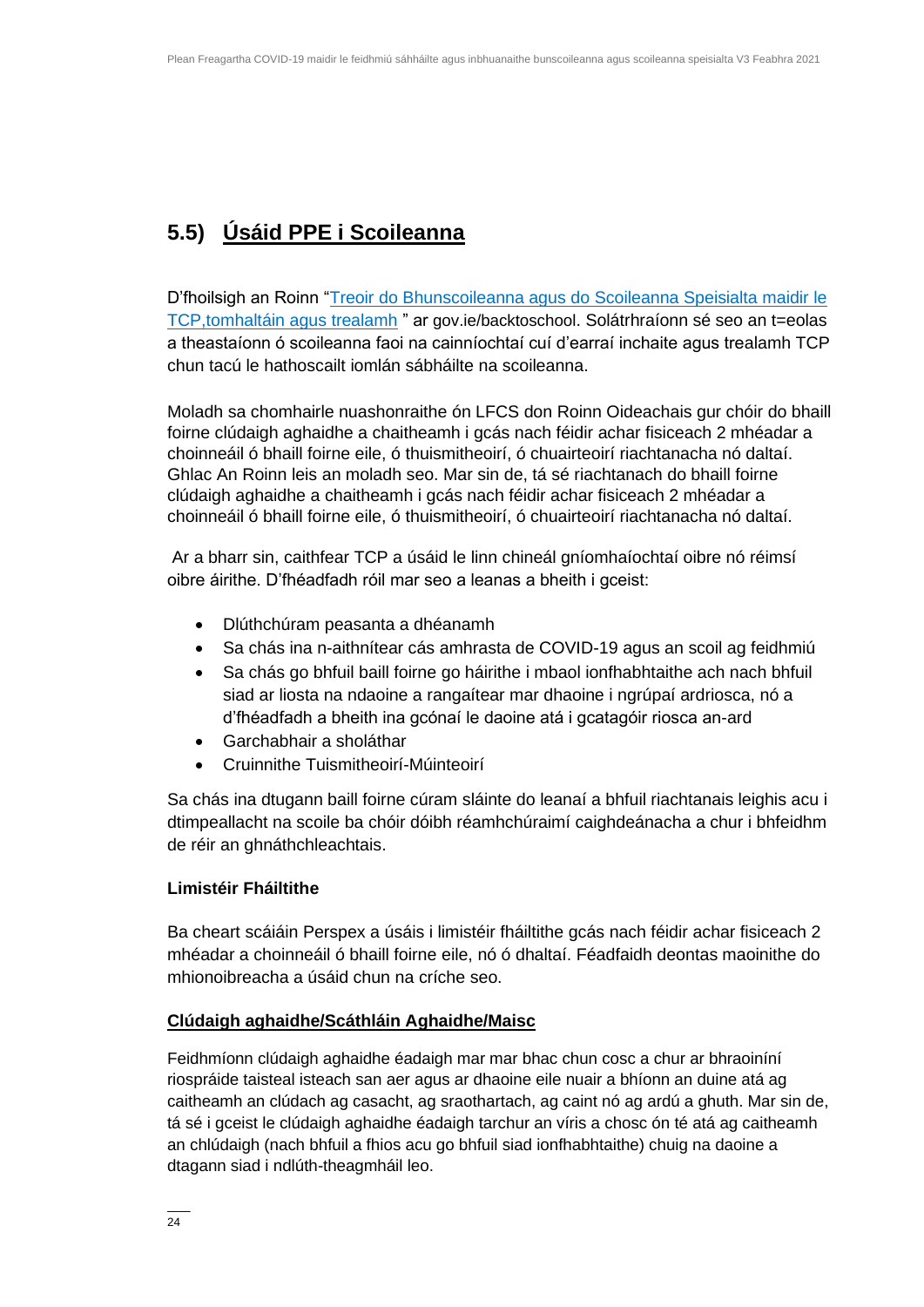I suíomhanna cúram leanaí agus oideachais, tá sé dúshlánach úsáid éigeantach clúdaigh aghaidhe a chur i bhfeidhm, mar tuigtear go mbeidh lamháltas agus cumas níos ísle ag leanaí an clúdach aghaidhe a úsáid mar is ceart, agus féasfaidh strus míchuí a chur ar leanaí má chaitheann múinteoirí agus baill foirne atá ag tabhairt aire dóibh chlúdaigh aghaidhe.

Ní mholtar do leanaí atá ag freastal ar bhunscoil clúdaigh aghaidhe a chaitheamh.

Mar sin de, tá s riachtanach do bhaill foirne clúdaigh aghaidhe a chaitheamh i gcás nach féidir achar fisiceach 2 mhéadar a choinneáil ó bhaill foirne eile, ó thuismitheoirí, ó chuairteoirí riachtanacha nó daltaí.

I gcásanna áirithe ba cheart machnamh a dhéanamh ar scáthláin shoiléire a úsáid, mar shampla baill foirne ag idirghníomhú le daltaí a bhfuil deacrachtaí éisteachta nó deacrachtaí foghlama acu.

Níor cheart d'aon cheann de na grúpaí seo a leanas ag clúdach aghaidhe éadaigh a chaitheamh:

- Leanaí bunscoile
- Duine ar bith a bhfuil fadhbanna ánalaithe aige/aici
- Duine ar bith atá gan aithne nó atá éagumasaithe
- Duine ar bith nach bhfuil ábalta an clúdach aghaidhe a bhaint de gan chabhair.
- Duine ar bith a bhfuil riachtanais speisialta aige agus a d'fhéadfadh a bheith míshásta nó iontach míchomporadh agus clúdach aghaidhe á chaitheamh aige, mar shampla daoine a bhfuil míchumais intleachtach nó forbartha orthu, fadhbanna sláinte meabhrach, imní céadfach nó goilliúnacht thadhlach.

Ba cheart a chur i gcuimhne do gach ball foirne a chaitheann clúdaigh aghaidhe gan teagmháil a dhéanamh leis an gclúdach aghaidhe agus a lámha a ní nó a dhíghalrú (ag úsáid díghalrán láimhe) sula gcuireann siad an clúdach aghaidhe air agus tar éis sin.

Ba cheart faisnéis a chur sr fil faoi úsáid cheart, baint agus níiochán na gclúdach aghaidhe

[\[https://www.youtube.com/watch?v=T6ZqdpLfSqw](https://www.youtube.com/watch?v=T6ZqdpLfSqw)

Ba cheaqqrt clúdaigh aghaidhe éadaigh a ní tar éis gach lá úsáide, agus/nó sula núsáidtear arís iad, nó má tá sé soiléir le feiceáil go bhfuil siad salach.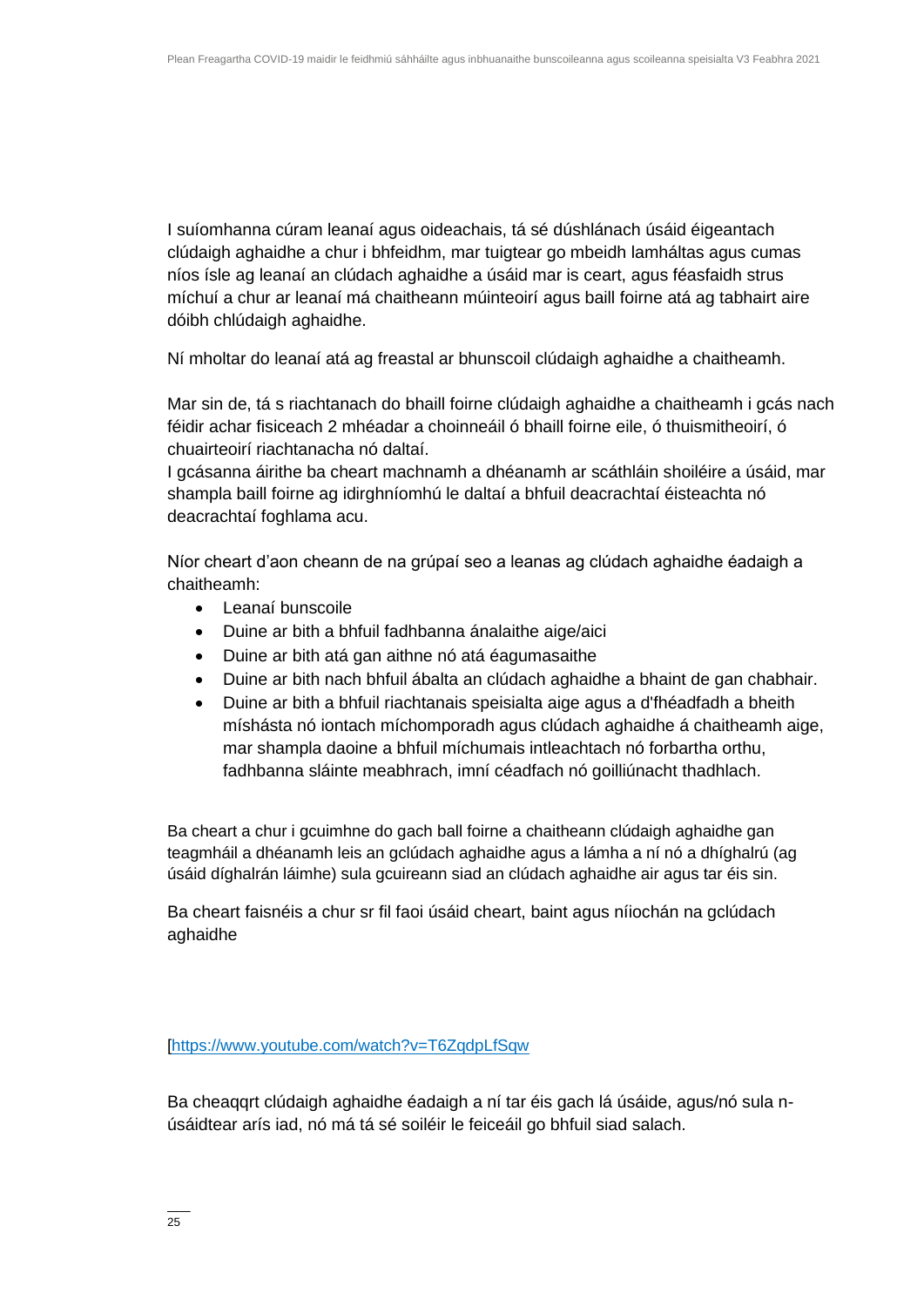Níor cheart clúdaigh aghaidhe éadaigh a chaitheamh má tá siad fliuch. Is féidir go mbeadh sé deacair análú le clúdach aghaidh éadaigh fliuch.

Ba chóir do scoileanna machnamh a dhéanamh ar chlúdaigh aghaidhe aon uaire breise a bheith ar fáil don fhoireann i gcás go dteastaíonn clúdach aghaidhe mar chúltaca i rith an lae.

Cé go mb'fhéidir gur mhaith le baill foirne a gclúdach aghaidhe féin a úsáid ó lá go lá, ba cheart go mbeadh stoc de chlúdaigh aghaidhe aon uaire nó ilúsáidte breise ar fáil do scoileanna, nó scáthláin aghaidhe más iomchuí, ar fáil don fhoireann mar chlúdaigh aghaidhe cúltaca má theastaíonn clúdach aghaidhe uathu i rith an lae nó nuair is gá ar bhonn leanúnach.

Maidir le baill foirne ag úsáid maisc aghaidhe, ba cheart do scoileanna machnamh a dhéanamh ar na cúinsí sonracha ina bhféadfadh úsáid maisc aghaidhe leighis, de réir Chaighdeán AE EN 14683, a bheith níos cuí don fhoireann (mar shampla nuair is gá go mbeadh baill foirne, de réir riachtanas, a bheith i dteagmháil chóngarach agus leanúnach le daltaí a bhfuil riachtanais chúraim phearsanta acu mar CRSanna nó Chúramóirí

ar Bhus Scoile).

Ní chealaíonn caitheamh clúdach aghaidhe nó masc aghaidhe an gá le fanacht sa bhaile má tá tú siomptómach.

### **Lámhainní**

De ghnáth, níl úsáid lámhainní aon uaire ag daltaí nó ag múinteoirí i scoileanna cuí, ach d'fhéadfadh sé go mbeadh gá leo le haghaidh glantacháin, suíomhanna cúraim phearsanta agus nuair a bhíonn garchabhair á chur ar fáil. Ní thugann an ghnáthúsáid cosaint don té atá á gcaitheamh agus d'fhéadfadh daoine eile a bheith i mbaol ó lámhainní truaillithe.

Ní hionann úsáid rialta lámhainní indiúscartha agus sláinteachas láimhe.

### **Naprúin**

D'fhéadfadh sé go mbeadh naprúin oiriúnach freisin i gcúinsí áirithe lena náirítear riachtanais chúraim phearsanta nó i gcás baill foirne a imlonnaítear do limistéar a ghlanadh ina raibh cás amhrasta nó dearbhaithe de COVID-19.

### **6) Tionchar COVID-19 ar ghníomhaíochtaí áirithe scoile**

Oibreoidh an Roinn le páirtithe leasmhara chun comhairle níos mionsonraithe a sholáthar maidir le gníomhaíochtaí áirithe scoileanna sula n-athosclófar an scoil.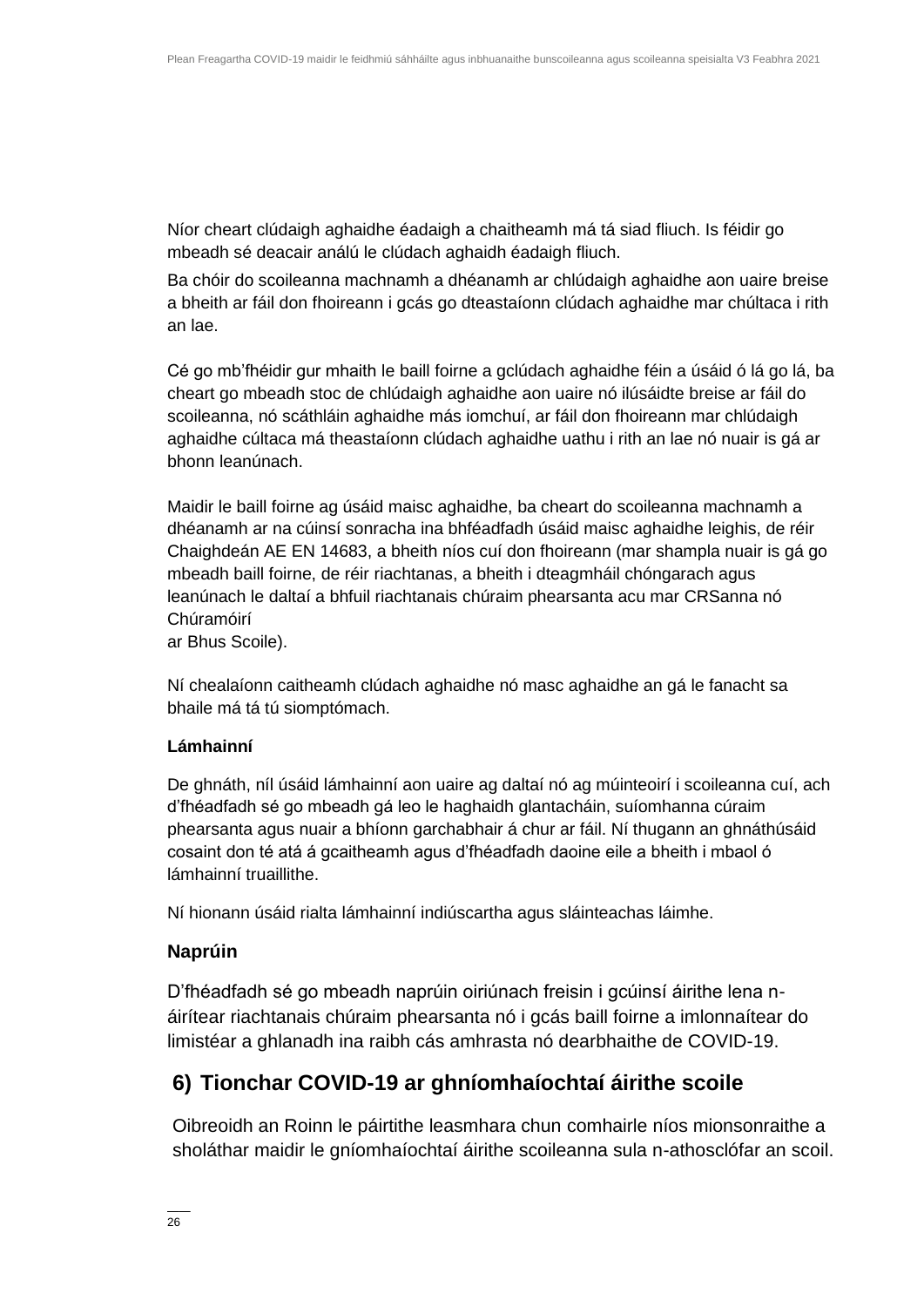### *Cór / Léiriú Ceoil*

D'fhéadfadh leibhéal níos airde riosca a bheith i gcleachtais / léirithe cór agus cleachtais / léirithe ceoil a bhaineann le huirlisí gaoithe agus ba cheart aird ar leith a thabhairt ar an dóigh a gcoinnítear iad ag cinntiú go bhfuil an seomra aeráilte go maith agus go gcoinnítear an scaradh cuí idir na ceoltóirí.

#### *Gníomhaíochtaí Spóirt*

Ba cheart do scoileanna tagairt a dhéanamh do threoir HPSC maidir le Filleadh ar Spórt. Tá nasc chuig na prótacail maidir le Filleadh ar Spórt ar fáil anseo.

#### <https://www.gov.ie/en/publication/07253-return-to-sport-protocols/>

#### *Trealamh Comhroinnte*

#### Bréagáin

Ba chóir gach bréagán a ní ar bhonn rialta, mar shampla gach seachtain. Bainfidh sé seo dusta agus salachar eile a d'fhéadfadh frídíní a iompar.

Ba chóir bréagáin ar léir dóibh a bheith salach nó truaillithe le fuil nó sreabháin choirp a ghlacadh as úsáid láithreach chun iad a ghlanadh nó a chaitheamh amach.

Roghnaigh bréagáin atá soghlanta agus furasta a dhíghalrú (nuair is gá) agus bréagáin á gceannach agat.

Má úsáidtear éadach nó bréagáin bhog ba chóir go mbeadh siad in-nite le meaisín.

Ba cheart go mbeifí in ann míreanna mearaí, puzail agus bréagáin a bhféadfadh daltaí óga dóibh siúd a bhfuil riachtanais speisialta oideachais acu a chur ina mbéal a níochán agus a dhíghalrú.

Ba chóir gach trealamh súgartha a sheiceáil le haghaidh comharthaí damáiste mar shampla briseadh nó scoilteanna. Murar mbítear in ann iad a dheisiú nó a ghlanadh ba chóir iad a chaitheamh amach.

Ba chóir bréagáin agus trealamh glan a stóráil i gcoimeádán glan nó i gcófra glan. Ba cheart treoracha an mhonaróra a leanúint i gcónaí.

Ag an am seo ba chóir go mbeadh ábhair shamhaltú bog agus taos súgartha in úsáid aonair amháin.

#### Nós Imeachta Glantacháin do Bréagáin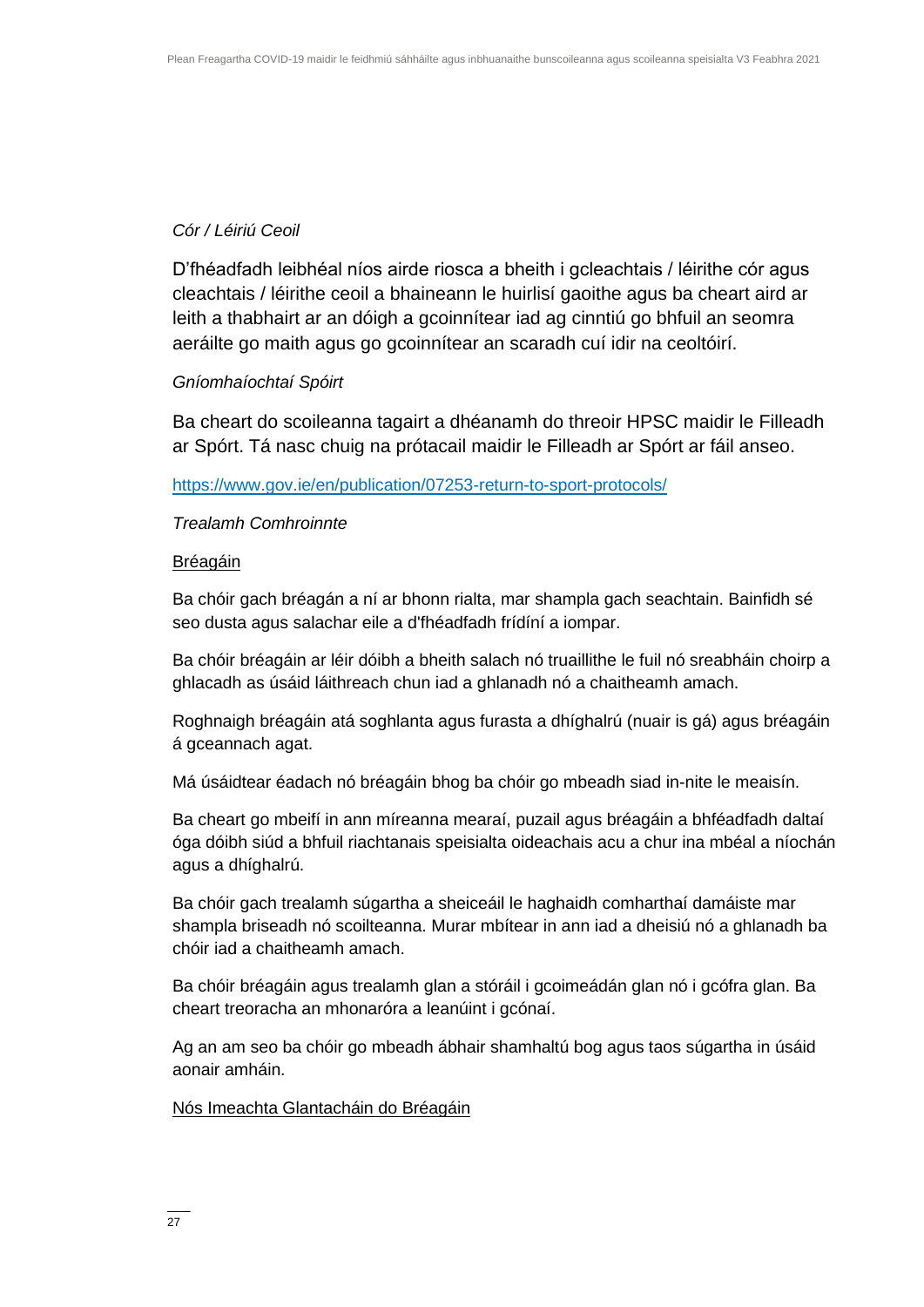- Nigh an bréagán in uisce te gallúnaí, agus bain úsáid as scuab chun dul isteach i scoilteanna.
- Rinseáil an bréagán in uisce glan.
- Triomaigh an bréagán go maith.
- D'fhéadfadh go mbeadh roinnt bréagán crua plaisteacha oiriúnach le glanadh sa mhiasniteoir.
- Ba chóir bréagáin leictreonacha nó tochrais nach féidir a thumadh in uisce a ghlanadh le héadach tais agus a thriomú.
- I gcásanna áirithe b'fhéidir go gcaithfí bréagáin / trealamh a dhíghalrú tar éis iad a ghlanadh, mar shampla: bréagáin / trealamh a chuireann daltaí ina mbéal. Bréagáin/trealamh a bhí salach le fuil nó sreabháin choirp nó bréagáin inar aithníodh cás de COVID-19.
- Má bhíonn díghalrú ag teastáil: Ba chóir díghalrán a scaoileann clóirín a úsáid caolaithe go tiúchan de chlóirín 1,000ppm. Ba chóir an earra a shruthlú agus a thriomú go maith.

Ealaín - Ba chóir na daltaí a spreagadh nuair is féidir chun a gcuid soláthairtí ealaíne agus trealaimh aonair féin a thabhairt leo.

Leictreonaic - Ba cheart giúirleoidí leictreonacha comhroinnte mar tháibléid, scáileáin tadhaill, méarchláir a ghlanadh idir úsáid agus d'fhéadfaí machnamh a dhéanamh ar chlúdaigh inúsáidte a úsáid le haghaidh leictreonaic chun glanadh a éascú.

Trealamh / Uirlisí Ceoil - Níor cheart uirlisí a chomhroinnt a oiread agus is féidir idir daltaí agus má theastaíonn comhroinnt, ba cheart na huirlisí a ghlanadh idir úsáidí.

Polasaí Leabharlainne - Ba chóir go mbeadh a gcuid leabhar féin ag daltaí nuair is praiticiúil. Ba chóir go mbeadh na téacsleabhair a dhéantar a chomhroinnt clúdaithe le clúdach plaisteach inúsáidte ar féidir é a ghlanadh idir úsáidí le gníomhaire glanta tí oiriúnach. Ba chóir daltaí a spreagadh chun sláinteachas láimhe a dhéanamh tar éis aon earra comhroinnte a úsáid.

Trealamh Spóirt Comhroinnte- Íoslaghdaigh comhroinnt trealaimh agus glan trealamh comhroinnt idir úsáidí ag daoine éagsúla.

### **7) Sláinteachas agus Glantachán i Scoileanna**

Tá maoiniú breise curtha ar fáil ag an Roinn Oideachais do scoileanna chun tacú leis an nglantachán feabhsuithe a bhfuil gá leis chun rioscaí COVID-19 a íoslaghdú. Tugadh sonraí faoi na tacaíochtaí maoinithe do scoileanna trí chiorclán agus déanfar iad a nuashonrú de réir mar is gá.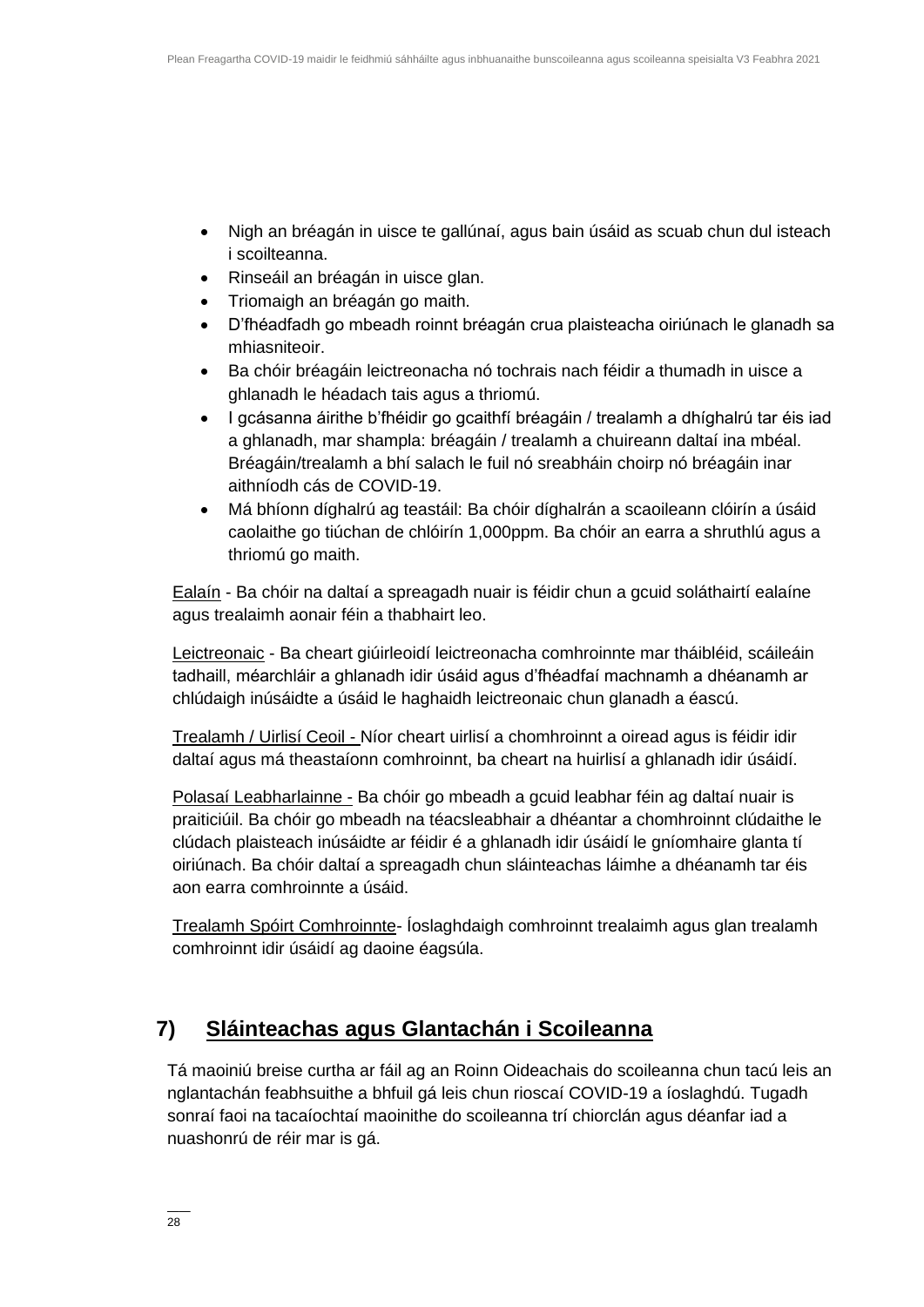Tá an chomhairle faoi leith maidir le glantachán scoile leagtha amach i gcomhairle HPSC agus clúdófar í san oiliúint ionduchtaithe. Leagtar amach sa chomhairle seo an córas glantacháin atá ag teastáil chun tacú le scoileanna ionfhabhtuithe COVID-19 a chosc agus an glantachán feabhsaithe atá ag teastáil i gcás cásanna amhrasta de COVID-19. Iarrtar ar scoileanna an chomhairle ghlantacháin a léamh agus a thuiscint go cúramach agus í sin a chur i bhfeidhm, mar chomhairle, ar gach réimse den scoil de réir mar is cuí.

Meabhraítear do scoileanna aire ar leith a thabhairt do na socruithe sláinteachais d'áiseanna níocháin láimhe agus leithris.

Go hachomair, ba chóir gach suíomh scoile a ghlanadh ar **uair amháin sa lá ar a laghad**. Ba chóir go mbeadh glantachán breise ann má tá sé ar fáil dírithe ar dhromchlaí a mbíonn teagmháil go minic leo - hanlaí doirse, ráillí láimhe, cathaoireacha / scítheanna láimhe, áiteanna itheacháin phobail, doirteal agus áiseanna leithris.

Beidh rochtain ag gach ball foirne ar tháirgí glantacháin agus beidh orthu a limistéir féin oibre a choinneáil glan. Níor chóir na hábhair ghlantacháin seo a bhaint den fhoirgneamh ar chúinse ar bith.

Ba chóir don fhoireann a limistéar oibre a ghlanadh agus a dhíghalrú go críochnúil roimh agus tar éis é a úsáid gach lá.

Ba cheart málaí diúscartha dramhaíola athúsáidte a bhailiú go rialta ó oifigí agus ó limistéir eile laistigh den áis scoile**.** 

Ní bheidh saoráidí cithfholcadáin ar fáil le húsáid ag baill foirne ná ag na daltaí mar gheall ar an riosca méadaithe a bhaineann le saoráidí agus limistéir cithfholcadáin chomhroinnte. Déanfar é seo a athbhreithniú de réir threoir an rialtais.

Ní mór do bhaill foirne a dtrealamh agus a n-uirlisí féin a úsáid agus a ghlanadh (cupán, sceanra, pláta srl.)

### *Seomraí glantacháin / díghalraithe ina raibh dalta / ball foirne a raibh amhras faoi COVID-19 i láthair*

Ba chóir an seomra a ghlanadh a luaithe agus is féidir.

Nuair a bheidh an seomra folamh níor chóir an seomra a athúsáid go dtí go mbeidh an seomra glanta agus díghalraithe go maith agus go bhfuil na dromchlaí uile tirim.

Ní oibríonn díghalrú ach ar rudaí atá glan. Nuair a bhíonn díghalrú ag teastáil ní mór glantachán a dhéanamh freisin.

Ba chóir go seachnódh an duine a mbíonn air an glantachán a dhéanamh teagmháil lena aghaidh agus iad ag glanadh agus ba chóir dó lámhainní tí agus naprún plaisteach a chaitheamh.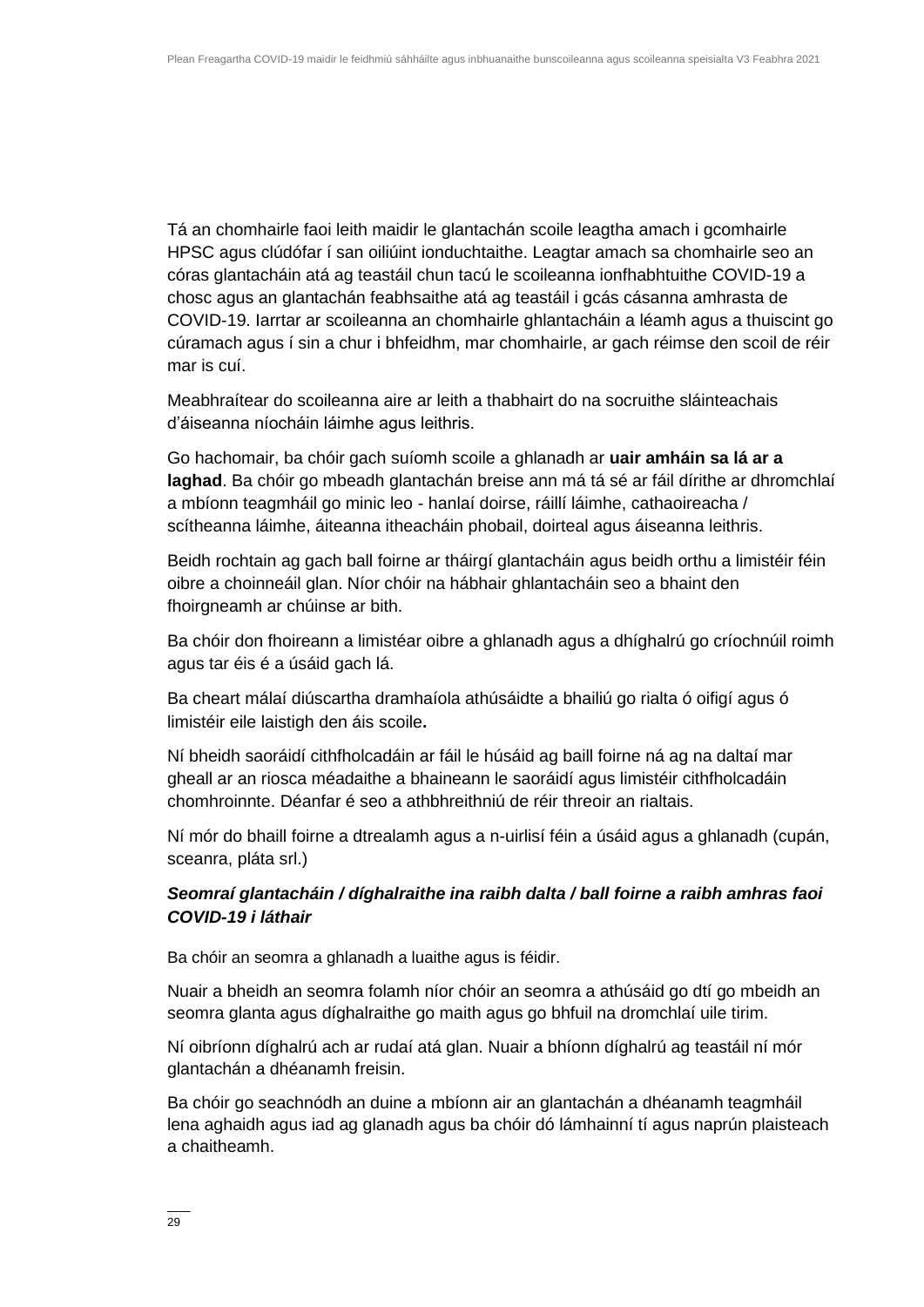Glan an timpeallacht agus an troscán agus bain úsáid as éadach glantacháin indiúscartha agus glantach tí agus ansin díghalrú le táirge clóirín-bhunaithe (tuar tí).

Tabhair aird faoi leith ar dhromchlaí a mbíonn teagmháil go minic leo, cúl cathaoireacha, clóis, hanlaí doirse agus aon dromchlaí atá salach le sreabháin choirp.

Nuair a bheidh an seomra glanta agus díghalraithe agus na dromchlaí uile tirim, is féidir an seomra a úsáid arís.

Má tá am caite ag dalta nó ball foirne a ndearnadh diagnóis orthu le COVID-19 am i limistéar comhroinnte cosúil le bialann, limistéar súgartha nó má d'úsáid siad na leithris nó seomra folctha, ba chóir na limistéir sin a ghlanadh le glantach tí agus díghalrán ina dhiaidh (mar atá mínithe na Comhairle sláinte eatramhaí ón HPSC) a luaithe is féidir.

### **8) Ag Déileáil le Cás Amhrasta do COVID-19**

Ní mór do bhaill foirne nó daltaí fanacht sa bhaile agus iad ag taispeáint comhartha ar bith do COVID-19. Ní mór na treoracha seo a leanúint nuair atá scoil faoi leith ag iarraidh dul i ngleic le cás amhrasta sa scoil.

Ba cheart ionad leithlise in fhoirgneamh na scoile a ainmniú. Ba cheart go mbeidh plean teagmhais ann a thógann faoi deara go bhféadfadh níos mó ná duine amháin le chomharthaí COVID-19 a bheith ann agus a d'fhéadfadh déileáil le cásanna breise. Ní mór don ionad leithlise bheith in áit phríobháideach agus i bhfad ón bhfoireann agus na daltaí eile.

Dá mbeadh comharthaí COVID-19 á thaispeáint ag foireann/dalta agus iad ar scoil, ní mór na nósanna imeachta seo a leanúint:

- Más rud é gur dalta é/í an duine le cás amhrasta, ní mór dul i dteagmháil le tuismitheoirí/caomhnóirí an pháiste gan mhoill;
- Ní mór an duine a leithlisiú agus nós imeachta a chur i bhfeidhm chun iad a thabhairt ar an mbealach leithlise go dtí an ionad leithlise, ag fanacht 2m nó níós faide ón duine tinn agus ag déanamh cinnte go bhfuil gach éinne eile 2m ar a laghad ón duine tinn i gcónaí;
- Ní gá don ionad leithlise bheith ina sheomra faoi leith, ach sa chás nach seomra é ba cheart go mbeadh an ionad 2m i bhfad óna daoine eile sa seomra;
- Mura féidir achar 2m a choinneáil, ba chóir do bhall foirne atá ag tabhairt aire do dhalta clúdach aghaidhe nó masc a chaitheamh. Ná chaith lámhainní mar ní thaistealaínn an víreas tríd an gcraiceann;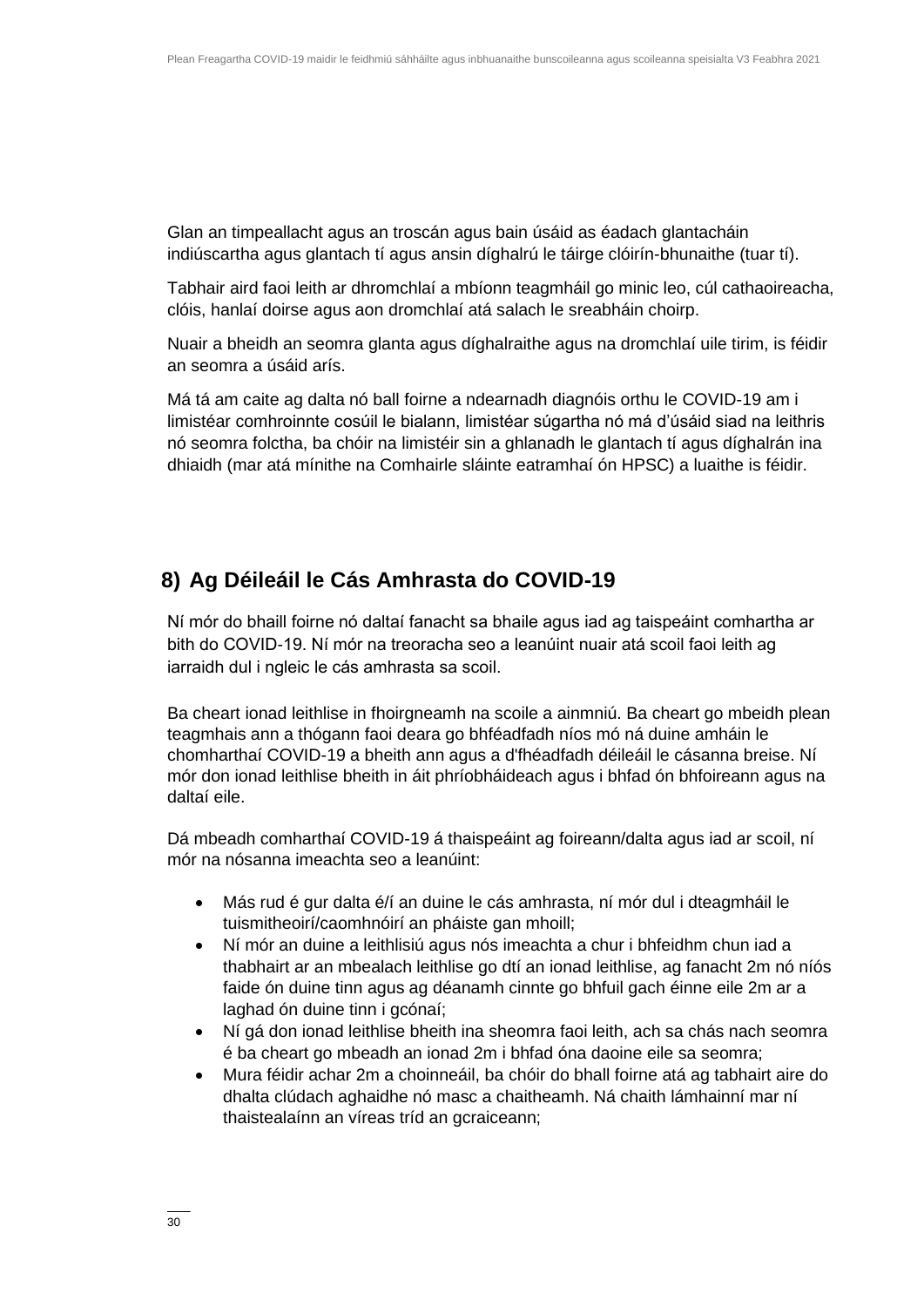- Cuir masc ar fáil don duine a bhfuil na siomptóim air. Ní mór dó/di an maisc a chaitheamh i gcomhlimistéar le daoine eile, agus nuair a bhfuil sé/sí ag filleadh ón scoil;
- Déan measúnú ar chumas an duine le comharthaí COVID-19 filleadh abhaile gan moill (leo féin nó lena dtuismitheoirí) agus ansin dul i dteagmháil lena dochtúir agus féin-aonrú a chleachtadh sa bhaile;
- Muna bhfuil an duine tinn in ann dul abhaile gan moill, cabhair leo le leithlisiú ar scoil agus le teagmháil a dhéanamh lena dochtúir. Ní chóir dóibh a lámha a chur ar daoine eile, dromchlaí nó rudaí. Ba chóir comhairle a thabhairt don duine le comharthaí COVID-19 a bhéal agus a shrón a chlúdach leis an gciarsúir indiúscartha a chuirtear ar fáil nuair a bhíonn siad ag casacht nó ag sraothartach, agus an ciarsúir a chur sa mhála dramhaíola a chuirtear ar fáil;
- Más bhfuil sé de cumas ag an duine filleadh abhaile, socraigh go n-iompróidh ball clainne iad abhaile chomh luath is féidir agus tabhair comhairle dóibh a gcuid comharthaí a chur in iúl dá dhochtúir ar an bhfón. Ní mór iompar poiblí a sheachaint;
- Más bhfuil siad ró-tinn chun filleadh abhaile nó más bhfuil comhairle breise de dhíth agat, cur glaoch ar 999 nó 112 agus cur in iúl dóibh gur cás amhrasta COVID-19 é/í an duine tinn;
- Déan measúnacht ar an eachtra a bheith mar pháirt den chinneadh maidir le gníomhaíochtaí leantacha agus téarnamh;
- Socraigh go ndéanfar an limistéar leithlisithe agus na réimsí oibre atá i gceist a ghlanadh go cuí - *(mionsonraí ag Cuid 7)*.

Cuirfidh an FSS aon teagmháil le cás daingnithe a raibh ag baill foirne/tuismitheoirí in iúl dóibh tríd an bpróiseas rianaithe teagmhála. Rachaidh an FSS i dteagmháil le gach duine ábhartha i gcás go ndéanfadh diagnóis COVID-19. Ní mór treoracha an FSS a leanúint agus tá rúndacht na foirne agus na ndaltaí riachtanach i gcónaí. Ba cheart baill foirne na scoile a spreagadh chun aip rianaithe FSS COVID-19 a íoslódáil chun cabhrú le Sláinte Phoiblí chun críocha colgadh a rianú. Laistigh agus lasmuigh de shuíomh na scoile.

### **9) Riachtanais Speisialta Oideachais**

### **Dálaí Breise Do Pháistí a bhfuil Riachtanais Speisialta Oideachais Acu**

I go leor cásanna ní rud praiticiúil nó oiriúnach é scaradh sóisialta a chur i bhfeidhm le páistí a bhfuil Riachtanais Speisialta Oideachais (RSO) acu. Mar sin ba cheart déanamh cinnte go bhfuil tuiscint breise ag tuismitheoirí/caomhnóirí maidir le comharthaí nó athruithe as an ghnách a d'fheadfadh bheith ina comhartha do tinneas/tinneas COVID-19, agus nuair a bhfuil na comharthaí seo i láthair ní mór do pháistí fanacht sa bhaile. Mar an gcéanna ba chóir go mbeadh an fhoireann ar an eolas faoina bhfreagracht gan freastal ar obair má fhorbraíonn siad comharthaí do thinneas riospráide.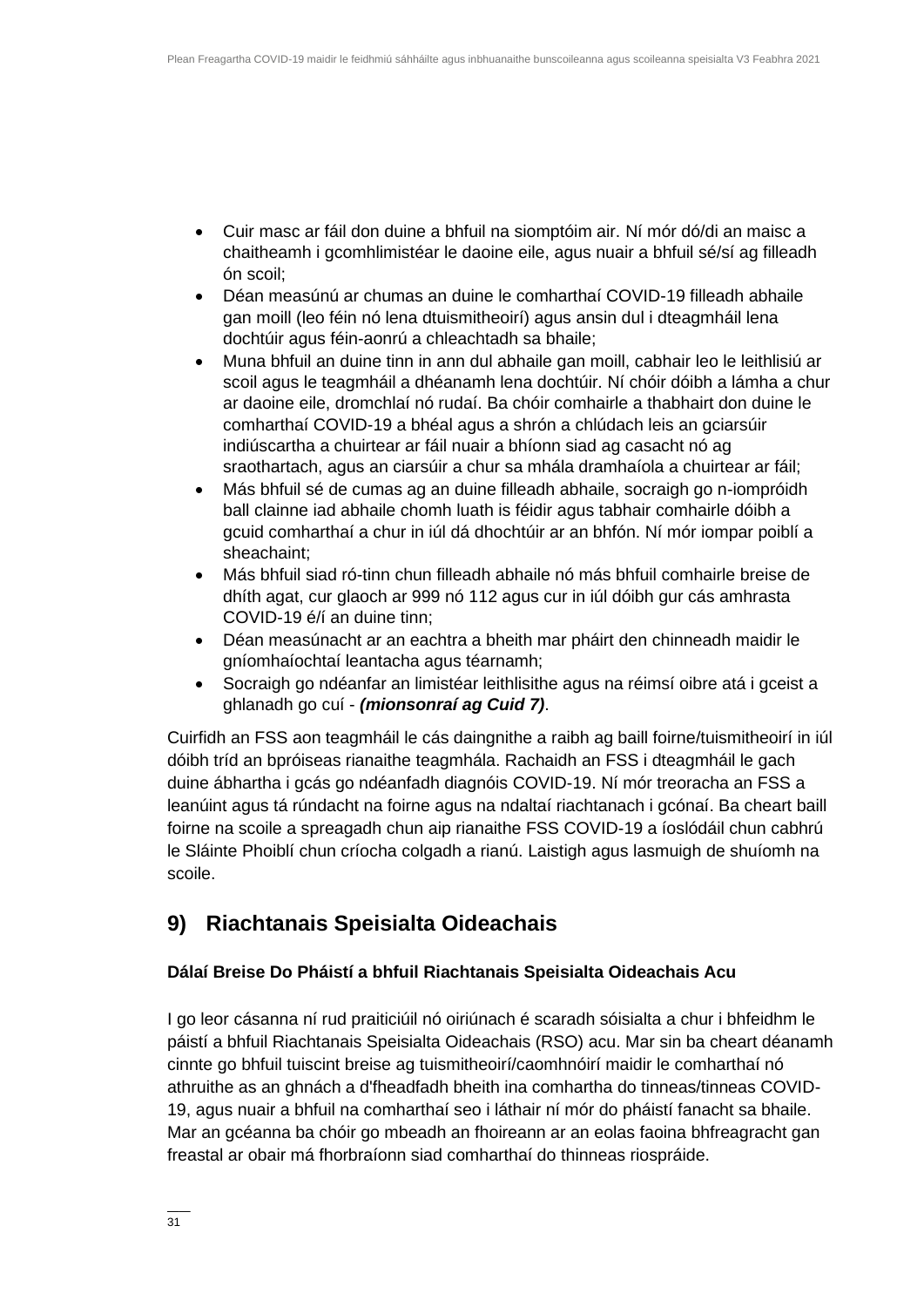### *Sláinteachas Láimhe*

Ba chóir cabhair a thabhairt do pháistí nach bhfuil in ann a lámha a ní leo féin chun na lámha a ní le uisce agus gallúnach nó le díghalrán láimhe (más bhfuil a lámha glan), mar a mhínítear cheana féin.

#### *Trealamh*

D'fhéadfadh go mbeadh riachtanais chúraim (fisiceach nó iompraíochta) ag roinnt páistí a chiallaíonn go bhfuil gá le áiseanna agus fearais agus/nó trealamh míochaine mar shampla áiseanna leithris, trealamh gluaiseachta agus láimhseála, nó trealamh riospráide a úsáid. I gcás go ghlantar áiseanna agus fearais sa scoil moltar go mbeadh sceideal ghlantacháin curtha ar fáil, ina sonraítear de réir treoracha an déantóra cathain agus conas ba chóir an trealamh a ghlanadh, agus na táirgí ghlantacháin le úsáid.

Is féidir leis na pointí seo treoir a thabhairt d'fhorbairt an sceidil ghlantacháin:

- Ní mór don trealamh a úsáidtear le haghaidh cúram a sholáthar a bheith glan go feiceálach;
- Ní mór an trealamh chúraim a ghlanadh de réir treoracha an déantóra. Baintear glantóireacht amach de ghnáth trí ghlantach ilchuspóireach agus uisce te a úsáid.
- Ní mór trealamh a n-úsáidtear le páistí éagsúla a ghlanadh agus a dhíghalrú, más gá, díreach tar éis an trealamh a úsáid agus roimh a bhaineann páiste eile úsáid as, m.sh. áiseanna leithris;
- Dá n-éireoidh an trealamh salach le sreabhán coirp:
	- ➢ I dtús báire, glan an trealamh go críochnúil le glantach agus uisce;
	- ➢ Ansin bain úsáid as tuaslagán díghalraithe úr chun an trealamh a dhíghalrú;
	- $\triangleright$  Sruthlaigh le huisce agus triomaigh.

### **10) Dualgas Foirne**

Tá dualgas reachtúil ag an bhfoireann chun cúram réasúnta a thabhairt dá sláinte agus dá sábháilteacht féin, chomh maith le sláinte is sábháilteacht a gcomhghleacaithe agus páirtithe eile. Tá comhoibriú agus cabhair na foirne riachtanach chun scaipeadh COVID-19 a laghdú agus chun sláinte agus sábháilteacht a chosaint chomh fada is féidir sa scoil. Tá ról lárnach ag gach ball foirne. Mar sin de, chun filleadh sábháilte ar ais ar an obair a éascú, áirítear ar na dualgais seo a leanas, ach níl siad teoranta dóibh:

- Cloí le Plean Freagartha COVID-19 na Scoile agus leis na bearta rialaithe atá leagtha amach.
- An Foirm um Réamh-fhilleadh ar an Obair a chomhlánú roimh filleadh ar ais i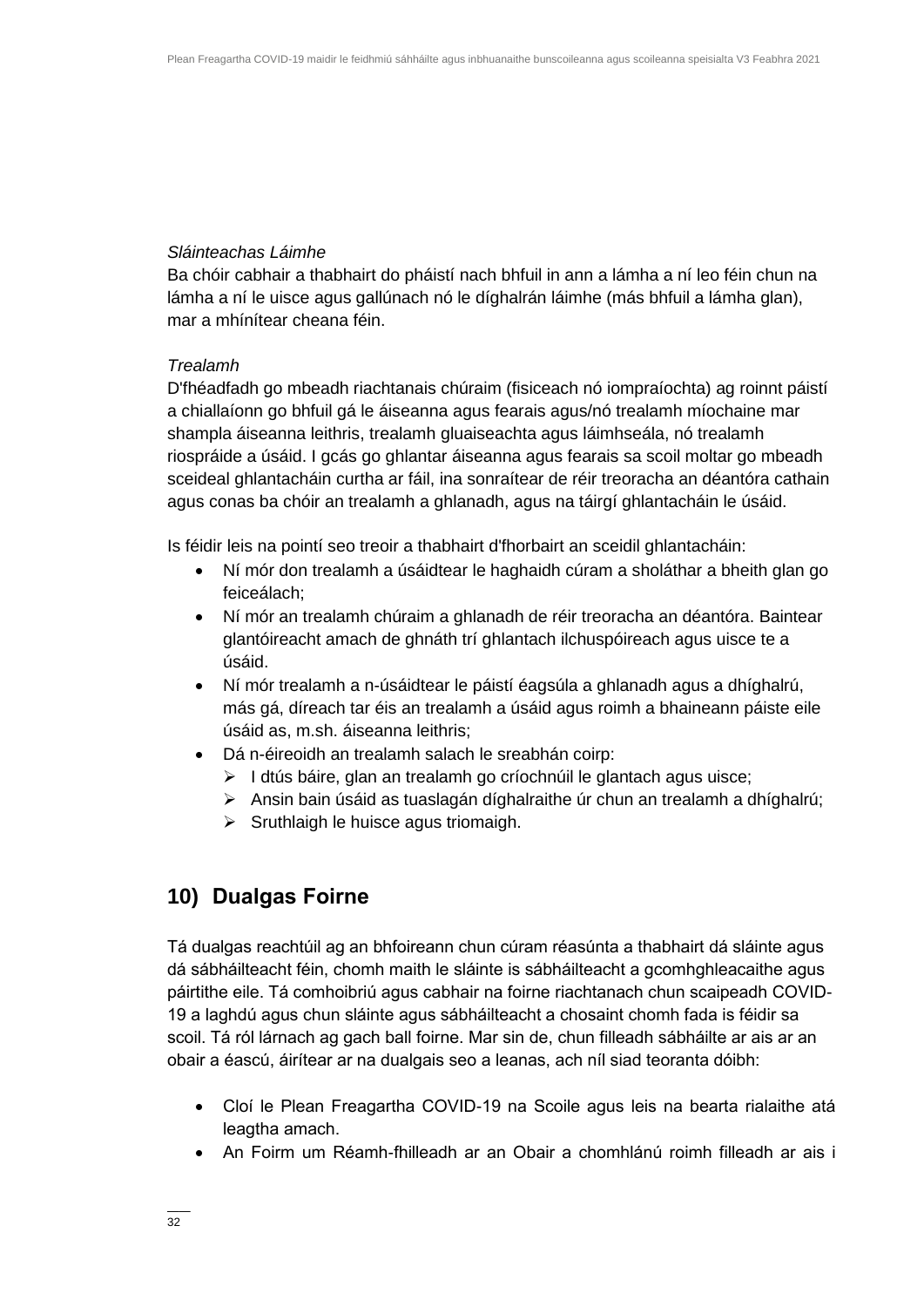mbun oibre.

- Cur an príomhoide ar an eolas maidir le aon rud bainte le COVID-19 nach bhfuil luaite ar an bhfoirm agus a bheith riachtanach a nochtadh chun filleadh sábháilte ar an ionad oibre a éascú.
- Glac páirt in Oiliúint Ionduchtaithe COVID-19 agus aon traenáil eile a bhfuil de dhíth roimh filleadh ar ais ar scoil
- Bí ar an eolas agus cloí le dea-chleachtais béasaíochta shláinteachais agus anála.
- Obair go dlúth lena gcomhoibrithe ionas go mbeadh scaradh sóisialta maith i bhfeidhm.
- Bí ar an eolas maidir le comharthaí COVID-19 agus tabhair aire dá folláine féin.
- Féin-aonrú sa bhaile agus téigh i dteagmháil gan moill lena ndochtúir chun tuilleadh comhairle a fháil má thaispeánann siad aon comhartha de COVID-19.
- Fan sa bhaile agus ná fill ar an scoil dá mbeadh aon comhartha de COVID-19 acu.
- Ná fill ar an scoil ná freastal uirthi i gcás na nithe seo a leanas:
	- ➢ má aithnítear gur dhlúth-theagmhálacha iad le cás dearbhaithe de COVID-19
	- ➢ má chónaíonn siad le duine a bhfuil siomptóim dhearfacha an viris orthu
	- ➢ Má tá taisteal déanta acu taobh amuigh d'Éirinn; i gcásanna mar sin moltar do bhaill foirne féachaint ar an gcomhairle is déanaí ón Rialtas maidir le taisteal ar an gcoigríoch.
- Má thaispeánann siad aon comharthaí de COVID-19 agus iad ar scoil, cloí leis an nós imeachta thuasluaite.
- Bí ar an eolas agus cloí le treoracha na n-údarás sláinte poiblí is déanaí.
- Comhoibriú le haon phearsanra sláinte poiblí agus a scoil chun críocha rianaithe teagmhála agus lean aon chomhairle sláinte poiblí a thugtar i gcás cás nó ráige ina scoil
- Téigh faoi aon tástáil COVID-19 a d'fhéadfadh a bheith ag teastáil mar chuid d'olltástáil nó de thástáil shrathach de réir mar a mholann An tÚdarás Sláinte Poiblí.

### **11) COVID-19 related Bainistiú Neamhláithreachta**

Déanfar bainistíocht ar neamhláithreacht a bhaineann le COVID-19 de réir nósanna imeachta comhaontaithe leis an Roinn Oideachais.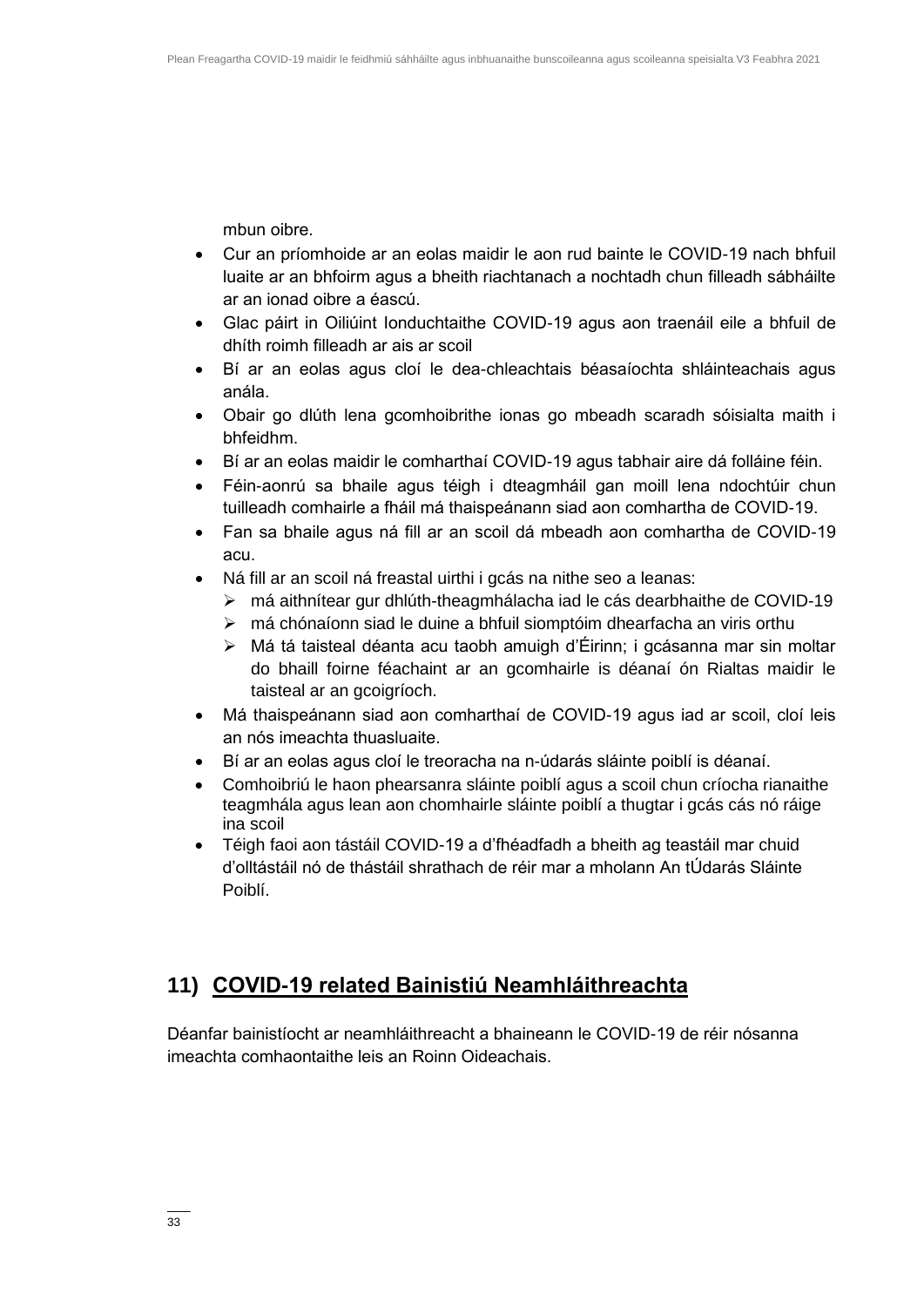### **12) Clár um Chúnamh agus Fholláine Oibrithe**

Aithníonn an Roinn an riachtanas atá le folláine foirne scoile agus féinchúram comhchoiteann. Cuirfidh Seirbhísí Tacaíochta na Roinne, an PDST agus CSL san áireamh, agus Foireann Chur Chun Cinn Sláinte an FSS tacaíocht ar fáil d'fholláine na foirne scoile. Tá [Straitéis Sláinte Ceirde](https://www.education.ie/en/Education-Staff/Information/Occupational-Health-Strategy/) i bhfeidhm mar acmhainn tacaíochta don foireann scoile. S'é aidhm an Straitéis Sláinte Ceirde ná sláinte na fostaithe a chur chun cinn san ionad oibre, agus dírítear go príomha ar chosc in ionad réitigh. Cuimsíonn an Straitéis Sláinte Ceirde an tSeirbhís Cúnaimh d'Fhostaithe agus an tSeirbhís Sláinte Ceirde. Cuireann Spectrum.Life an tSeirbhís Cúnaimh d'Fhostaithe (SCF) ar fáil faoin brat 'Wellbeing Together: *Folláine Le Chéile'.* 

Is seirbhís féin-atreoraithe í an SCF ina mbíonn rochtain ag fostaithe ar líne chabhrach rúnda thiomnaithe saorfhóin 1800 411 057 atá ar fáil 24 uair sa lá, 365 lá sa bhliain a sholáthraíonn comhairle ar raon saincheisteanna amhail folláine, dlí, airgeadais, idirghabháil, tacaíocht bainistíochta srl. Tá an tseirbhís ar fáil go fóill trí SMS, Whatsapp, ríomhphost, comhrá beo agus iarraidh ar ghlaoigh ar ais. Is gairmithe sláinte meabhrach cáilithe, creidiúnaithe agus a bhfuil taithí acu iad gach pointe teagmhála don tseirbhís.

Más gá tá comhairleoireacht ghearrthéarmach ar fáil d'fhostaithe agus a dteaghlaigh (dóibh siúd atá ós cionn 18 mbliana d'aois agus ina gcónaí sa bhaile).

Tá tairseach agus aip folláine saincheaptha ar fáil a thairgeann rochtain ar phodchraoltaí, blaganna, comhráite beo agus físeáin ar ábhair a bhaineann le folláine agus sláinte mheabhrach, saol an teaghlaigh, aclaíocht agus cothú. Tá cláir r-Fhoghlama a bhaineann le sláinte mheabhrach, codladh agus raon ábhar folláine ar fáil freisin. Cuirtear teiripe iompraíochta cognaíocha ar fáil ar líne freisin. Mar chuid dosna seirbhísí a sholáthraíonn Spectrum.Life tá Bainisteoir um Chur Chun Cinn Sláinte Meabhrach ar fáil chun tionscnaimh sláinte meabhrach agus folláine atá bunaithe ar fhianaise a fhorbairt agus a sheachadadh chun smál a laghdú agus chun litearthacht sláinte meabhrach a fheabhsú, agus chun rannpháirtíocht leis an tseirbhís a mhéadú. Tá sraith seimineár gréasáin seachtainiúil agus cainteanna beo chun folláine foirne a chur chun cinn i scoileanna ar fáil faoi láthair ar an tairseach folláine.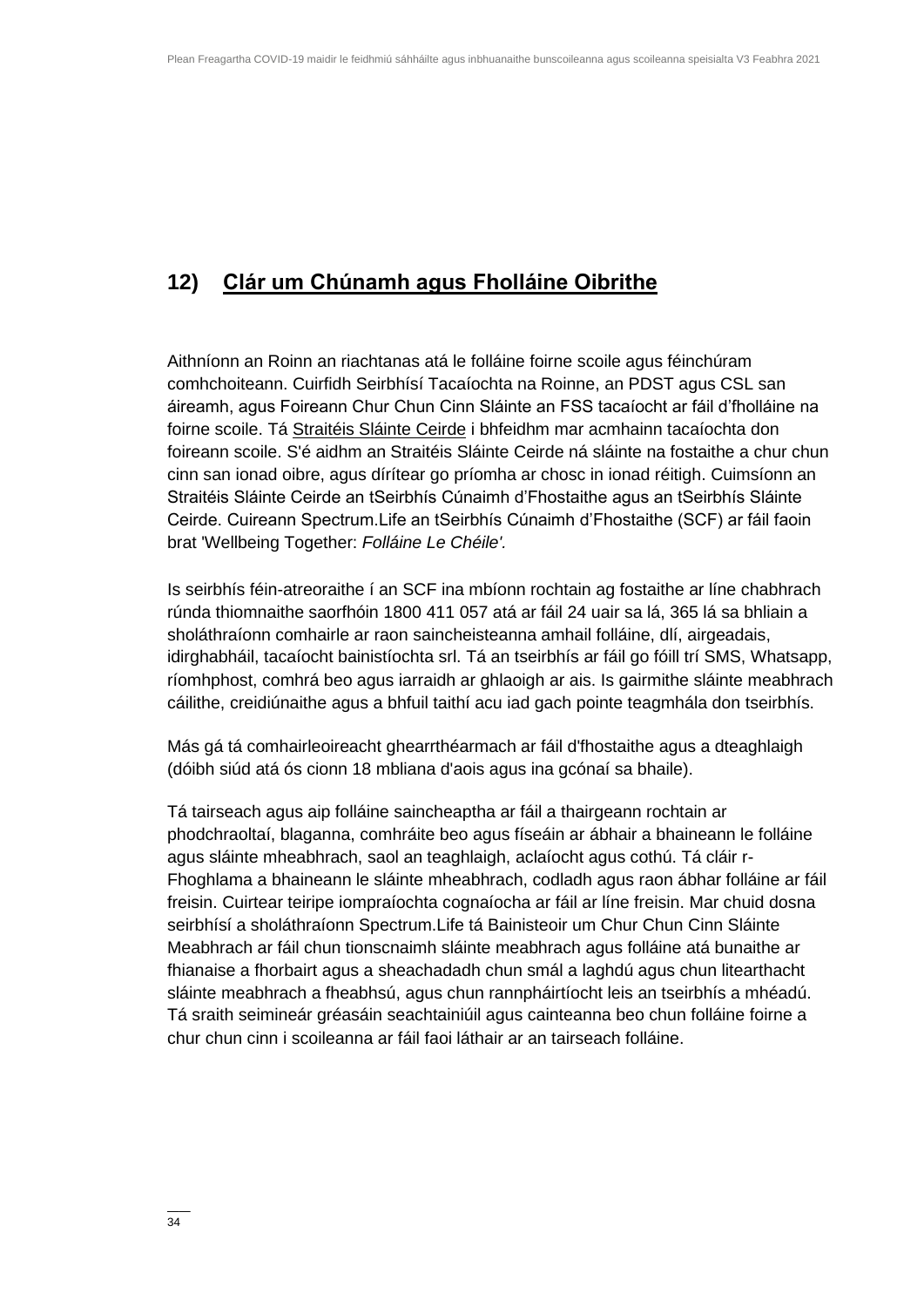### **AGUISÍN 1 Ráiteas Beartais COVID-19**

Tá Scoil Naomh Dubthach tiomanta ionad oibre sláintiúil agus sábháilte dár bhfoireann ar fad agus timpeallacht foghlama shábháilte dár ndaltaí uile a chothú. Lena chinntiú, tá an Plean Freagartha COVID-19 seo a leanas forbartha agus nuashonraithe againn. Tá Bainistíocht agus foireann na scoile go léir freagrach as cur i bhfeidhm an plean seo agus cuideoidh iarracht comhchoiteanna le bac a chur ar scaipeadh an bhvíreas. Tá sé mar aidhm againn:

- leanúint ar aghaidh le monatóireacht a dhéanamh ar ár bhfreagra COVID-19 agus an plean seo a leasú i gcomhairle lenár bhfoireann
- eolas rídhéanaí maidir le treoracha shláinte poiblí an FSS agus Gov.ie a chur ar fáil dár bhfoireann agus daltaí
- eolas faoi comharthaí COVID-19 agus conas ba cheart do lámha a ní a thaispeáint
- ionadaí oibrithe a bhfuil furasta le aithint a aontú leis an bhfoireann chun an ról atá leagtha amach sa phlean seo a chomhlíonadh
- an fhoireann agus na daltaí go léir a chur ar an eolas faoi sláinteachas riachtanach maraon le béasaíocht anála agus riachtanais scaradh sóisialta
- an scoil a athchóiriú chun scaradh sóisialta a chur i bhfeidhm mar is oiriúnach le treoracha agus orduithe na Roinne Oideachais
- logleabhar teagmhála a choimeád chun chabhrú le rianú teagmhála
- cinntiú go rachaidh an fhoireann i dteagmháil leis an faisnéis ionduchtaithe / taithíocha a chur an Roinn Oideachais ar fáil
- an próiseas chomhaontaithe i gcás go mbeadh duine sa scoil ag taispeáint na comharthaí de COVID-19 agus iad ar scoil a chur i bhfeidhm
- treoracha a chur ar fáil don fhoireann agus dosna daltaí i gcás go bhfuil siad ag taispeáint na comharthaí de COVID-19 agus iad ar scoil
- glantóireacht a chloíonn le treoracha na Roinne Oideachais a dhéanamh

Rachfar i comhairliúchán leis an bhfoireann ar bhonn leantach agus fáiltítear aiseolas ar pé ábhar imní, fadhbanna nó moltaí.

Is féidir é seo a dhéanamh tríd an bPríomhionadaí (/-ithe) Oibrithe, a dtacófar leis/léi de réir an chomhaontaithe idir an Roinn agus na páirtithe oideachais.

Síniú: \_\_\_\_\_\_\_\_\_\_\_\_\_\_\_\_\_ Dáta: \_\_\_\_\_\_\_\_\_\_\_\_\_\_\_\_\_\_\_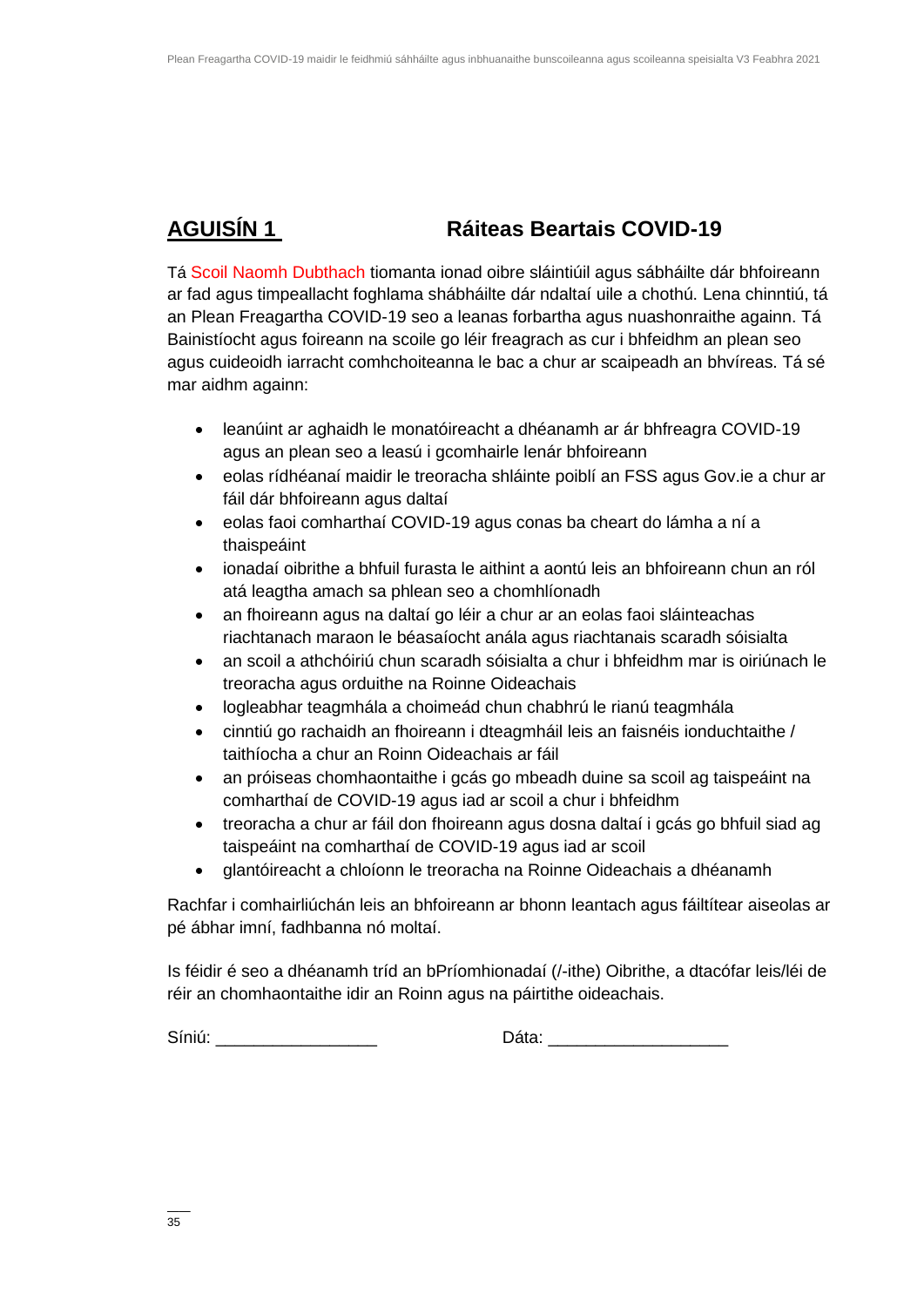### **Aguisín 2:** Foirm um Fhilleadh ar Obair (FO)

Ní mór do bhaill foirne an cheistneoir seo a chomhlánú sula bhfillfidh siad ar an obair. Má fhreagraítear "Tá" ar aon dosna ceisteanna thíosluaite, ba cheart duit comhairle leighis a lorg roimh filleadh ar ais i mbun oibre.

| Aimn:                |       |
|----------------------|-------|
| Ainm na Scoile:      |       |
| Ainm an Phríomhoide: | Dáta: |

|                | Ceisteanna                                                                                                                                                                               | ΤÁ | <b>NÍL</b> |
|----------------|------------------------------------------------------------------------------------------------------------------------------------------------------------------------------------------|----|------------|
| 1.             | An bhfuil aon siomptóim ort a bhaineann le casacht, fiabhras,<br>teocht ard, deacracht análaithe, caillteanas nó athrú i do<br>chumas bolaidh nó blais anois nó le 14 lá anuas?          |    |            |
| 2.             | An ndearnadh diagnóis COVID-19 deimhnithe nó amhrasta ort<br>le 14 lá anuas?                                                                                                             |    |            |
| 3              | An bhfuil tú ag fanacht le torthaí tástála COVID-19?                                                                                                                                     |    |            |
| 4              | Le 14 lá anuas, an raibh tú i dteagmháil le haon duine ar cás<br>deimhnithe nó amhrasta COVID-19 é?                                                                                      |    |            |
| 5              | An ndúirt dochtúir leat go ceart duit féin-aonrú a dhéanamh ag<br>an am seo?                                                                                                             |    |            |
| 6              | Ar tugadh comhairle duit srian a chur ar do ghluaiseachtaí ag<br>an am seo?                                                                                                              |    |            |
| $\overline{7}$ | Ar tugadh comhairle duit clutharú ag an am seo? Tabhair aire:<br>Is féidir go dtabharfar comhairle do dhaoine a bhfuil riosca an-<br>ard ó COVID-19 ag baint leo (i mbaol mór) clutharú: |    |            |
|                | Dearbhaím chomh fada is a bhfuil ar fhios agam nach bhfuil comharthaí COVID-19 agam, nílim ag féin-                                                                                      |    |            |

aonrú nó ag fanacht ar thorthaí tástála COVID-19 agus níor thugadh comhairle dom mo ghluaiseachtaí a shrianadh.

Tabhair faoi deara: Tá an scoil ag bailiú na sonraí pearsanta íogaire seo chun sábháilteacht san ionad oibre a chinntiú mar thoradh ar an bpaindéime Covid-19. Tá an bunús dlí do bhailiúchán na sonraí seo bunaithe ar ábhair spéise sláinte poiblí ríthábhachtacha agus ar shláinte cheirde a chothabháil agus coinneofar na sonraí seo go daingean de réir ár mbeartas coinneála.

Síniú: \_\_\_\_\_\_\_\_\_\_\_\_\_\_\_\_\_\_\_\_\_\_\_\_\_\_\_\_\_\_\_\_\_\_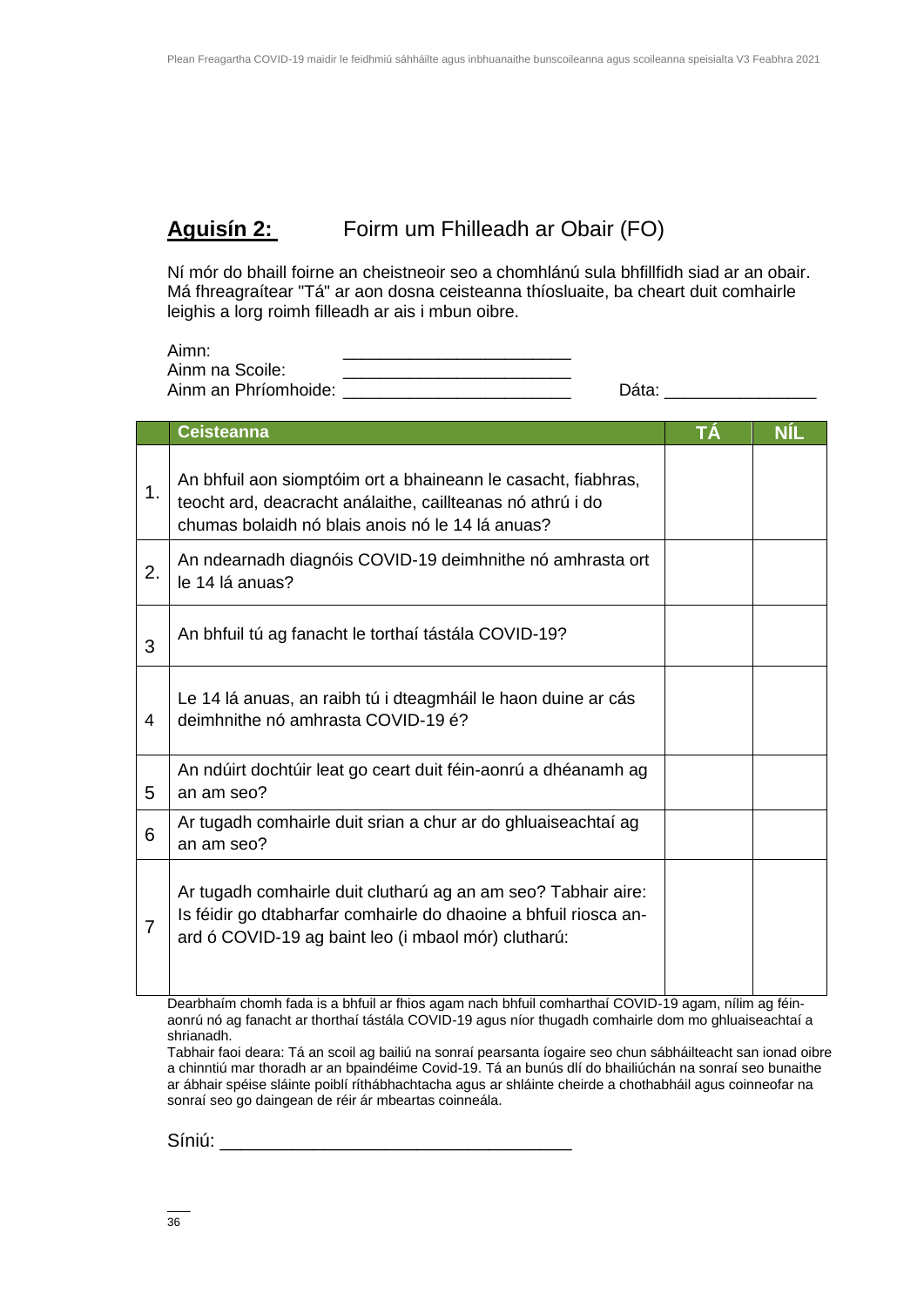### **Aguisín 3 Príomhionadaí Oibrithe – Bunscoileanna agus Scoileanna Speisialta**

Dearadh an Prótacal um Oibriú go Sábháilte chun tacú le fostóirí agus oibrithe bearta rialaithe ionfhabhtaithe a chur i bhfeidhm a choiscfidh scaipeadh COVID-19 san ionad oibre. Cruthaíodh an prótacal tar éis plé agus comhaontú ag Fóram Eacnamaíoch na bhFostóirí Saothair idir an Rialtas, na Ceardchumainn agus Fostóirí.

Tá foráil sa Phrótacal le haghaidh Príomhionadaí Oibrithe (PO) a cheapadh i ngach ionad oibre. Beidh an PO ag obair leis an bhfostóir chun cuidiú le bearta a chur i bhfeidhm chun scaipeadh COVID-19 a chosc agus monatóireacht a dhéanamh ar an méid atáthar ag cloí leis na bearta sin agus beidh ról aige/aici maidir le comhairle sláinte maidir le COVID-19 a chur in iúl san ionad oibre.

Is é is cuspóir leis an alt seo ná na forálacha maidir leis an PO a leagan amach i scoileanna. Déanfaidh na páirtithe athbhreithniú rialta ar feidhmiúchán na forálacha seo.

Ba chóir an doiciméad seo a léamh i dteannta le:

- an
- [Treoir agus Ceisteanna Coitianta le haghaidh Fostóirí sa Seirbhís Poiblí Le Linn](https://www.gov.ie/en/news/092fff-update-on-working-arrangements-and-leave-associated-with-covid-19-fo/)  [COVID-19;](https://www.gov.ie/en/news/092fff-update-on-working-arrangements-and-leave-associated-with-covid-19-fo/)
- Plean Freagartha COVID-19 maidir le hAthoscailt Bhunscoileanna agus Scoileanna Speisialta go Sábháilte

#### **1. Cur chuige Cumarsáideach**

Is ar an mBord Bainistíochta Scoil Naomh Dubhthach atá an fhreagracht as forbairt agus cur i bhfeidhm Phlean Freagartha COVID-19 agus na bearta rialaithe ionfhabhtú a ghabhann leis a chosc.

Tá tábhacht ollmhór ag baint le cumarsáid láidir agus cur chuige comhoibritheach chun leathadh COVID-19 i scoileanna a chosc, agus chun aire a thabhairt do shláinte, sábháilteacht agus folláine na foirne agus na ndaltaí. Ní bhainfear cloí leis an bPrótacal um Fhilleadh ar Obair amach ach amháin má dhéanann gach duine an fhreagracht a chomhroinnt agus na bearta atá sa Phrótacal a chur i bhfeidhm san áit oibre.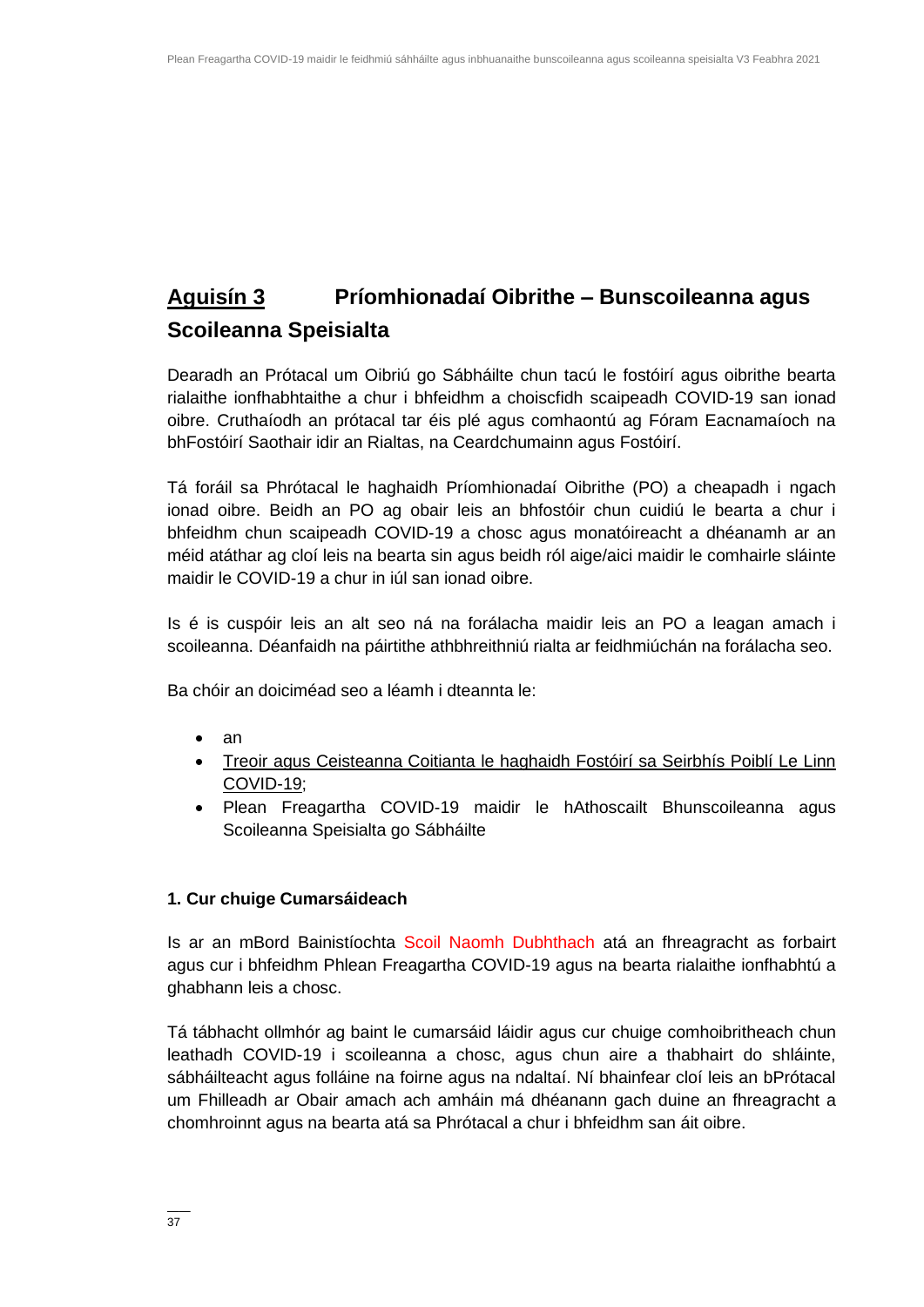Má tá aon imní nó barúlacha ag ball foirne maidir le Plean Freagartha COVID-19, bearta smachta nó an dóigh le cloí leis na bearta sin ag baill foirne, daltaí nó daoine eile ba chóir dó / di teagmháil a dhéanamh leis an bPO a rachaidh i dteagmháil le bhainistíocht na scoile.

### **2. Príomhionadaí Oibrithe (PO) Fearghal Mac Grianna**

Go hachomair, is é ról an PO ná:

- Ionadaíocht a dhéanamh ar son an fhoireann ar fad san ionad oibre, beag beann ar an ról atá acu, agus a bheith ar an eolas ar na saincheisteanna a d'fhéadfadh teacht chun cinn maidir le cohóirt áirithe foirne;
- A bheith ag comhoibriú le bainistíocht na scoile chun sábháilteacht, sláinte agus leas na bhfostaithe maidir le COVID-19 a chinntiú, a oiread agus is féidir;
- A bheith ar an eolas maidir leis an gcomhairle is déanaí ón Rialtas maidir le COVID-19;
- I gcomhpháirt le bainistíocht na scoile, dea-chleachtais sláinteachais a chur chun cinn ar nós lámha a ní go rialta agus dea-bhéasa anála a chothú chomh maith le scaradh sóisialta a choinneáil de réir chomhairle sláinte poiblí;
- Cuidiú le bainistíocht na scoile bearta a chur i bhfeidhm chun COVID-19 a chur faoi chois san ionad oibre de réir an Phrótacail um Oibriú go Sábháilte agus an chomhairle reatha maidir le sláinte phoiblí;
- I gcomhpháirt le bainistíocht na scoile, monatóireacht a dhéanamh ar an méid atáthar ag cloí le bearta chun leathadh COVID-19 a chosc;
- Athbhreithnithe a dhéanamh go rialta ar bhearta sábháilteachta;
- Ábhar imní ar bith a thuairisciú láithreach do bhainistíocht na scoile agus taifid ar na ceisteanna sin agus na gníomhartha a glacadh chun dul i ngleic leo a choinneáil;
- Dul i gcomhairle le bainistíocht na scoile ar Phlean Freagartha COVID-19 sa chás ina dtagann COVID-19 ar dhuine agus iad ar scoil lena n-áirítear suíomh ionaid leithlise agus bealach sábháilteacht chuig an ionad sin;
- Measúnú a dhéanamh i gcomhpháirt le bainistíocht na scoile ar aon ghníomh atá le déanamh i ndiaidh eachtra ar bith;
- Dul i gcomhairle le comhghleacaithe ar cheisteanna maidir le COVID-19 san ionad oibre;
- Ionadaíocht a dhéanamh do bhainistíocht na scoile ar son a gcomhghleacaithe ar cheisteanna maidir le COVID-19 san ionad oibre.

### **3. Príomhionadaí Oibrithe**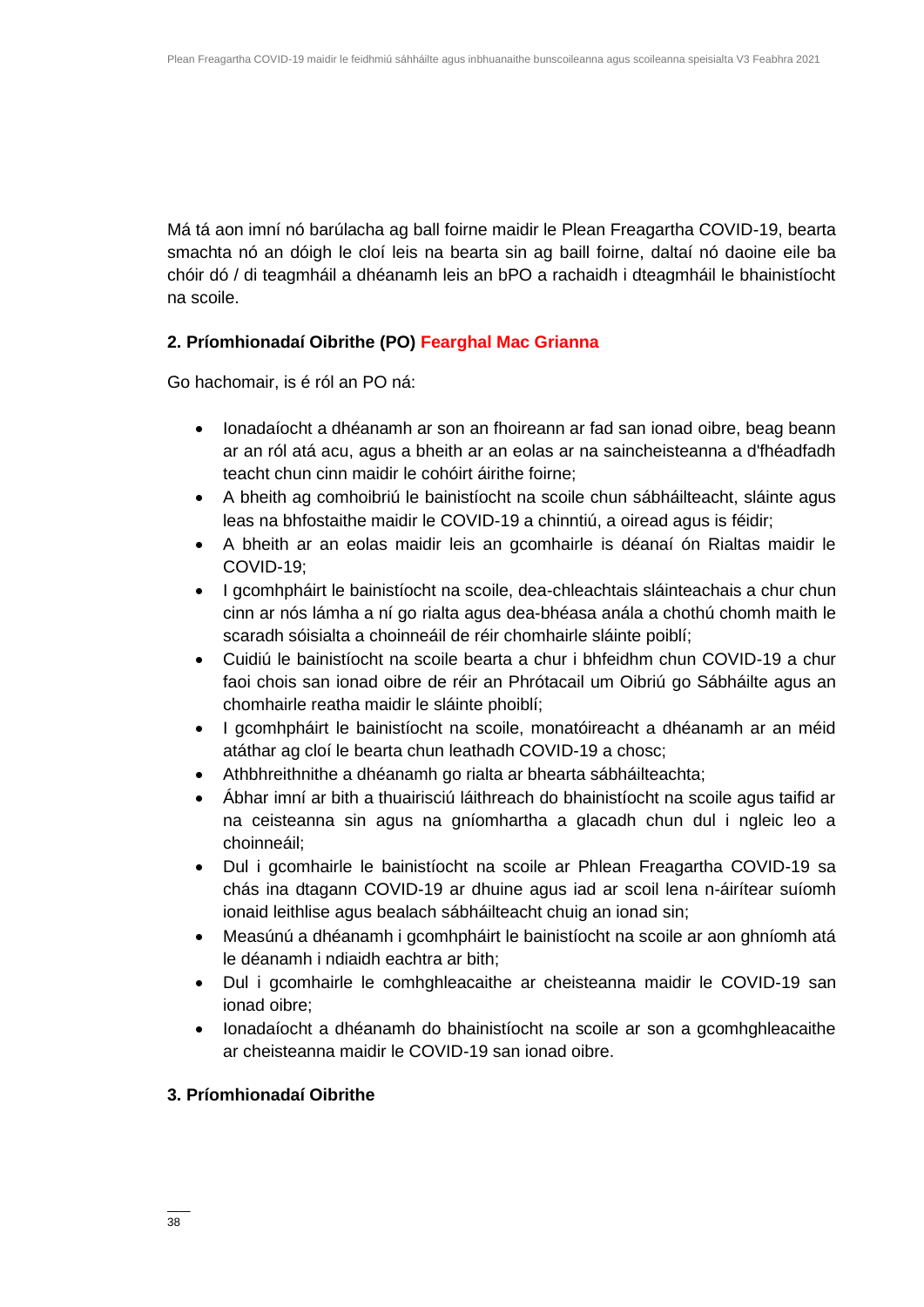Tá sé de ceart ag an PO dul i gcomhairle le bainistíocht na scoile agus uiríll a dhéanamh ina leith maidir le aon ábhar imní atá bainte le COVID-19. Ina measc tá fadhbanna ag baint le:

- Nósanna imeachta glantóireachta agus a bhfeidhmiú
- Scaradh Sóisialta
- Feidhmiú chórais aon-bhealach sa scoil chun scaradh sóisialta a chinntiú, ag dul isteach is amach as an scoil san áireamh
- Saoráidí Shláinteachais Láimhe, a suíomh agus an ndéantar stócáil agus cothabháil orthu san áireamh
- Díghalrán Lámh
- Tuiscint Foirne maidir le sláinteachas láimhe sa scoil
- Sláinteachas Anála
- Trealamh Cosanta Pearsanta
- Grúpaí atá i mbaol níos mó
- Cuairteoirí/Conraitheoirí

#### **4.** Príomhionadaí Oibrithe

Beidh Príomhionadaí Oibrithe amháin á cheapadh ag gach scoil.

#### **5. Leas-Ionadaí Oibrithe/Ionadaí Oibrithe Cúnta John O Fearraigh**

Beidh Leas-Ionadaí Oibrithe chomh maith le PO á cheapadh ag scoileanna ina bhfuil níos liú ná 30 bhaill foirne. Is é ról an Leas-Ionadaí Oibrithe ná chun feidhmiú mar an PO nuair a bhfuil an PO as láthair.

Beidh Ionadaí Oibrithe Cúnta chomh maith le PO á cheapadh ag scoileanna ina bhfuil níos mó ná 30 bhaill foirne agus ag gach scoil speisialta. Is é ról an Ionadaí Oibrithe Cúnta ná:

- chun cabhair a thabhairt don PO agus iad i mbun na dualgais thuasluaite; agus
- chun feidhmiú mar an PO nuair a bhfuil an PO as láthair.

#### **6. Roghnú an Príomhionadaí Oibrithe/ Leas-Ionadaí Oibrithe/ Ionadaí Oibrithe Cúnta**

Tá sé de ceart ag foireann na scoile baill foirne a cheapadh do ról an PO, Leas-Ionadaí Oibrithe nó Ionadaí Oibrithe Cúnta mar oiriúnach. Déanann an PO/Leas-Ionadaí Oibrithe/Ionadaí Oibrithe Cúnta ionadaíocht ar son an fhoireann ar fad san ionad oibre,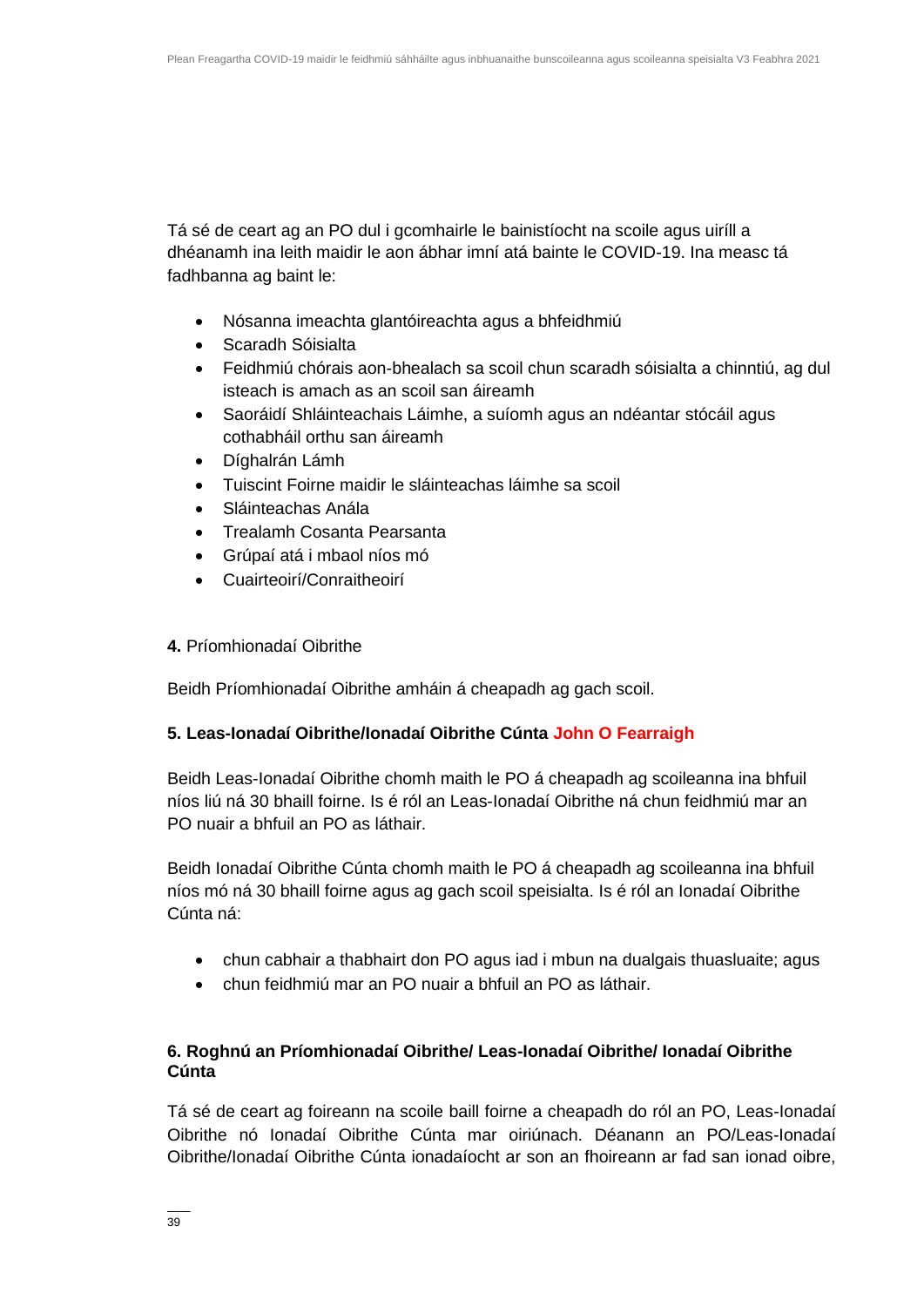beag beann ar an ról atá acu, agus ní mór dóibh a bheith ar an eolas ar na saincheisteanna a d'fhéadfadh teacht chun cinn maidir le cohóirt áirithe foirne. Mar thoradh, dá roghnófar múinteoir do ról an PO ba cheart an Leas-Ionadaí Oibrithe/Ionadaí Oibrithe Cúnta a roghnú ón bhfoireann neamhtheagaisc nuair is féidir agus a mhalairt.

Ba cheart próiseas roghnúcháin agus ceapacháin an PO/Leas-Ionadaí Oibrithe/Ionadaí Oibrithe Cúnta mar is cuí a fhorbairt trí chomhairliúchán agus comhaontú a dhéanamh ar bhonn scoile, trí shaorálaithe a lorg le tabhairt faoi na postanna seo. Nuair atá níos mó ná saorálaí amháin, ba chóir don fhoireann scoile ar fad vótáil chun an PO/Leas-Ionadaí Oibrithe/Ionadaí Oibrithe Cúnta a roghnú.

Beidh an PO/Leas-Ionadaí Oibrithe/Ionadaí Oibrithe Cúnta ceaptha go hoifigiúil ag an bhfostóir, tar éis iad a bheith roghnaithe ag foireann na scoile. Roimh an ról a thosú ní mór don PO/Leas-Ionadaí Oibrithe/Ionadaí Oibrithe Cúnta deimhniú go bhfuil an traenáil cuí críochnaithe acu agus go bhfuil siad ar an eolas maidir le riachtanais an róil.

#### **7. Tacaíochtaí don Phríomhionadaí Oibrithe/ Leas-Ionadaí Oibrithe/ Ionadaí Oibrithe Cúnta**

Tá sé de ceart ag an bPríomhionadaí Oibrithe/ Leas-Ionadaí Oibrithe/ Ionadaí Oibrithe Cúnta:

- Faisnéis agus oiliúint maidir lena róil a fháil;
- bheith i mbun comhairliúcháin le bainistíocht na scoile maidir leis na bearta smachta atá curtha i bhfeidhm ag an scoil chun baoil nochta do COVID-19 a laghdú;
- bheith i mbun cumarsáide rialta le bainistíocht na scoile maidir le saincheisteanna atá bainte le COVID-19;
- Eolas a fháil maidir le athruithe i gcleachtas a thagann as bearta fhreagrachta COVID-19;

Nuair múinteoir é/í an PO/Leas-Ionadaí Oibrithe (sealbhóir phoist san áireamh) bainfidh siad úsáid as na 10 n-uaire Pháirc an Chrócaigh a úsáidtear faoi láthair le haghaidh pleanála nach bhfuil ar bhonn scoile iomláine chun a gcuid dualgais sa ról seo a chomhlíonadh.

Nuair cúntóir riachtanas speisialta é/í an PO/Leas-Ionadaí Oibrithe bainfidh siad úsáid as na "72 uair a chloig" chun a gcuid dualgais sa ról seo a chomhlíonadh.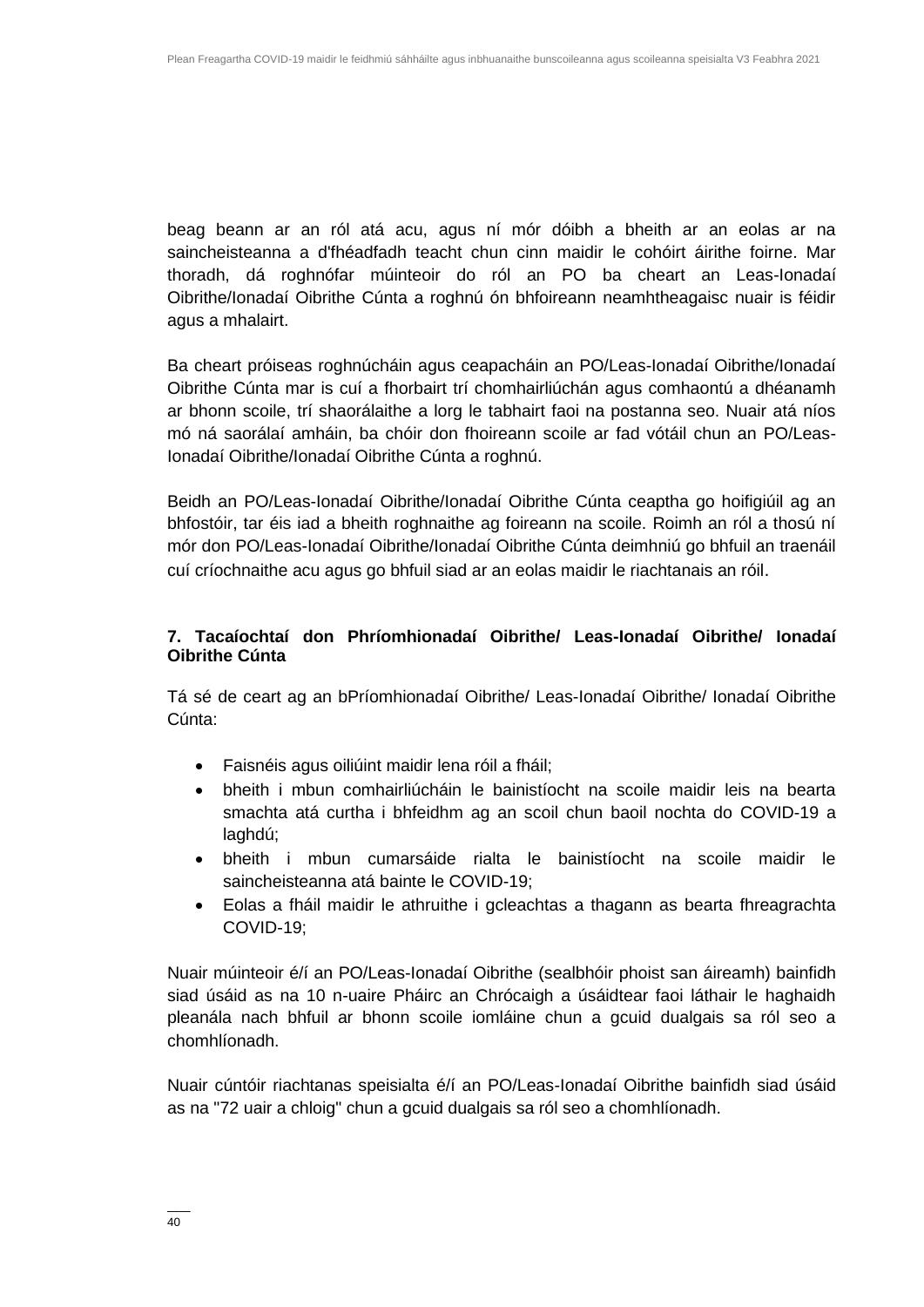Nuair Rúnaí nó Feighlí é/í an PO/Leas-Ionadaí Oibrithe ba chóir do bhainistíocht na scoile a n-obair a chur in ord nua tosaíochta ionas go mbeadh go leor ama ag an mbaill foirne a gcuid dualgais sa ról seo a chomhlíonadh.

#### **8. Nós Imeachta le haghaidh déileáil le Saincheisteanna a thagann chun cinn**

I gcás go n-aithníonn an PO ábhar imní (nó nuair a chuireann an foireann in iúl don PO é) ba chóir dó/di a chur faoi bhráid an Phríomhoide é. Ba chóir don PO pointí ghníomhartha a aontú leis an bPríomhoide chun an saincheist a réitiú, chomh fada is féidir. Ba chóir eolas a thabhairt don fhoireann maidir leis an dtoradh.

Nuair nach féidir leo teacht ar réiteach, is féidir leis an PO an saincheist a chur faoi bhráid an Bhoird Bainistíochta (Cathaoirleach an Bhoird ar an gcéad dul síos) / príomhoifig an Bhoird Oideachais agus Oiliúna. Ba chóir don PO pointí ghníomhartha a chomhaontú le bainistíocht na scoile/príomhoifig an BOO chun an saincheist a réitiú, chomh fada is féidir. Ba chóir eolas a thabhairt don fhoireann maidir leis an dtoradh.

#### **Gluais Téarmaí**

- **Plean Freagartha COVID-19**: plean atá deartha chun tacú leis an bhfoireann agus le BB/BOO bearta rialaithe um chosc ar ionfhabhtú a chur i bhfeidhm a choiscfidh scaipeadh COVID-19 i dtimpeallacht na scoile. Soláthraíonn an plean mionsonraí faoi na beartais agus na cleachtais atá riachtanach chun go gcomhlíonfaidh scoil an Prótacal um Oibriú go Sábháilte, treoir na Roinne Oideachais agus treoir sláinte poiblí, chun cosc a chur ar thabhairt isteach agus ar leathadh Covid-19 i dtimpeallacht na scoile. Tá Pleananna Freagartha COVID-19 le haghaidh Bunscoileanna agus Scoileanna Speisialta ar fáil ar shuíomh Idirlíne na Roinne.
- **Fóram Eacnamaíocha na Fhostóirí Oibrithe (LEEF):** Fóram le haghaidh idirphlé ardleibhéil idir ionadaithe Rialtais, Ceardchumann agus Fostóirí ar ábhair a bhfuil tábhacht straitéiseach náisiúnta leo a bhfuil i gceist leis an bhfóram seoglacann Comhdháil Cheardchumainn na hÉireann, an Rialtas agus na Fostóirí páirt.
- **An Prótacal um Oibriú go Sábháilte:** prótacal náisiúnta a dearadh chun tacú le fostóirí agus oibrithe bearta a chur i bhfeidhm a chuirfidh cosc ar scaipeadh COVID-19 san ionad oibre.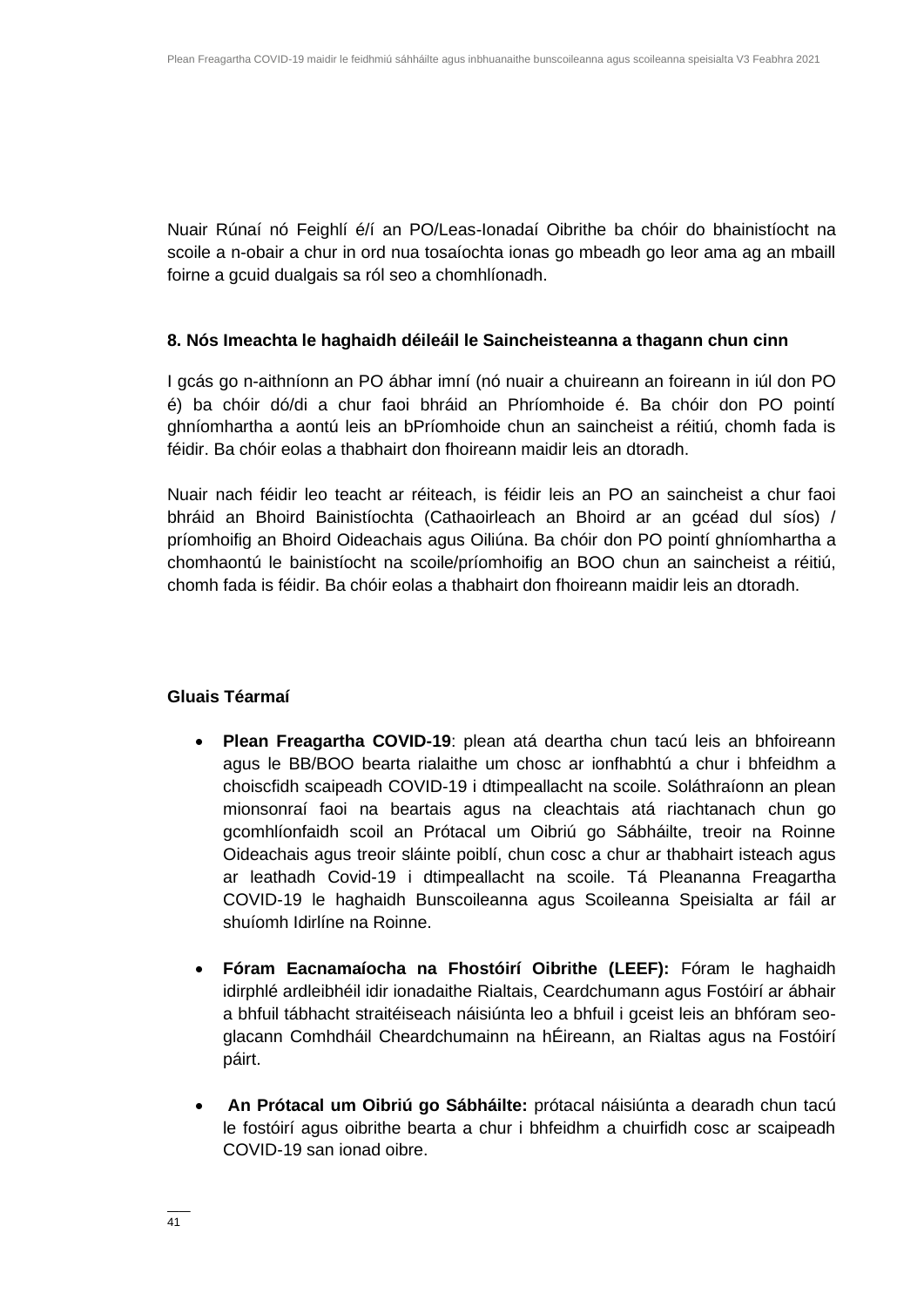• **Ionadaí Sábháilteachta:** Leagann Alt 25 don Acht um Shábháilteacht, Sláinte agus Leas ag an Obair 2005 amach scagadh agus ról an Ionadaí Sábháilteachta san ionad oibre. Leagtar cearta an Ionadaí Sábháilteachta amach sa reachtaíocht. (Nóta: De réir an Acht 2005 tá cearta seachas dualgais ag an Ionadaí Sábháilteachta). Is ról difriúil é seo do ról an PO COVID-19.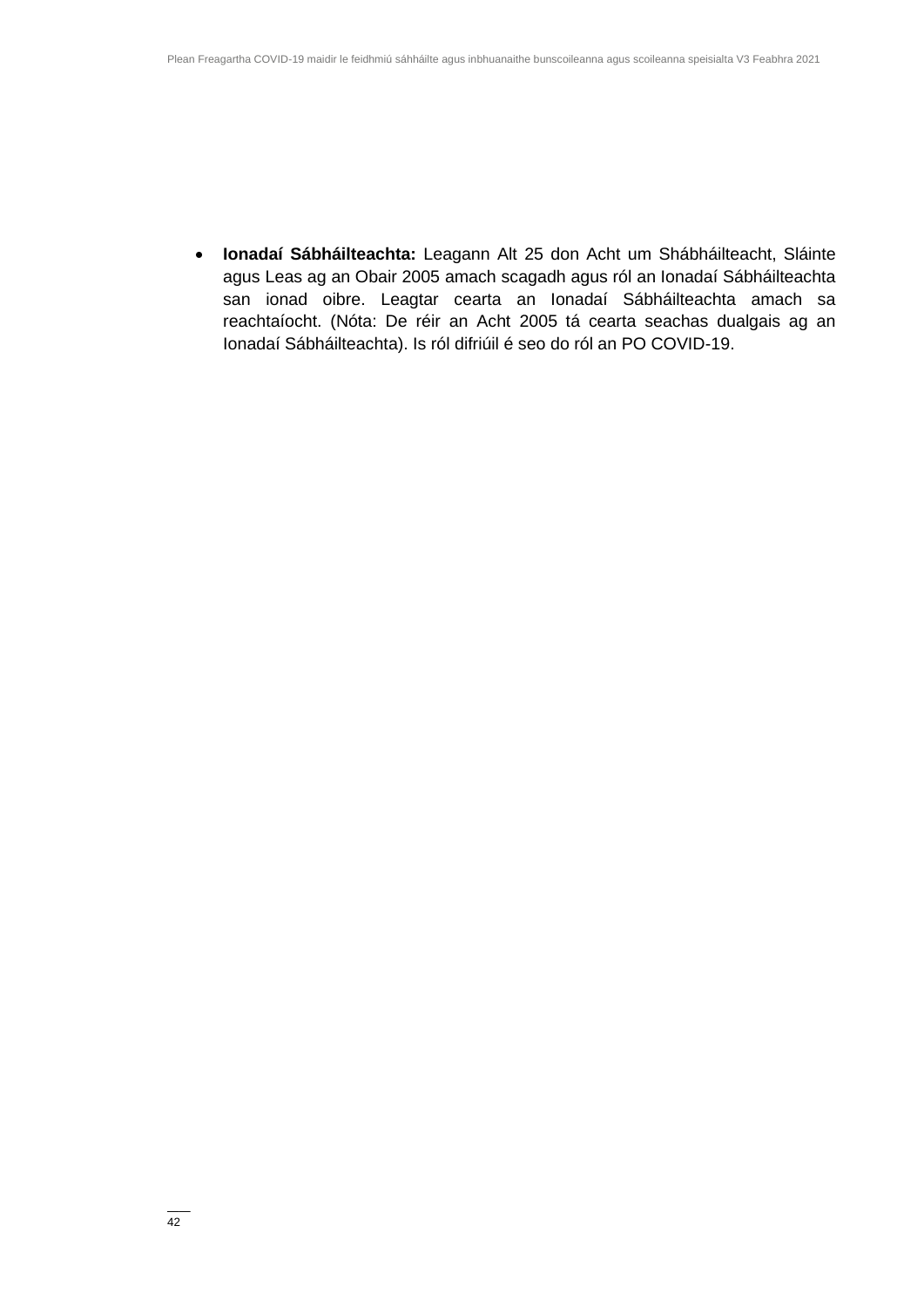Plean Freagartha COVID-19 maidir le feidhmiú sáhháilte agus inbhuanaithe bunscoileanna agus scoileanna speisialta V3 Feabhra 2021

### **Aguisín 4: Measúnú Riosca**

Teimpléad Riosca COVID-19 (Aithníonn an liosta COVID-19mar an ghuais agus leagtar amach ann bearta rialaithe um chosc a chur ar ionfhabhtú atá riachtanach chun déileáil leis an riosca seo)

| Guaiseacha | An<br>bhfuil<br>an<br>guais<br>ann? | Cén<br>riosca<br>atá ann? | Ráta<br><b>Riosca</b><br>$A = Ard$<br>$M = Meán =$<br><b>Íseal</b> | <b>Bearta Smachta</b><br>(Nuair atá na bearta smachta go léir i<br>bhfeidhm beidh laghdú ar an riosca)                                                                                                                                                                                                                                                                                                                                                                                                                                                                                                                  | An<br>bhfuil<br>an<br>bearta<br>smach | Gníomhartha/Le<br>Déanamh/Bearta Smachta le<br>cur i bhfeidhm<br>*Baineann an ráta riosca leis<br>na bearta smachta leagtha                                                                                                                                                                                                                                                                                                                                  | <b>Duine</b><br>Freagarth<br>а                         | Síniú agus<br>dáta nuair<br>atá críoch<br>leis an<br>ngníomhart |
|------------|-------------------------------------|---------------------------|--------------------------------------------------------------------|-------------------------------------------------------------------------------------------------------------------------------------------------------------------------------------------------------------------------------------------------------------------------------------------------------------------------------------------------------------------------------------------------------------------------------------------------------------------------------------------------------------------------------------------------------------------------------------------------------------------------|---------------------------------------|--------------------------------------------------------------------------------------------------------------------------------------------------------------------------------------------------------------------------------------------------------------------------------------------------------------------------------------------------------------------------------------------------------------------------------------------------------------|--------------------------------------------------------|-----------------------------------------------------------------|
| COVID-19   | Gan<br>Táillí                       | <b>Tinneas</b>            | Α                                                                  | Plean Freagartha Covid19 Scoile i<br>bhfeidhm de réir threoir na Roinne<br>Oideachais agus an Phrótacal um Oibriú<br>go Sábháilte agus comhairle sláinte<br>poiblí<br>Aeráil : Ba chóir go mbeadh<br>fuinneoga ar oscailt chomh hiomlán<br>agus is féidir nuair nach bhfuil<br>seomraí ranga in úsáid (m.sh. le linn<br>am sosa nó ag am lóin (ag glacadh<br>leis nach bhfuil siad in úsáid) agus<br>ag deireadh gach lae scoile freisin)<br>agus oscailte go páirteach nuair atá<br>seomraí ranga in úsáid.<br>Mascanna FFP2 (KN95) a chur ar fáil<br>do CRS atá ag freastal ar<br>riachtanaisí dluthchúram pearsanta. |                                       | Treoir an FSS maidir le<br>sláinteachas agus béasaíocht<br>anála leanta<br>Ráiteas um Polasaí Scoile<br>maidir le COVID-19 críochnaithe<br>Foirmeacha um Réamh-fhilleadh<br>ar an Obair faighte agus<br>athbhreithnithe<br>Oiliúint Ionduchtaithe curtha ar<br>fáil<br>Logleabhar Teagmhála in úsáid<br>Seicliostaí a chomhlíonadh mar<br>is cuí:<br>Bainistíocht na Scoile<br>Ag Déileáil le Cás Amhrasta do<br>COVID-19<br>Seicliosta bainte leis an scoil | Caitríona<br>ʻUí<br>Cheallaigh/<br>Steven Ó<br>Canainn |                                                                 |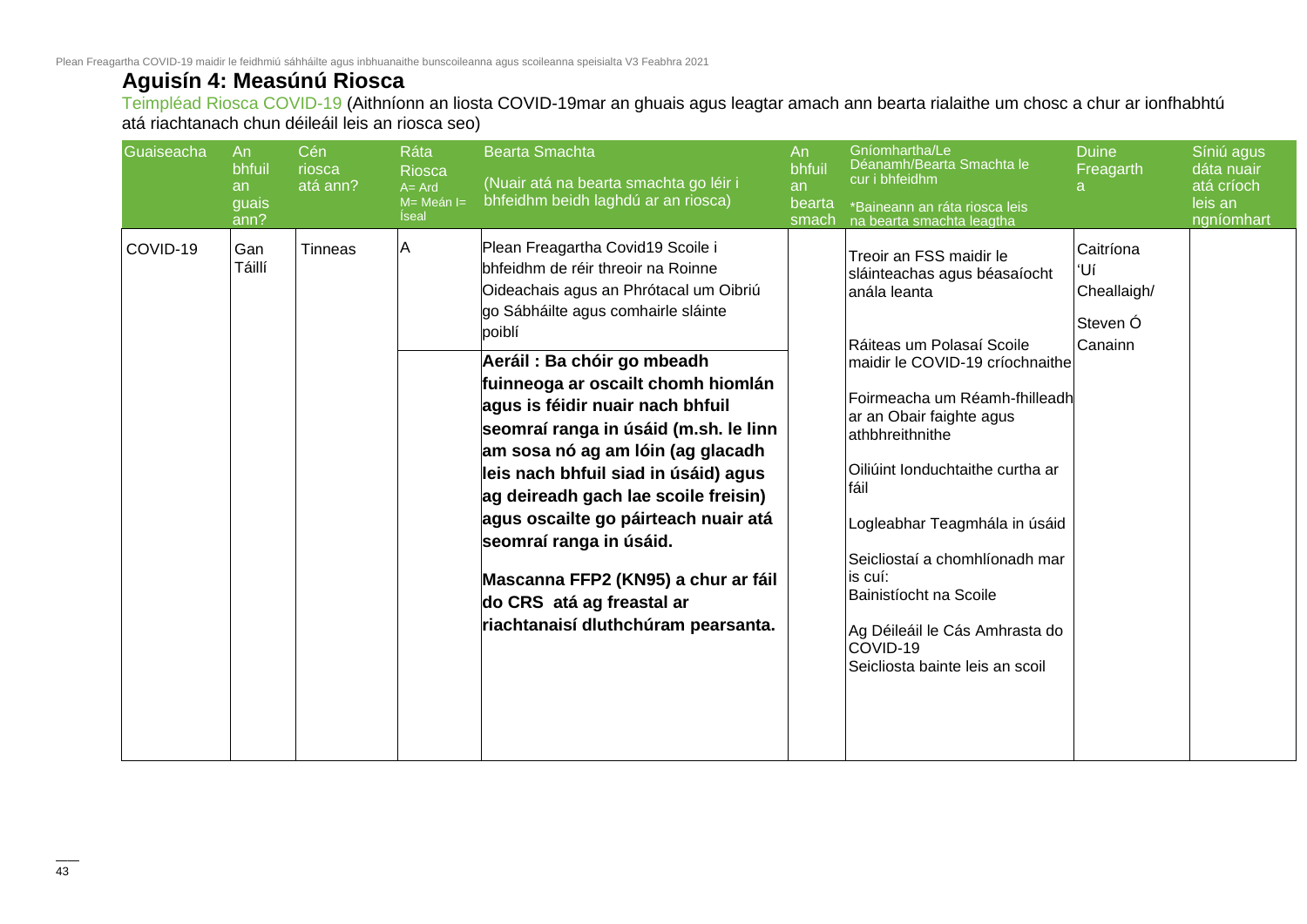Más bhfuil gá le gníomhartha(í) le Riosca Ard (A), tá baol díobhála ard ann agus ba chóir gníomhú láithreach. Ba chóir dul i ngleic le gníomhartha le Meán-Riosca (M) chomh luath is féidir. Ba chóir dul i ngleic le gníomhartha le Riosca Íseal (I) chomh luath is a bhfuil praiticiúil.

An Té a Rinne an Measúnú Riosca: Dáta: / /

© Gach ceart cosanta.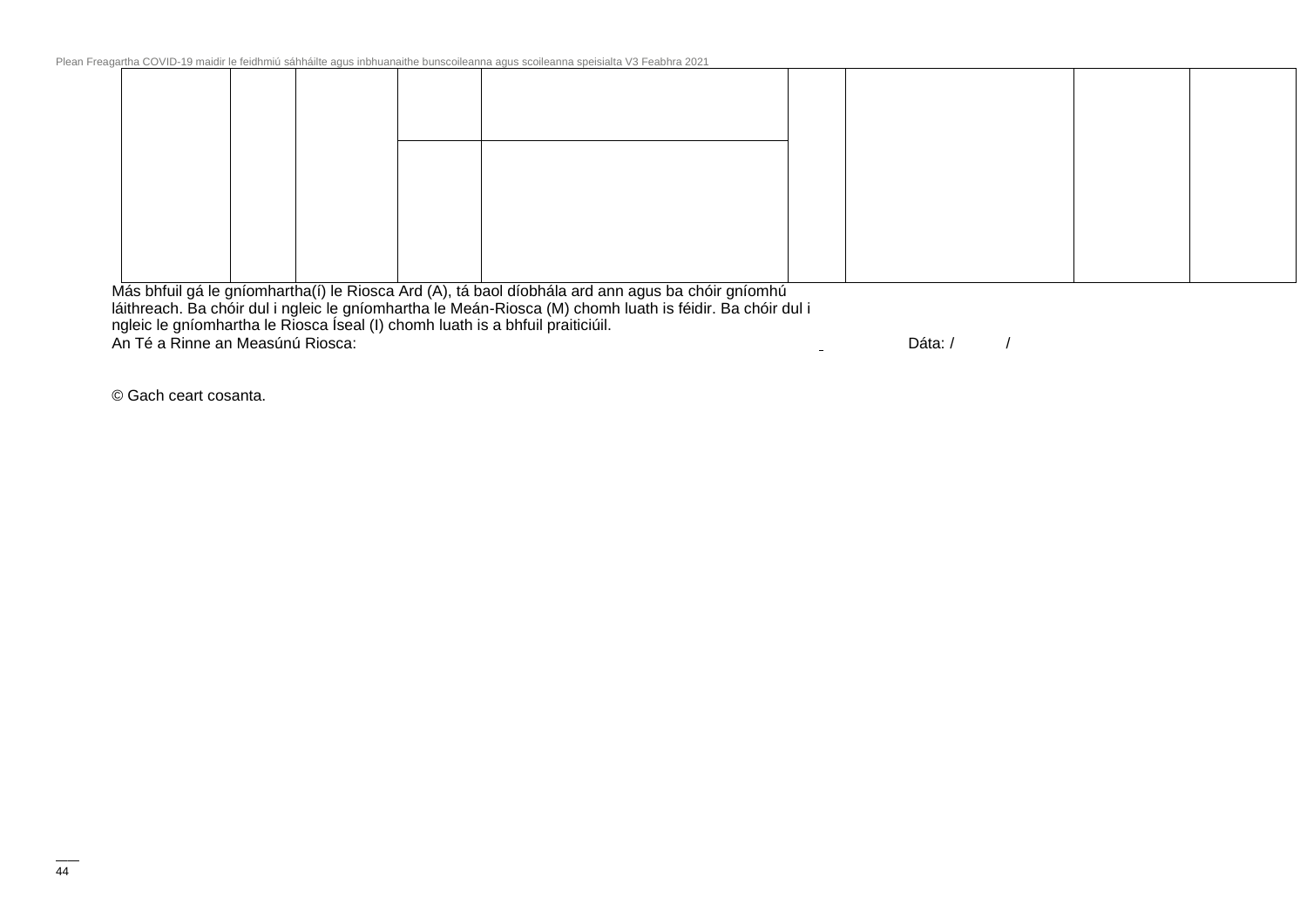Plean Freagartha COVID-19 maidir le feidhmiú sáhháilte agus inbhuanaithe bunscoileanna agus scoileanna speisialta V3 Feabhra 2021

### **Aguisín 5** Logleabhar Teagmhála

| Ainm na<br><b>Scoile</b>                                                                  | <b>Scoil Naomh Dubhthach</b>                                                                       |  |                          |                       | <b>Duine</b><br>Teagmhála na                                                    |  | <b>Fearghal Mac Grianna</b>        |                                         |  |
|-------------------------------------------------------------------------------------------|----------------------------------------------------------------------------------------------------|--|--------------------------|-----------------------|---------------------------------------------------------------------------------|--|------------------------------------|-----------------------------------------|--|
| Seoladh na<br><b>Scoile</b>                                                               | Machaire Uí Rabhartaigh<br><b>Gort A Choirce</b><br><b>Leitir Ceanainn</b>                         |  |                          |                       | <b>Scoile</b><br>Le haghaidh<br><b>Ceisteanna</b><br>Amháin:<br>Uimhir Ghutháin |  | 0857623435                         |                                         |  |
|                                                                                           |                                                                                                    |  |                          |                       | Ríomhphost                                                                      |  | Scoilnaomhdubhthach@yahoo.ie       |                                         |  |
| Ainm an<br><b>Cuairteora</b>                                                              |                                                                                                    |  |                          |                       |                                                                                 |  | leis an bPríomhoide?<br>Tá □ Níl □ | An raibh an chuairt seo réamhshocruithe |  |
| Dáta na<br><b>Cuairte</b>                                                                 | $\frac{1}{2}$ $\frac{1}{2}$                                                                        |  | Am                       | <b>Teacht Isteach</b> | sa scoil ____________________ r.n □ i.n □                                       |  | Imithe<br>ón scoil __________      | $r.n \Box$ i.n $\Box$                   |  |
| Stádas an<br><b>Cuairteora</b>                                                            | Conraitheoir<br>$\Box$                                                                             |  | Tuismitheoir/Caomhnóir □ |                       |                                                                                 |  |                                    |                                         |  |
| Sonraí<br>Teagmhála<br>an cuairteora                                                      | Aimn an<br>Chomhlacht<br>(más cuí)                                                                 |  |                          |                       |                                                                                 |  |                                    |                                         |  |
|                                                                                           | Seoladh                                                                                            |  |                          |                       |                                                                                 |  |                                    |                                         |  |
|                                                                                           | Uimhir<br>Theagmhála:                                                                              |  |                          |                       | Seoladh<br>Ríomhphoist                                                          |  |                                    |                                         |  |
|                                                                                           | Cúis na<br>Cuairte                                                                                 |  |                          |                       |                                                                                 |  |                                    |                                         |  |
|                                                                                           | Na Daoine a raibh i dteagmháil leis an gcuairteoir (ní mór do gach ainm a bheith ar líne difriúil) |  |                          |                       |                                                                                 |  |                                    |                                         |  |
| Cé méid ama a chaith an cuairteoir le<br><b>Ainm an Cuairteora</b><br>gach duine sa scoil |                                                                                                    |  |                          |                       |                                                                                 |  |                                    |                                         |  |
|                                                                                           |                                                                                                    |  |                          |                       |                                                                                 |  |                                    |                                         |  |
|                                                                                           |                                                                                                    |  |                          |                       |                                                                                 |  |                                    |                                         |  |
|                                                                                           |                                                                                                    |  |                          |                       |                                                                                 |  |                                    |                                         |  |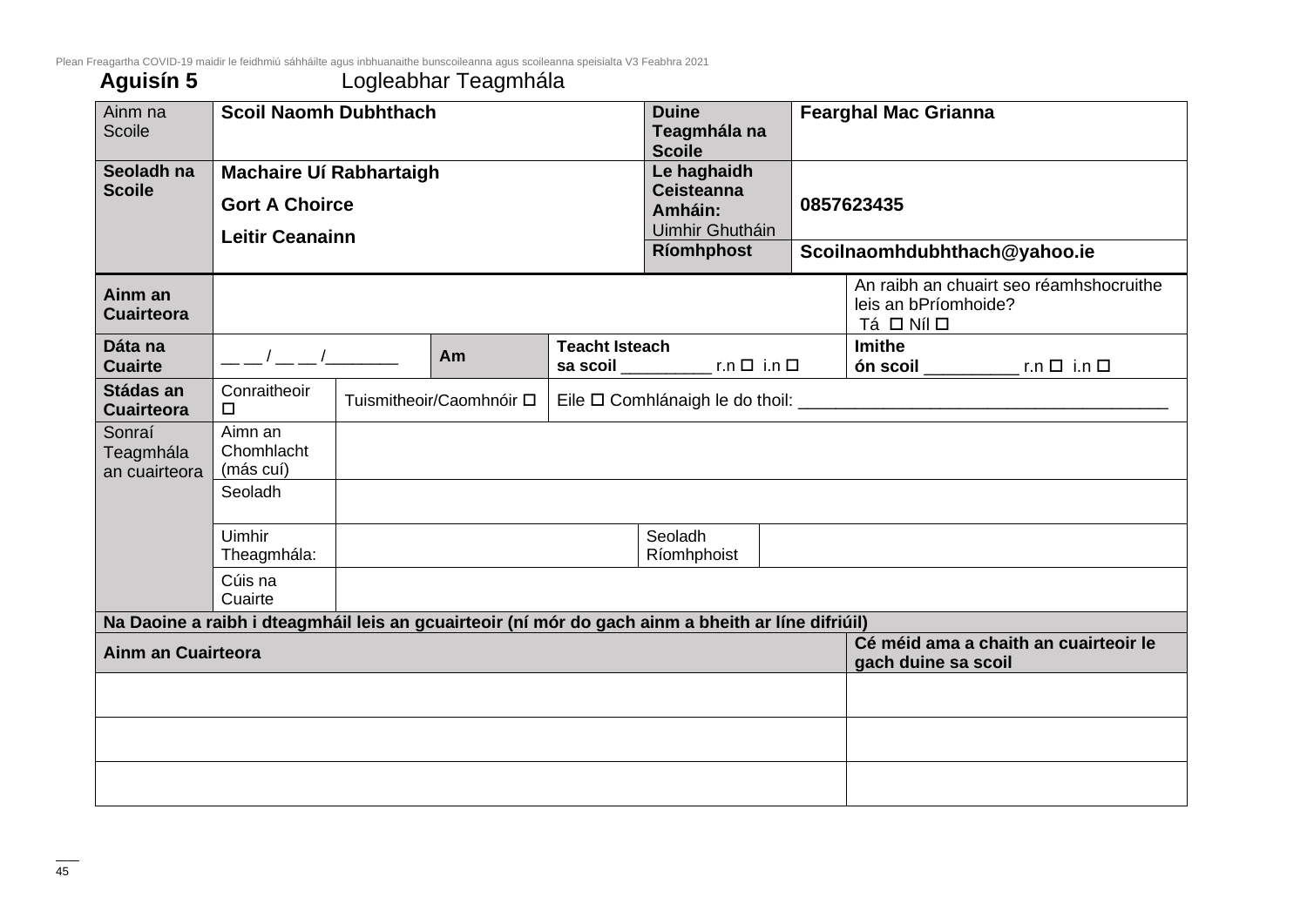### **Aguisín 6** - Seicliosta do Bhainistíocht na Scoile

#### **Seicliosta Ilchodach do Scoileanna**

Tacaíonn an seicliosta seo le nósanna imeachta pleanála, ullmhúcháin, bearta smachta agus ionduchtaithe a bhfuil ag teastáil chun tacú le filleadh sábháilte ar ais ar an scoil do dhaltaí, foireann, tuismitheoirí agus eile.

Le comhlánú ag an duine comhaontaithe a bhfuil freagracht fhoriomlán air bainistíocht a dhéanamh ar chur i bhfeidhm phlean Freagartha COVID-19 de réir na dtacaí mar a aontaíodh leis an Roinn Oideachais.

### **Pleanáil agus Córais**

- **1.** An bhfuil córas i bhfeidhm chun coimeád suas leis an gcomhairle is déanaí ón Rialtas agus ón Roinn Oideachais, ionas go mbeadh na treoracha ar fáil in am réasúnta don fhoireann agus dosna daltaí agus chun do phleananna agus nósanna imeachta a athrú de réir na treoracha?
- **2.** Ar ullmhaigh tú plean freagartha COVID-19 na scoile agus an chur tú an phlean ar fáil don fhoireann agus dosna daltaí? *Treoracha agus teimpléid na Roinne san áireamh*
- **3.** An bhfuil córas curtha i bhfeidhm agat chun eolas agus treoracha a chur ar fáil don fhoireann agus dosna daltaí maidir leis na bearta atá curtha i bhfeidhm agus céard ba cheart dóibh a dhéanamh chun scaip an víreas a chosc?
- **4.** Ar chur tú na póstaeir faoina comharthaí do COVID-19 suas in áiteanna cuí?
- **5.** Ar inis tú don fhoireann cuspóir an logleabhair teagmhála COVID-19?
- **6.** AN bhfuil logleabhar teagmhála COVID-19 in úsáid chun tacú le iarrachtaí rianaire an FSS, más gá? *(Teimpléad do Logleabhar Teagmhála san áireamh).*
- **7.** An thug tú eolas don fhoireann maidir leis na bearta agus ar chur tú córas i bhfeidhm chun ábhair imní nó saincheisteanna a phlé ionas go mbeidh freagra orthu?
- **8.** An ndearna tú athbhreithniú agus nuashonrú ar measúnachtaí riosca chun na bearta atá curtha i bhfeidhm chun scaipeadh COVID-19 a chosc a chur san áireamh, de réir comhairle ROS? (Teimpléad Riosca san áireamh).
- **9.** An ndearna tú nuashonrú ar phleananna éigeandála, más gá, chun an Plean Fhreagartha COVID-19 a chur san áireamh?

### **Foireann**

- **10.** An bhfuil foirm um fhilleadh ar obair COVID-19 curtha ar fáil agat do gach ball foirne le comhlánú agus le cur ar ais sula bhfillfidh siad ar an ionad oibre? *(Teimpléad san áireamh).*
- **11.** Ar iarr tú deimhniú go bhfuil na mionsonraí san fhoirm réamhfhillteach ar obair gan athrú tar éis tréimhsí dúnta amhail laethanta saoire scoile.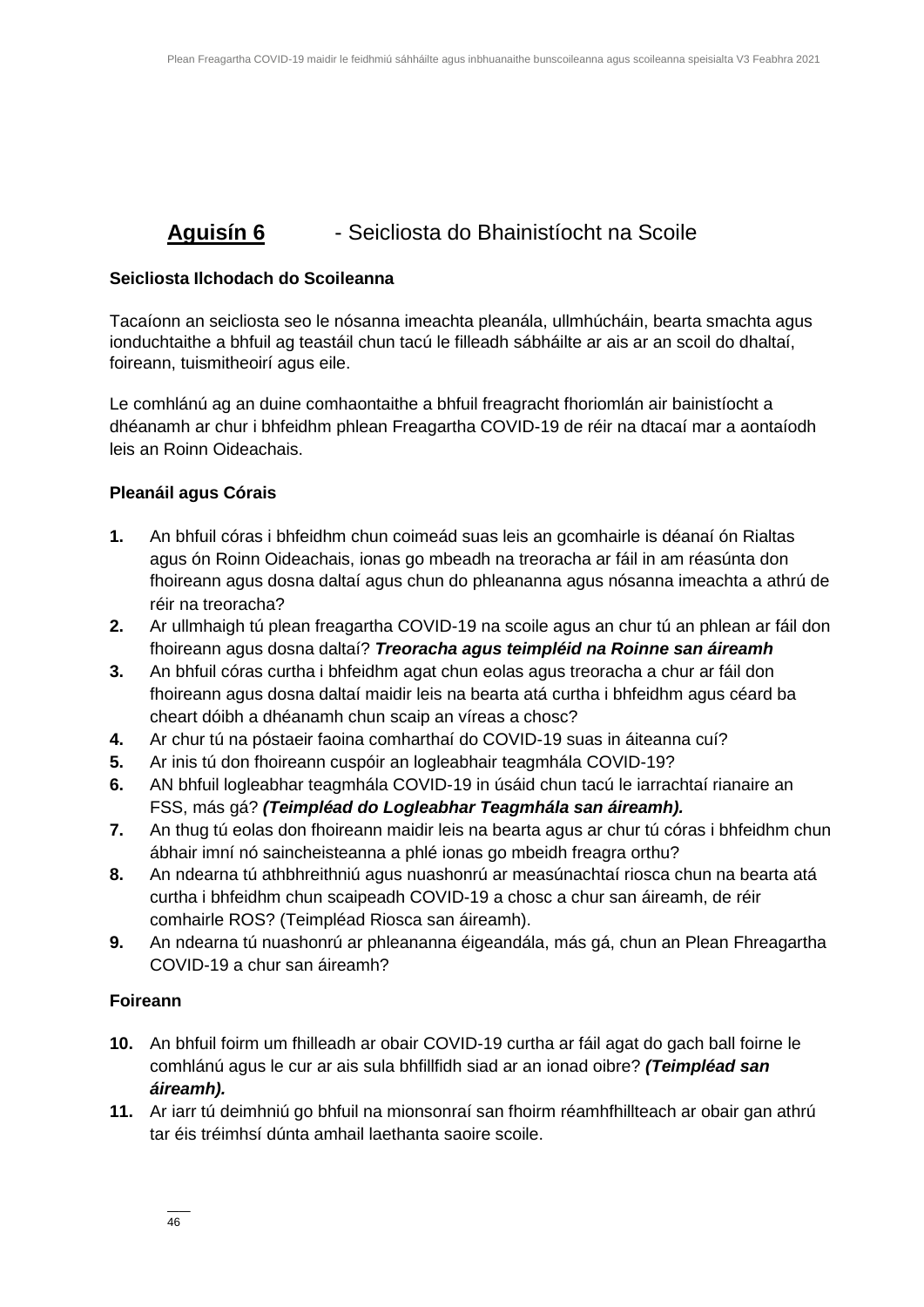- **12.** An bhfuil tú ar an eolas maidir le baill foirne atá i mbaol níos mó ón gcoroinvíreas, de réir treoracha an FSS [\(Treoracha FSS maidir le daoine atá i mbaol níos mó\)](https://www2.hse.ie/gaeilge/coroinvireas/daoine-ata-i-mbaol-nios-mo-on-gcoroinvireas.html) agus ar thug tú comhairle dóibh maidir leis na socrúchán a raibh comhaontaithe leis an ROS dóibh?
- **13.** Ar thug tú comhairle don fhoireann agus dosna daltaí gur cheart dóibh fanacht sa bhaile más bhfuil na [comharthaí do COVID-19á](https://www2.hse.ie/gaeilge/coroinvireas/comharthai-an-choroinviris.html) thaispeáint acu?
- **14.** Ar chuir tú comhairle ar bhaill foirne agus ar dhaltaí gan filleadh ar an scoil nó freastal uirthi má shainaithníonn FSS iad mar dhlúth-theagmháil le cás dearbhaithe de COVID-19 nó má tá cónaí orthu le duine a bhfuil comharthaí an víris air.
- **15.** Ar chuir tú comhairle ar bhaill foirne agus ar dhaltaí gan filleadh ar an scoil nó freastal uirthi má tá taisteal déanta acu taobh amuigh d'Éirinn; i gcásanna mar sin moltar do bhaill foirne féachaint ar an gcomhairle is déanaí ón Rialtas maidir le taisteal ar an gcoigríoch agus cloí léi.
- **16.** An ndúirt tú leis an bhfoireann agus leis na daltaí cad atá le déanamh agus cad ba cheart dóibh a bheith ag súil leis, chomh maith le cá bhfuil an ionad leithlise, má thosaíonn siad ag taispeáint comharthaí COVID-19 agus iad ar scoil?
- **17.** Ar chuir tú comhairle ar bhaill foirne agus ar dhaltaí comhoibriú le hoifigigh sláinte poiblí agus leis an scoil chun críocha rianaithe teagmhála agus aon chomhairle sláinte poiblí a leanúint i gcás cás nó ráige sa scoil;
- **18.** Ar thug tú comhairle don fhoireann maidir le tacaithe an chláir sláinte agus folláine ceirde de chuid Spectrum.Life?
- **19.** Ar aimsítear príomhionadaí oibrithe (de réir an bpróiseas atá comhaontaithe leis an ROS agus a pairtnéirí oideachais agus atá leagtha amach i gCuid 4.3 don phlean seo) chun comhairle a thabhairt don fhoireann chomh maith le monatóireacht a dhéanamh ar chomhlíonadh le bearta smachta COVID-19 sa scoil, agus an ndearna tú cinnte gurb fhios do gach bhaill don fhoireann cé hiad an t-ionadaí?

### **Oiliúint agus Ionduchtú**

- **20.** Ar mhol tú don fhoireann súil a thabhairt ar ábhair oiliúna na Roinne Oideachais atá ar fáil ar líne?
- **21.** An ndearna tú nuashonrú ar thraenáil ionduchtaithe agus taithíochta do scoil chun aon eolas breise maidir le COVID-19 a chur san áireamh?
- **22.** Ar tugadh oiliúint nuashonraithe do gharchabhróirí, má tá siad ar fáil, faoi cosc agus rialú ionfhabhtaithe maidir le sláinteachas láimhe agus úsáid TCP mar is cuí?

### **Foirgnimh/Trealamh**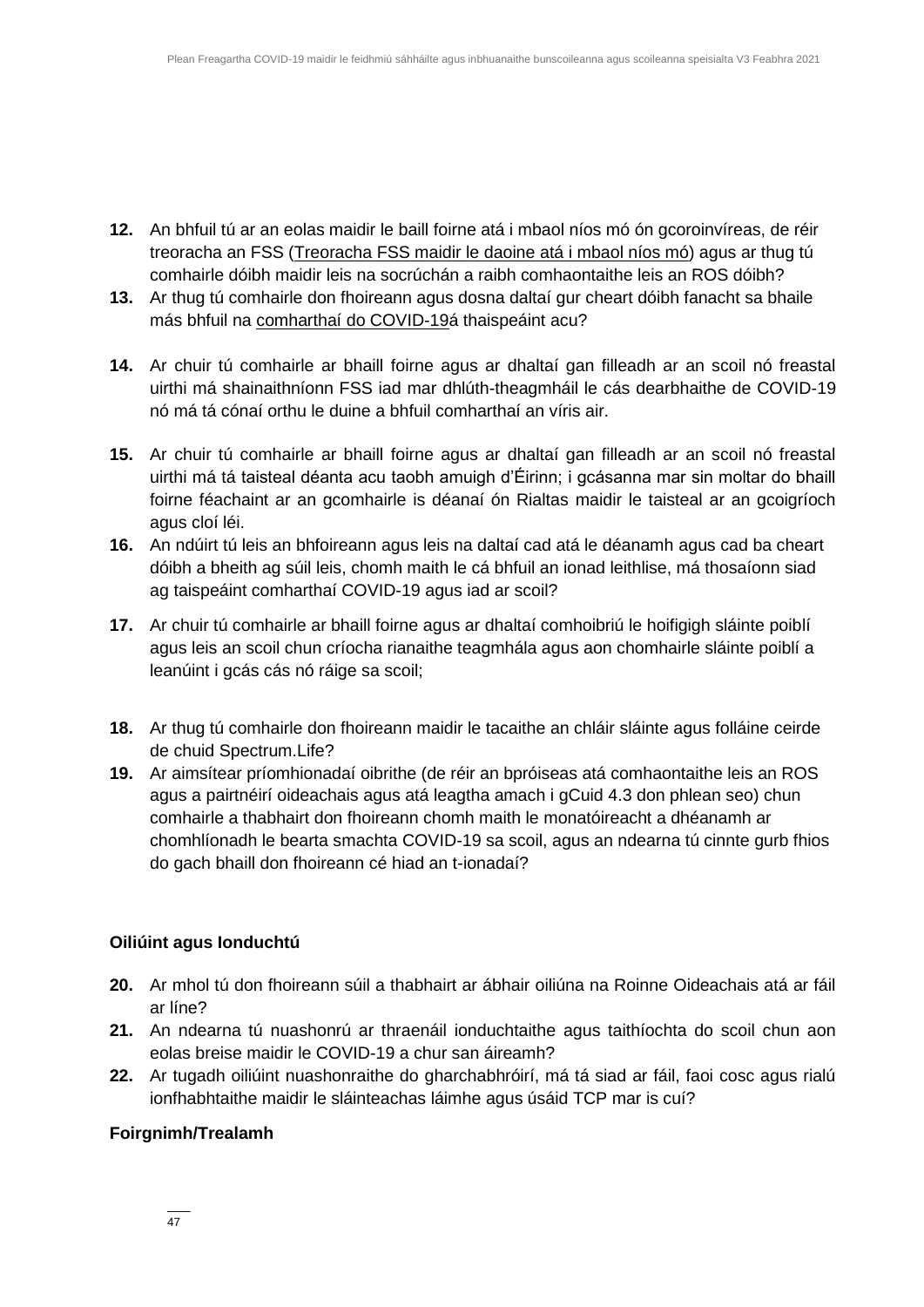- **23.** Má tá aeráil mheicniúil sa scoil an bhfuil gá le glanadh nó cothabháil a dhéanamh sula nathosclaíonn an scoil tar éis tréimhsí a bheith dúnta?
- **24.** An gcaithfidh an córas uisce a shruthlú ag asraonta i ndiaidh úsáid íseal chun galar Legionella a chosc?
- **25.** Ar seiceáladh trealamh scoile le haghaidh comharthaí meathlúcháin nó damáiste sula mbaintear úsáid arís astu?
- **26.** Ar shocraigh tú go ndéanfaí an scoil, lena n-áirítear an trealamh, na deasca, na binsí, na doirse agus na dromchlaí a ndéantar teagmháil leo go minic a ghlanadh, a ghlanadh uair amháin sa lá

### **Bearta Rialaithe um Chosc ar i bhfeidhm**

### **Sláinteachas Láimhe/Anála**

- **27.** Ar aimsigh tú sholáthairtí díghalráin láimhe agus aon trealamh TCP riachtanach de réir threoir eatramhach sláinte LFCS, ón gcreat náisiúnta arna sholáthar ag an Roinn?
- **28.** An bhfuil stáisiúin níocháin/dhíghalráin láimhe leagtha amach ionas go d'fhéadfadh an fhoireann, na daltaí agus cuairteoirí cloí le treoracha na Roinne maidir le sláinteachas láimhe?
- **29.** An bhfuil socruithe déanta chun go mbeidh rochtain rialta ag an bhfoireann agus na daltaí ar áiseanna níocháin/dhíghalráin láimhe mar is cuí?
- **30.** An bhfuil díghalrán láimhe ar fáil go réidh don fhoireann, na daltaí agus cuairteoirí go léirm.sh i ngach seomra ranga agus ag pointí iontrála agus imeachta an fhoirgnimh scoile?
- **31.** An bhfuil socruithe déanta chun go ndéantar seic agus stoc rialta ar áiseanna shláinteachais láimhe?
- **32.** An bhfuil eatánól 60% ar a laghad nó 70% isopropanol mar chomhábhar gníomhach ag an díghalrán láimhe alcól-bhunaithe?
- **33.** An chuir tú in iúl don fhoireann cé chomh tábhachtach is atá níochán láimhe?
- **34.** An bhfuil socruithe déanta chun go bhfeicfeadh an fhoireann fís an FSS maidir le [conas ba](https://www2.hse.ie/wellbeing/how-to-wash-your-hands.html)  [cheart do lámha a ní\(](https://www2.hse.ie/wellbeing/how-to-wash-your-hands.html)le gallúnach agus uisce le haghaidh 20 soicind ar a laghad) agus ansin conas iad a thirim?
- **35.** Ar thaispeáin tú don fhoireann agus na daltaí conas ba cheart díghalrán láimhe a úsáid agus cá bhfuil na stáisiúin dhíghalráin láimhe?
- **36.** Ar chuir tú [postaeir](https://www.gov.ie/en/collection/ee0781-covid-19-posters-for-public-use/) maidir le conas ba cheart do láimhe a ní suas timpeall na scoile?
- **37.** Ar inis tú don fhoireann agus na daltaí cathain ba chóir dóibh a lámha a ní nó díghalrán láimhe a úsáid? Áirítear leo seo:
	- $\triangleright$  Roimh agus tar éis bia a ullmhú agus a ithe
	- ➢ tar éis casacht nó sraothartach
	- ➢ tar éis an leithreas a úsáid
	- ➢ nuair atá na lámha salach
	- ➢ Roimh agus tar éis lámhainní a caitheamh
	- ➢ Roimh agus tar éis taisteal ar an gcóras iompar poiblí
	- ➢ sular fágtar an baile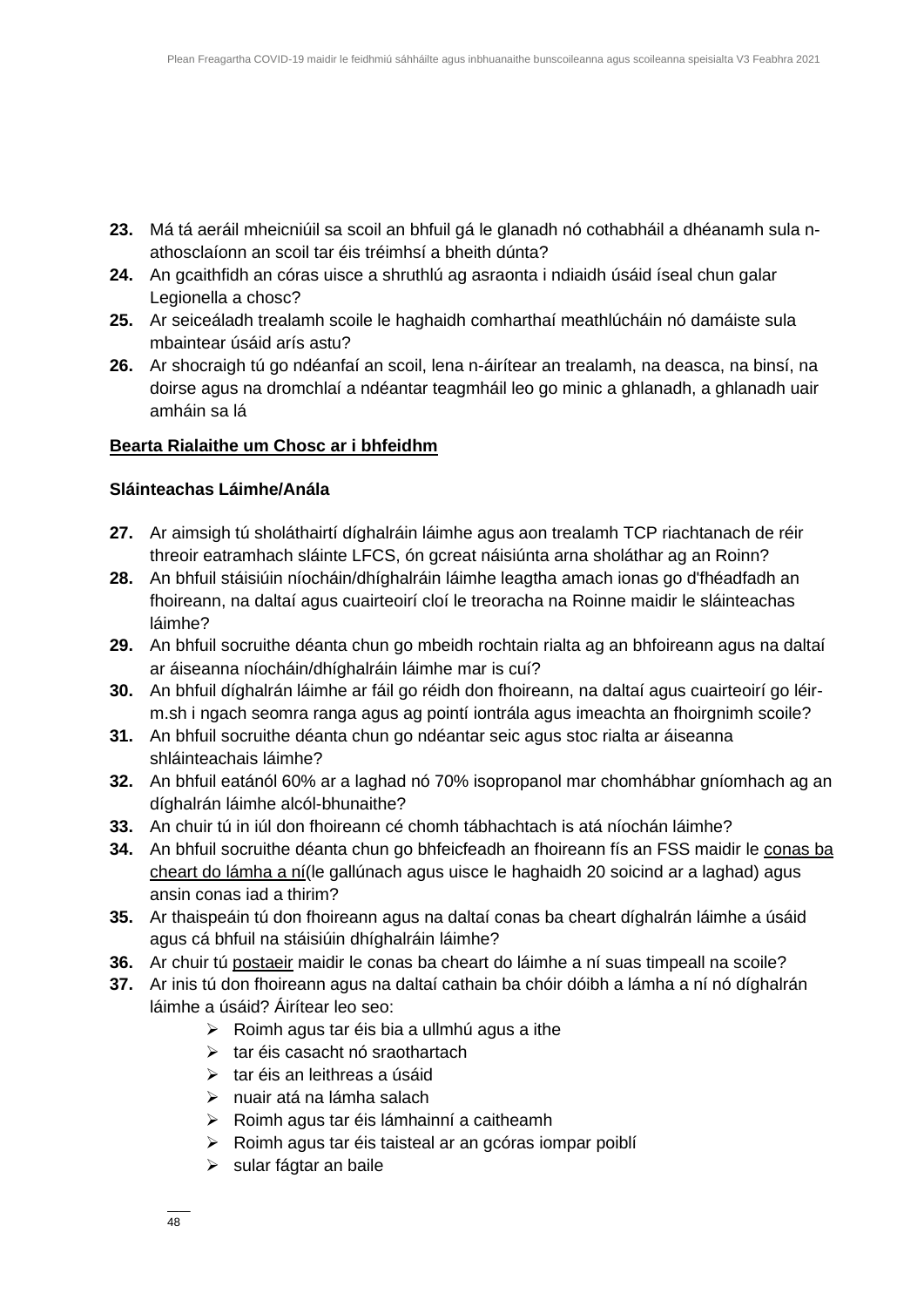- ➢ nuair a thagtar/fágtar an scoil/áiteanna eile
- ➢ nuair atáthar ag dul isteach agus amach i bhfeithiclí
- ➢ tar éis lámh a chur ar dhromchlaí a d'fhéadfadh a bheith éillithe
- ➢ má táthar i dteagmháil le éinne atá ag thaispeáint na comharthaí do COVID-19
- **38.** Ar chuir tú in iúl don fhoireann agus dosna dhaltaí an tábhacht a bhaineann le bearta maithe anála chun scaipeadh an víris a chosc?
	- ➢ Seachain do lámha a chur ar d'aghaidh, do shúile, do shrón agus do bhéal
	- ➢ Bain úsáid as ciarsúir nó d'uilinn agus tú ag casacht nó ag sraothartach
	- ➢ Cur ciarsúir i mbosca bruscar clúdaithe

### **Scaradh Sóisialta:**

- **39.** Ar aithin tú an spás scoile ar fad atá ar fáil chun scaradh sóisialta a uasmhéadú?
- **40.** An ndearna tú athbhreithniú ar na teimpléid a chuir an Roinn Oideachais ar fáil a thaispeánann roghanna maidir le leagan amach seomraí scoile chun riachtanais scaradh sóisialta a bhaint amach?
- **41.** An ndearna tú socruithe chun leagan amach agus troscáin na seomraí a athrú de réir treoracha na Roinne, más gá?
- **42.** An ndearna tú socruithe chun go mbeadh deasc an mhúinteora 1m ar a laghad agus 2m ar shiúl ó deasca na ndaltaí más féidir?
- **43.** An ndearna tú socruithe chun go mbeadh na daltaí i ngach seomra ranga 1m ar a laghad óna chéile más féidir?
- **44.** An ndearna tú socruithe chun go mbeadh stáisiúin oibre a thabhairt ar bhonn comhsheasmhach do na baill foirne agus leanaí céanna in áit spásanna a bheith ann atá comhroinnte.?
- **45.** An bhfuil tú tar éis dhaltaí agus a múinteoirí a struchtúrú i mBoilgeoga Ranga (ie grúpáil ranga a fhanann scartha ó ranganna eile a oiread agus is féidir) agus foghrúpaí nó "Meithleacha" laistigh de na boilgeoga ranga sin nuair a bhíonn sé seo praiticiúil?
- **46.** Má dhéantar an rang a roinnt ina Meithleacha, an ndearna tú cinnte go mbeadh 1m ar a laghad idir Meithleacha éagsula sa bhoilgeog ranga agus idir na daoine sa Mheitheal más féidir?
- **47.** An ndearna tú socruithe chun teagmháil agus comhroinnt áiseanna comónta a theorannú idir daoine i mBoilgeoga Ranga áirithe (agus Meithleacha laistigh de na Boilgeoga Ranga sin) a oiread agus is féidir,?
- **48.** An ndearna tú socruithe ionas go mbeidh an méid daoine sna Meithleacha éagsúla chomh beag agus is dóigh a bheidh réasúnta praiticiúil i gcomhthéacs an tseomra ranga atá i gceist?
- **49.** An ndearna tú socruithe ionas go mbeidh na daltaí agus an fhoireann teagaisc sna Boilgeoga Ranga céanna go comhsheasmhach, ag admháil nach mbeifear in ann é sin a dhéanamh i gcónaí?
- **50.** An ndearna tú socruithe go mbeadh sosanna agus amanna lóin faoi leith nó áiteanna faoi leith ag Boilgeoga Ranga éagsúla ag am sosa nó béile, nuair is féidir?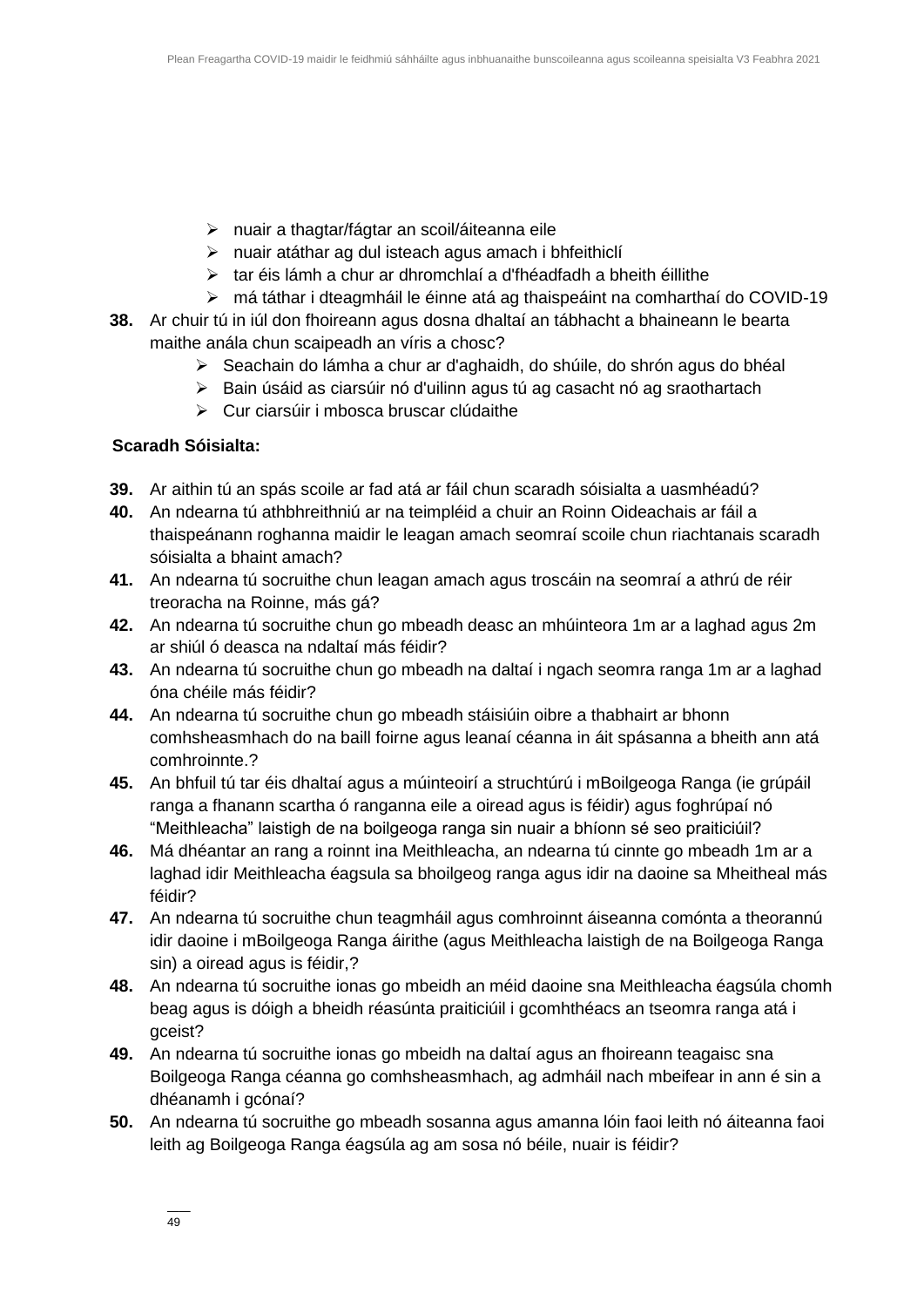- **51.** An ndearna tú socruithe chun teorann a chur le hidirghníomhaíocht ar theacht agus imeacht ón scoil agus i limistéir chomhroinnte eile?
- **52.** Ar mhol tú siúl nó rothaíocht chun na scoile a oiread agus is féidir?
- **53.** An ndearna tú socruithe chun pointí iontrála breise chun na scoile a oscailt oiread agus is féidir, ionas go d'fhéadfadh plódú a laghdú?
- **54.** An bhféidir leat córas aon bealach le haghaidh dul isteach agus amach as an scoil a shocrú, nuair is féidir?
- **55.** An ndearna tú socruithe le haghaidh cruinnithe foirne a reáchtáil ó chian nó i ngrúpaí beaga nó i spásanna móra chun scaradh sóisialta a éascú?
- **56.** An bhfuil córas i bhfeidhm agat chun an fhoireann agus na daltaí a mheabhrú maidir le scaradh sóisialta a cleachtadh?
- **57.** Ar chur tú in iúl don fhoireann nach cheart dóibh lámh éinne eile a chroitheadh agus go cheart dóibh aon teagmháil fhisiciúil a sheachaint?
- **58.** Ar chuir tú comhairle ar bhaill foirne faoi threoir na Roinne maidir le haeráil mhaith
- **59.** An ndearna tú aon chórais aerála meicniúla a sheiceáil lena chinntiú go n-úsáidtear soláthar leordhóthanach d'aer úr

### **Cuairteoirí chun na Scoile**

- **60.** Ar aithin tú na gníomhaíochta lena mbaineann idirghníomhú le cuairteoirí riachtanacha ar an scoil agus an ndearna tú socruithe chun líon na gcuairteoirí siúd a íoslaghdú agus bearta a chur i bhfeidhm chun teagmháil fhisiciúil a chosc, oiread agus is féidir?
- **61.** An ndearna tú socruithe chun na bearta atá ann chun an scaipeadh ionfhabhtaithe a chosc a chur in iúl do chuairteoirí riachtanach?
- **62.** An bhfuil córas i bhfeidhm agat do gach cuairteoir ar gá dóibh teacht chun na scoile chun coinne a dhéanamh, socrú chun dul i dteagmháil le pointe lárnach agus a gcuairt a thaifeadadh ag úsáid an logleabhar teagmhála?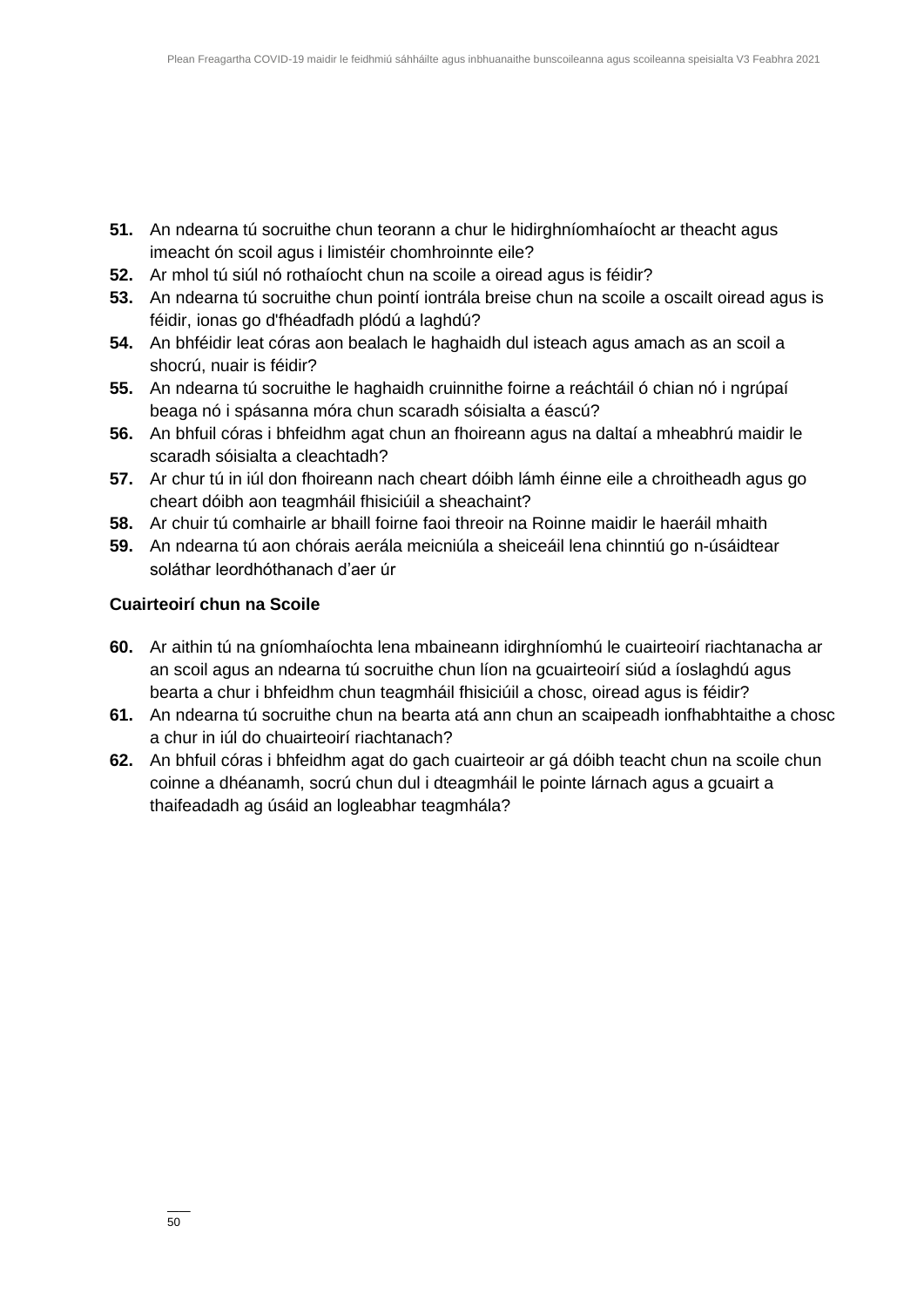### **Aguisín 7 Seicliosta chun Déileáil le Cás Amhrasta do COVID-19**

Ní mór don fhoireann déileáil le cás amhrasta de réir an prótacal agus an traenáil.

Ainmneofar ball ainmnithe d'fhoireann bainistíochta na scoile mar an duine teagmhála ainmnithe lena chinntiú go gcloítear le gach gné den phrótacal chun déileáil le cásanna amhrasta.

#### **Ionad Leithlise**

- **1.** Ar aithin tú áit a d'fhéadfadh a úsáid mar ionad leithlise, áit le doras a d'fhéadfadh dúnadh ach is fearr?
- **2.** Ní gá don ionad leithlise bheith ina sheomra faoi leith, ach sa chás nach seomra í ba cheart go mbeadh an ionad 2m i bhfad óna daoine eile sa sheomra.
- **3.** An áit insroichte do bhaill foirne agus daltaí faoi mhíchumas é an t-ionad leithlise ?
- **4.** An bealach insroichte do bhaill foirne agus daltaí faoi mhíchumas é an bealach go dtí an t-ionad leithlise?
- **5.** An bhfuil plean teagmhais agat chun déileáil le níos mó ná cás amhrasta amháin do COVID-19?
- **6.** An bhfuil na rudaí seo a leanas ar fáil san ionad leithlise?
	- ➢ Ciarsúir
	- ➢ Díghalrán Lámh
	- ➢ Díghalrán/Ciarsúir
	- ➢ Lámhainní/Maisc
	- ➢ Málaí Bruscar
	- ➢ Boscaí Bruscar

#### **Duine a Leithlisiú**

- **7.** An bhfuil córas i bhfeidhm chun an duine tinn a thabhairt ar an mbealach leithlise go dtí an ionad leithlise, agus iad ag cleachtadh scaradh sóisialta an t-am ar fad?
- **8.** An bhfuil an fhoireann ar an eolas faoin gcóras seo?
- **9.** Ar tugadh comhairle do dhaoine eile 2m ar a laghad a choinneáil amach ón duine a bhfuil ionfhabhtú air i gcónaí?
- **10.** An bhfuil maisc indiúscartha ar fáil don duine tinn agus iad sa limistéir comónta agus iad ag filleadh abhaile?

#### **Ag déanamh socruithe le haghaidh filleadh abhaile an duine tinn**

- **11.** Foireann- an fhiafraigh tú an mbraitheann na baill foirne maith go leor chun filleadh abhaile?
- **12.** Dalta an ndeachaigh tú i dteagmháil gan mhoill lena dtuismitheoirí/caomhnóirí agus an dearna tú socrú dóibh a bpáiste a bhailiú? Ní féidir le dalta in imthosca ar bith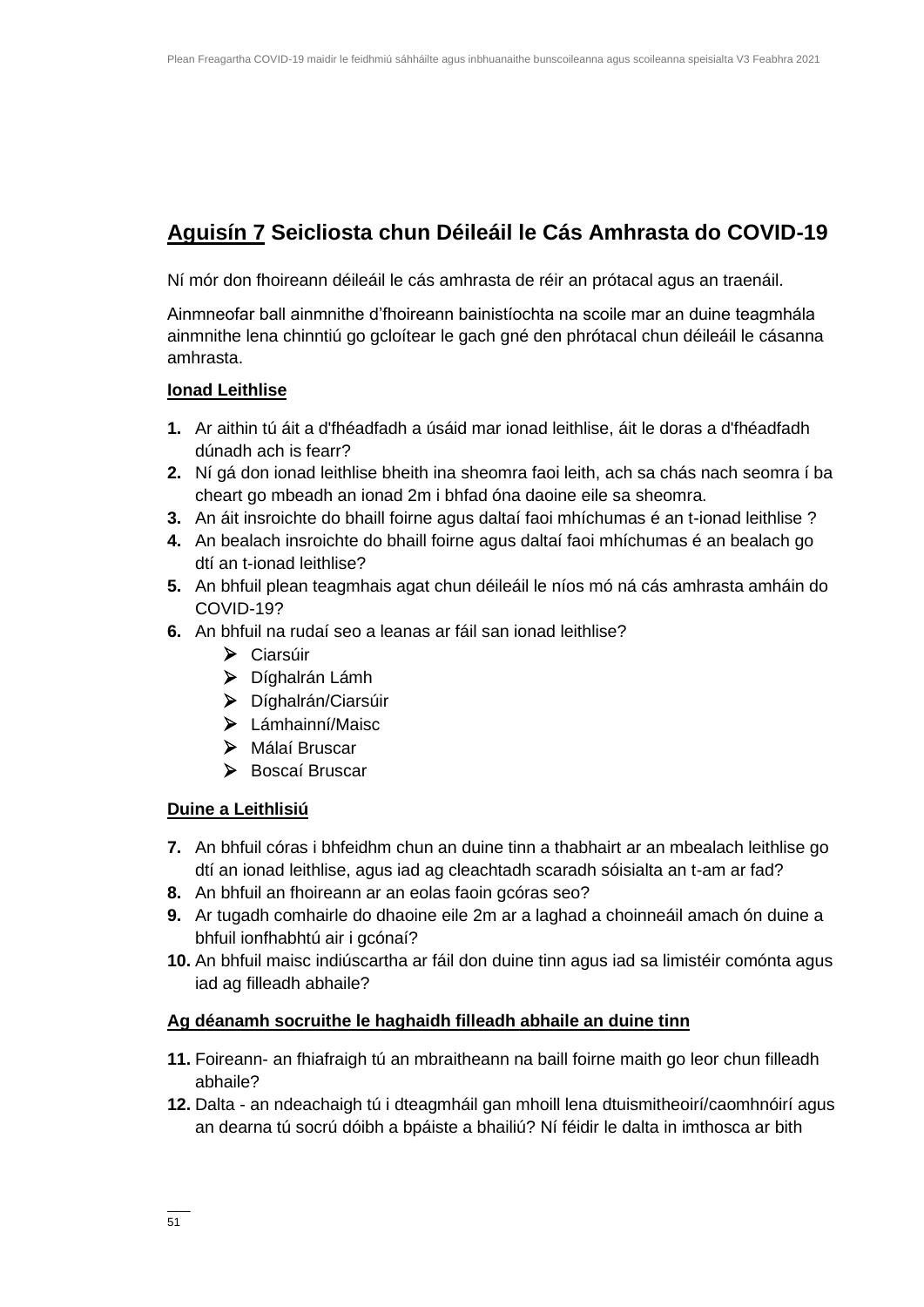iompar poiblí nó scoile a úsáid chun taisteal abhaile má tá amhras ann gur cás de COVID-19 é/í.

- **13.** Ba chóir moladh a thabhairt don dhuine tinn gan a lámha a chur ar daoine eile, dromchlaí nó rudaí.
- **14.** Ba chóir comhairle a thabhairt don duine le comharthaí COVID-19 a bhéal agus a shrón a chlúdach le ciarsúir indiúscartha agus iad ag casacht nó ag sraothartach, agus an ciarsúir a chur sa bhosca bruscar.
- **15.** Má thug an dochtúir comhairle don dhuine imeacht abhaile nó go dtí ionad measúnachta, ar shocraigh tú síob don dhuine tinn?
- **16.** Ar mholtar don dhuine tinn nach cheart dóibh dul go dtí obráid a dhochtúir nó chuig aon chógaslann nó ospidéal?
- **17.** Ar mholtar don dhuine tinn nach cheart dóibh an córas iompar poiblí a úsáid?
- **18.** Ar mholtar don dhuine tinn leanúint ar aghaidh ag caitheamh an maisc go dtí go bhfilleann siad abhaile?

#### **Iarchúram**

- **19.** An ndearna tú measúnú ar an eachtra chun aon ghníomh atá le déanamh a ainmniú?
- **20.** An bhfuil tú ar fáil chun comhairle agus cabhair a thabhairt don FSS má iarrtar ort?

### **Glantóireacht**

- **21.** Ar bhain tú an ionad leithlise as úsáid go dtí go ndearnadh é a ghlanadh agus a dhíghalrú?
- **22.** An ndearna tú socruithe chun aon seomra ranga ina raibh an fhoireann nó daltaí a ghlanadh agus a dhíghalrú?
- **23.** An ndearna tú socruithe chun an ionad leithlise agus aon áiteanna eile a raibh in úsáid a ghlanadh agus a dhíghalrú chomh luath agus is féidir tar éis an duine tinn a bheith fillte abhaile?
- **24.** Ar cuireadh oiliúint ar na glantóirí chun déileáil le limistéir éillithe agus ar soláthraíodh an TCP cuí dóibh?).

### **Aguisín 8** Seicliosta an Phríomhionadaí Oibrithe

- **1.** An bhfuil tú tar éis aontú le do scoil chun feidhmiú mar Príomhionadaí Oibrithe don scoil? *(Beidh an próiseas maidir le comhaontú ar príomhionadaí oibrithe sna scoileanna á chomhaontú ar bhonn lárnach agus á chur i bhfeidhm ar bhonn áitiúil).*
- **2.** An gcuirtear eolas agus oiliúint ar fáil duit maidir le ról an phríomhionadaí oibrithe? *(Tá traenáil don ról seo i mbun forbartha leis an Údarás Sláinte agus Sábháilteachta)*
- **3.** An bhfuil tú ag coimeád ar an eolas maidir leis na treoracha is déanaí ón Rialtas maidir le COVID-19?
- **4.** An bhfuil tuiscint agat ar [chomharthaí COVID-19??](https://www2.hse.ie/gaeilge/coroinvireas/comharthai-an-choroinviris.html)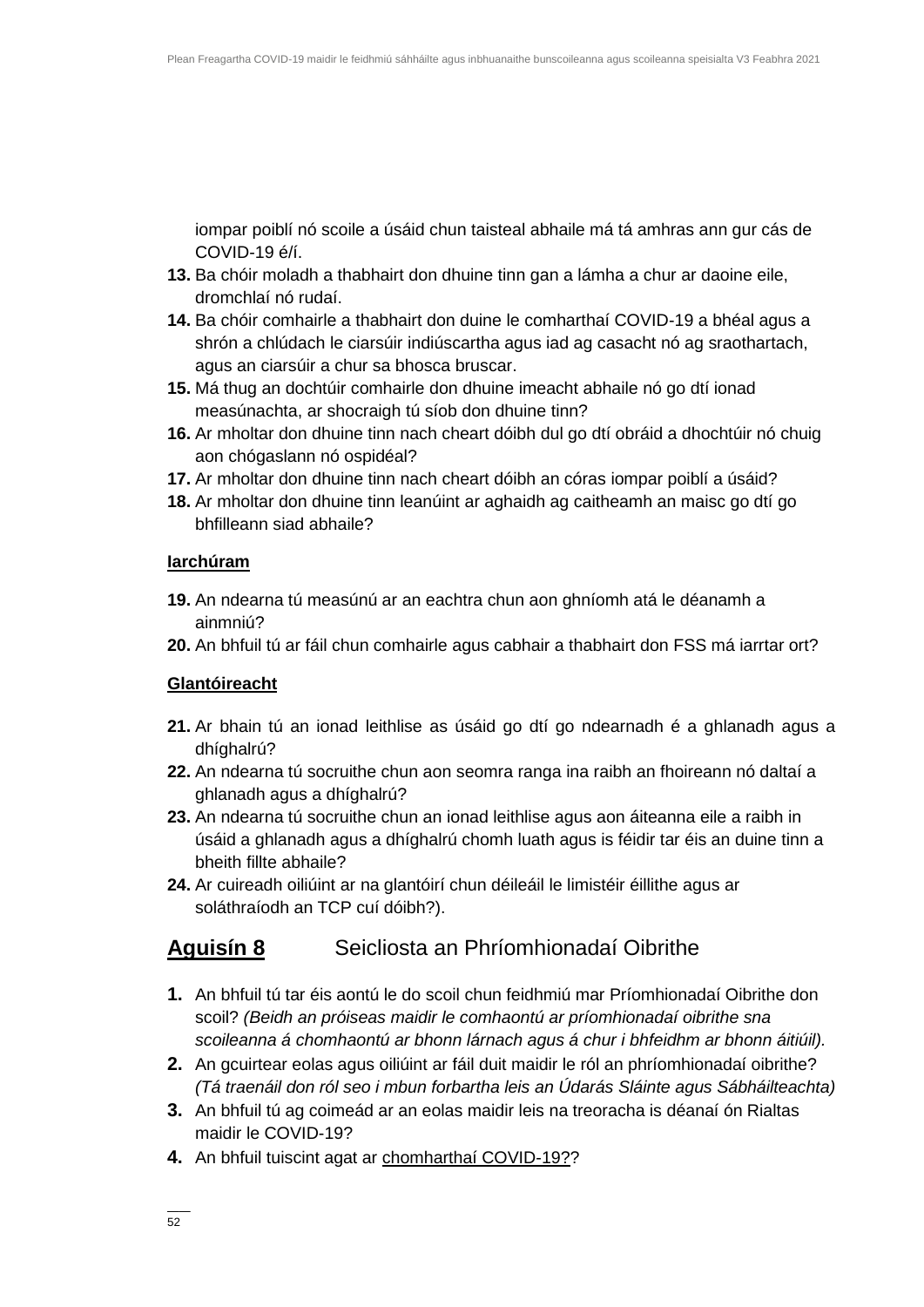- **5.** An dtuigeann tú [conas a scaipeann an víreas??](https://www2.hse.ie/gaeilge/coroinvireas/conas-a-scaiptear-an-coroinvireas.html)
- **6.** An dtuigeann tú conas mar a bhféidir leat cabhrú chun bac a chur le scaip COVID-19?
- **7.** Roimh filleadh ar ais ar scoil an bhfaca tú an Traenáil Ionduchtaithe ar líne a chur an Roinn Oideachais ar fáil agus ar thuig tú é?
- **8.** An bhfuil tú ag cabhrú le do chomhoibrithe chun coimeád ar an eolas maidir leis na treoracha is déanaí ón Rialtas maidir le COVID-19?
- **9.** An bhfuil tú tar éis an Foirm um Réamh-fhilleadh ar an Obair a líonadh isteach agus a thabhairt don scoil? *(Tá teimpléad d'Fhoirm um Réamh-fhilleadh ar an Obair ar fáil ón Roinn)*
- **10.**An bhfuil tú ar an eolas maidir leis na bearta smachta atá curtha i bhfeidhm ag do scoil chun baoil nochta do COVID-19 a laghdú duitse agus do dhaoine eile? *(Tá Seicliosta do Bhainistíocht na Scoile ar fáil)*
- **11.**An ndeachaigh do scoil i mbun comhairle leat maidir le bearta smachta a chur i bhfeidhm? *Aontaíodh an Roinn agus a pháirtithe oideachais ar bhearta smachta ar bhonn lárnach. Ba chóir go mbeadh comhairliúchán ar bhonn na scoile faoi aon socruithe áitiúil a bhfuil de dhíth chun an bearta a chur i bhfeidhm.*
- **12.**An bhfuil tú in ann dul i gcumarsáid go rialta leis an duine a bhfuil freagrach do phlean COVID-19 na scoile?
- **13.**An bhfuil tú ag obair le do scoil chun na bearta smachta a chaomhnú?
- **14.**An bhfuil tú ar an eolas maidir leis na riachtanais glantóireachta le haghaidh traséilliú a sheachaint? *(Tá Seicliosta Glantacháin agus Díghalrú ar fáil)*
- **15.**An iarrtar ort siúil timpeall agus cinntiú go bhfuil na bearta smachta i bhfeidhm?
- **16.**An dtugann tú tuairisc gan mhoill maidir le aon fadhbanna, áiteanna ina bhfuil easpa comhlíonadh nó lochtanna don duine a bhfuil freagrach do phlean COVID-19 na scoile?
- **17.**An bhfuil taifead á choimeád agat ar aon fadhbanna, áiteanna ina bhfuil easpa comhlíonadh nó lochtanna agus ar na gníomhaíochtaí a thugtar fúthu chun na fadhbanna a réitiú?
- **18.**An bhfuil fhios agat cad ba cheart a dhéanamh i gcás go mbeadh duine sa scoil ag taispeáint na comharthaí do COVID-19 agus iad ar scoil?
- **19.**An bhfuil tú ag obair le do scoil chun ionad leithlise agus bealach sábháilte go dtí an ionad leithlise a aimsiú? *(Tá Seicliosta faoi bheith ag Déileáil le Cás Amhrasta do COVID-19 ar fáil)*
- **20.**An chabhraíonn tú le maoirseacht a dhéanamh ar dhuine sa scoil a bhfuil ag taispeáint na comharthaí do COVID-19 agus iad ar scoil?
- **21.**An gcabhraíonn tú leis an meastóireacht ar cén gníomhaíochtaí leantach a bhfuil de dhíth tar éis filleadh abhaile an duine tinn?
- **22.**An gcabhraíonn tú leis an logleabhar teagmhála a chothabháil?
- **23.**An bhfuil tú ar an eolas faoi aon athruithe a ndéantar ar phlean éigeandála nó nósanna imeachta garchabhrach na scoile?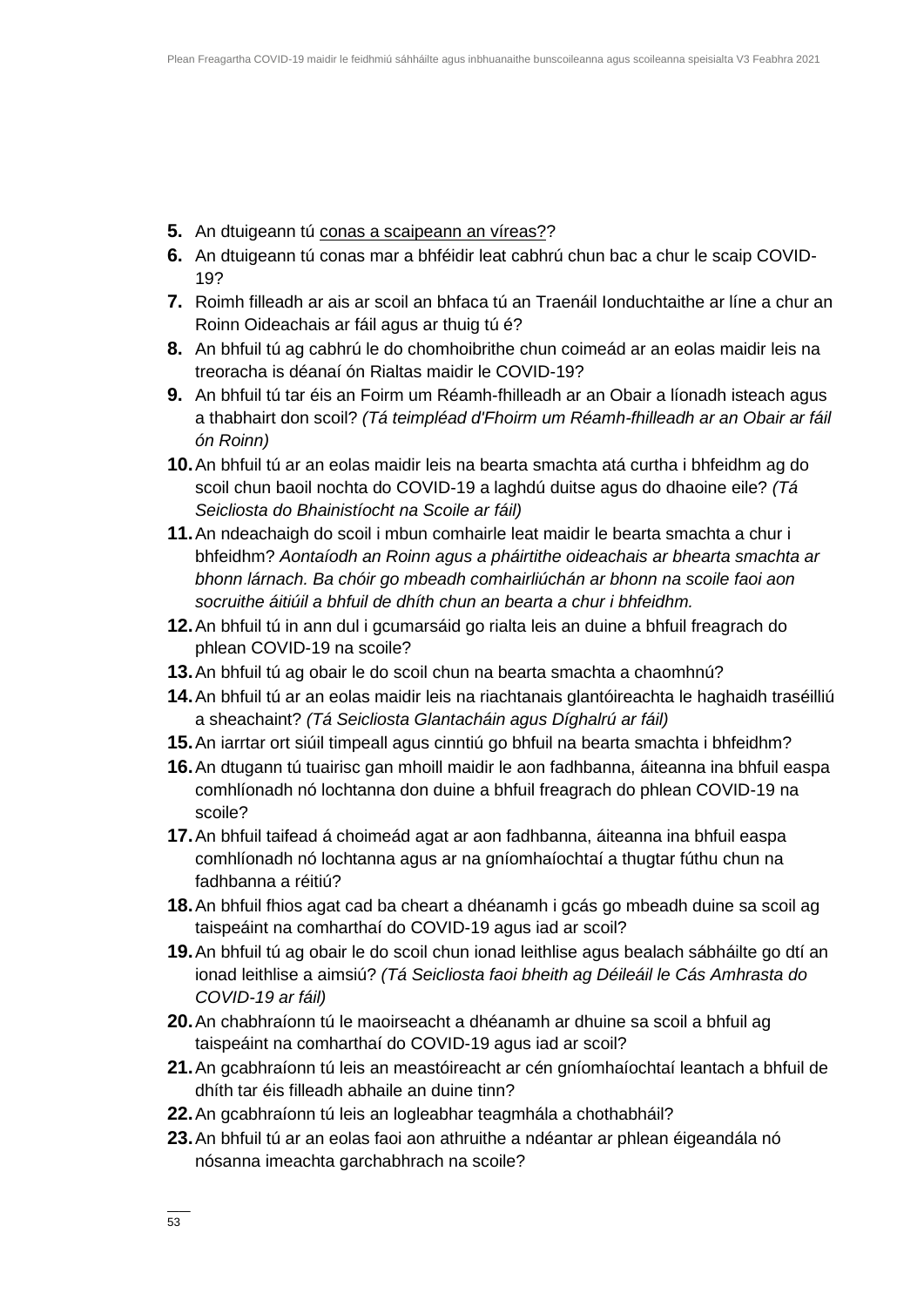- **24.**An ndéanann tú cinnte go bhfuil tusa ar fáil chun éisteacht le aon buarthaí nó moltaí a bhfuil ag an bhfoireann maidir le bearta smachta COVID-19?
- **25.**An labhraíonn tú le do scoil faoina buarthaí nó moltaí seo agus an mbíonn tú ag labhairt leis an oibrí a d'ardaigh an ceist maidir leis an bhfreagra?
- **26.**An bhfuil fhios agat maidir leis an gclár "Wellbeing Together" de chuid Spectrum Life?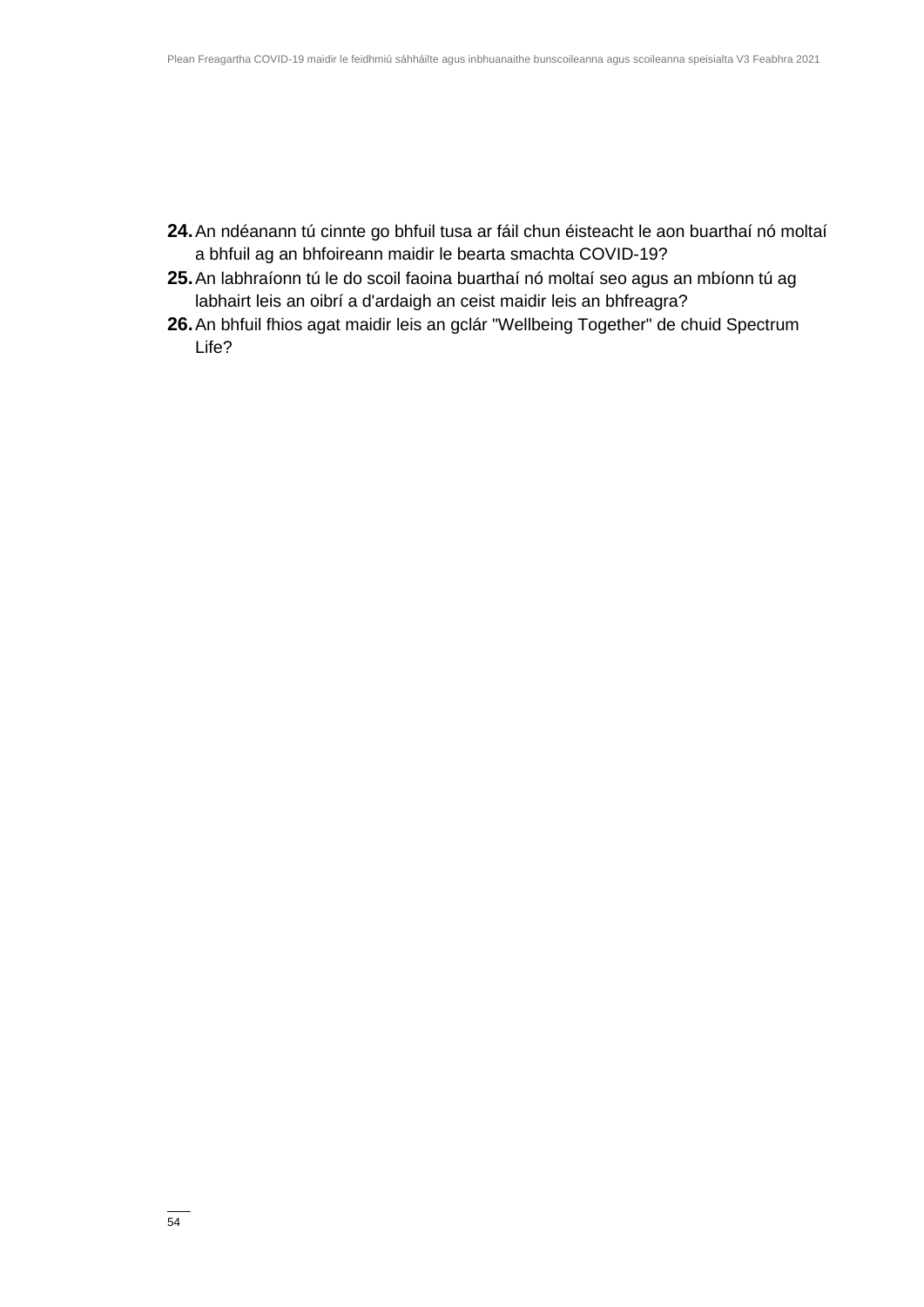### **Aguisín 9 -** Seicliosta Glantacháin

- **1.** An bhfuil córas i bhfeidhm agat chun coimeád suas leis an gcomhairle shláinte poiblí is déanaí ón Rialtas agus ón Roinn Oideachais, ionas go mbeadh na treoracha ar fáil in am chun do nósanna ghlantacháin a athrú de réir na treoracha?
- **2.** An bhfuil athbhreithniú déanta agat ar chomhairle eatramhach sláinte an LFCS maidir le hathoscailt shábháilte scoileanna, go háirithe *Roinn 5.6 Sláinteachas Comhshaoil?*
- **3.** Ar mhínigh tú don bhfoireann cén fáth a bhfuil gá don chóras ghlantacháin breisithe?
- **4.** An dtuigeann tú gurb é an modh ghlantacháina is fearr ná glantach ilchuspóireach, uisce te, éadaí ghlan agus mapaí a úsáid agus an gníomh meicniúil a bhaineann le cuimilt agus ag glanadh agus ansin le bheith ag sruthlú agus ag triomú?
- **5.** An bhfuil dóthain ábhair ghlantacháin ar fáil chun tacú leis an gcóras glantóireachta breisithe?
- **6.** Ar chur tú oiliúint breise ar fáil don fhoireann glantóireachta faoin gcóras glantóireachta breisithe?
- **7.** An ndearna tú socrúcháin le haghaidh folmhú rialta agus sábháilte na mboscaí bruscair?
- **8.** An bhfuil tú ar an eolas faoina roghanna ghlantacháin sa chomhairle eatramhach sláinte an LFCS do scoileanna maidir le dromchlaí, leithris, trealamh glantóireachta, TCP agus bainistíocht dramhaíola?
- **9.** An bhfios duit go chóir gach scoil a ghlanadh uair amháin sa lae?
- **10.**Ar chur tú ábhar ghlantacháin ar fáil don fhoireann ionas go bhféidir leo a mbinse nó spás oibre féin a ghlanadh?
- **11.**Ar chur tú in iúl don fhoireann go bhfuil an freagracht orthu nithe pearsanta a thugadh chun oibre agus a láimhseálfar i mbun oibre nó i rith sosanna (mar shampla fón póca agus ríomhairí glúine) a ghlanadh, agus nach cheart dóibh iad a chur síos ar dhromchlaí chomhchoiteanna nó beidh orthu an dromchlaí a ghlanadh nuair a bhaineann siad an earra pearsanta?
- **12.**Ar thug tú comhairle don fhoireann agus dosna daltaí nach cheart dóibh comhroinnt a dhéanamh ar nithe ar nós cupáin, buidéil, sceanra agus pinn?
- **13.**Ar chur tú sceideal ghlantacháin scríofa ar fáil don fhoireann glantóireachta, leis na nithe seo a leanas san áireamh:
	- ➢ Rudaí agus áiteanna le ghlanadh
	- ➢ Minicíocht Ghlantacháin
	- ➢ Ábhar ghlantacháin le úsáid
	- ➢ Dromchlaí a ndéantar teagmháil leo go minic amhailmeasíní díola, measíní caife agus hanlaí dorais
	- ➢ Trealamh le h-úsáid agus modh oibríochta?
- **14.**Tá sonraí faoi conas ba cheart glanadh a dhéanamh tar éis cás amhrasta do COVID-19 ar fáil i **gCuid 7 don Phlean thuas**